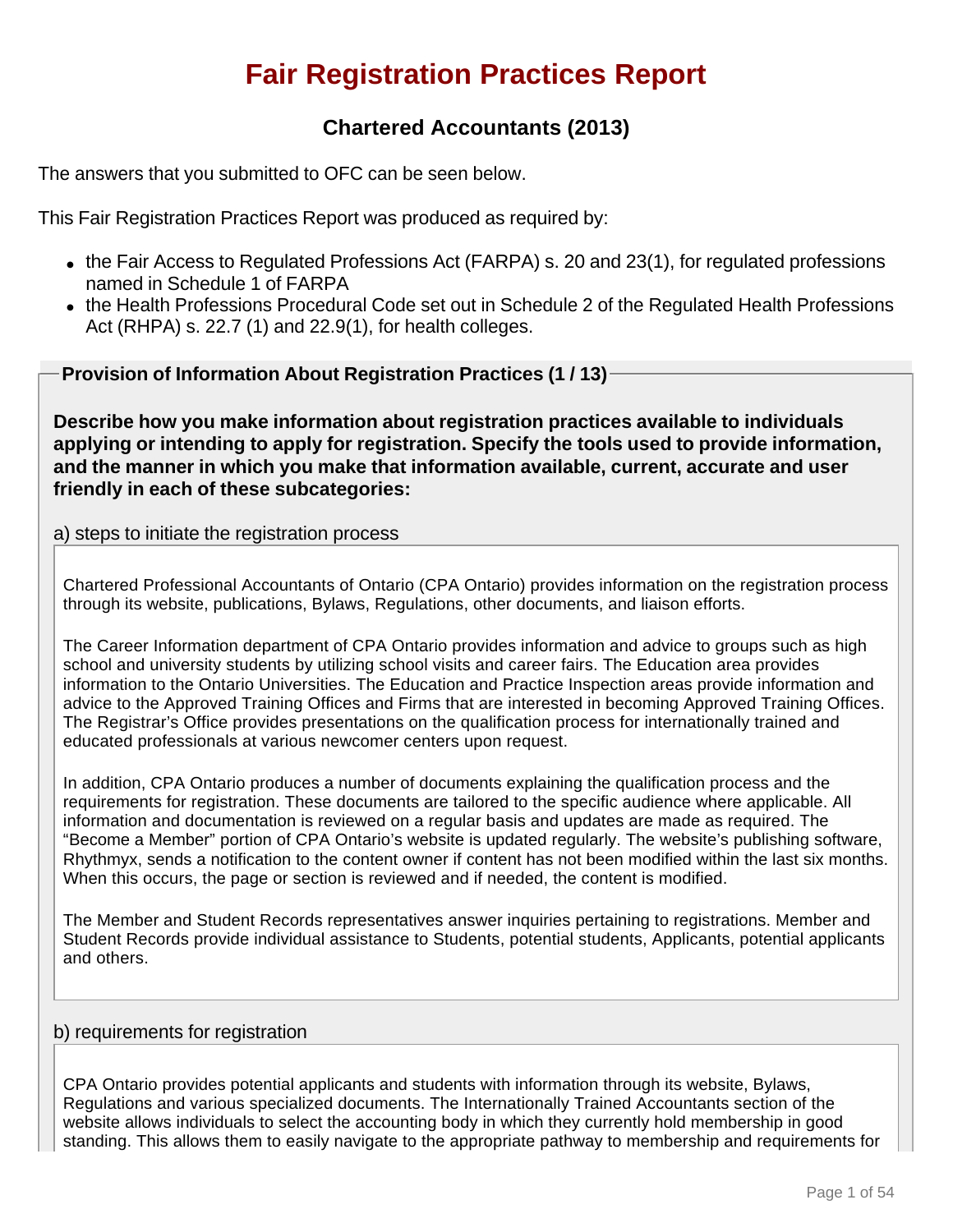registration. As well, the Member and Student Records representatives are available to respond to telephone and e-mail inquiries promptly and provide assistance to those seeking information on the registration process and its requirements. The Career Information department of CPA Ontario provides information and advice to groups such as high school and university students by utilizing school visits and career fairs. The Education area provides information to the Ontario Universities. The Education and Practice Inspection areas provide information and advice to the Approved Training Offices and Firms that are interested in becoming Approved Training Offices. The Registrar's Office provides information to internationally trained and educated professionals during presentations made at immigration settlement agencies, bridging programs and provincial conferences.

The requirements for registration are incorporated in CPA Ontario's website and individual assistance and information is provided regarding the initiation of the registration process when CPA Ontario is contacted. In addition, the registration forms themselves provide detailed instructions and information on the requirements and a checklist is also provided for potential registrants. The Member's Handbook contains the Bylaws and Regulations. The Handbook is accessible to the public through CPA Ontario's website.

c) explanation of how the requirements for registration are to be met, such as the number of years of schooling required for a degree to be deemed equivalent to an Ontario undergraduate degree, length and type of work experience, credit hours or program content

CPA Ontario provides potential applicants and students with information through its website and through various documents prepared to assist in answering enquiries of this kind. The Member and Student Records area within CPA Ontario assists Applicants and Students by providing information regarding the registration process including the educational requirements and individual counseling as needed. The Career Information area assists in this function by liaising with educational institutions and providing prospective students with information on the requirements of the Qualification Program. The Education area through their university contacts update the educational information on an annual basis and act as a liaison for the universities. Various publications are available which explain the education and work experience requirements of the Qualification Program.

In order to meet the requirements for registration, the applicable completed application form must be received at CPA Ontario for processing by the Member and Student Records area. CPA Ontario's application forms contain detailed explanations on how the requirements for registration are to be met.

For most Students, the course credit requirement is verified by the accompanying official university transcript (s) and if applicable, course outlines. In some cases, an additional review is completed by the Education area. Member and Student Records representatives notify the Student of approved courses in writing. The Member and Student Records area, utilizing the current International Handbook of Universities publication, verifies the 120 credit hour degree requirement. If the degree cannot be verified from this source, the Education area will assess the degree.

The Qualification Program is outlined in greater detail elsewhere in this report.

## d) any education or practical experience required for registration that must be completed in Ontario or practice that must be supervised by a member of the profession who is registered in Ontario

CPA Ontario provides potential applicants and students with information through its website and through various documents prepared to assist in answering enquiries of this type. The Member and Student Records area assists Applicants and Students by providing information regarding the registration process including the educational requirements and practical experience requirements. Students may complete a portion of their three-years of practical experience (up to one year) outside of Ontario if this is in accordance with CPA Ontario's requirements. For Students, experience gained outside of Ontario is considered to be a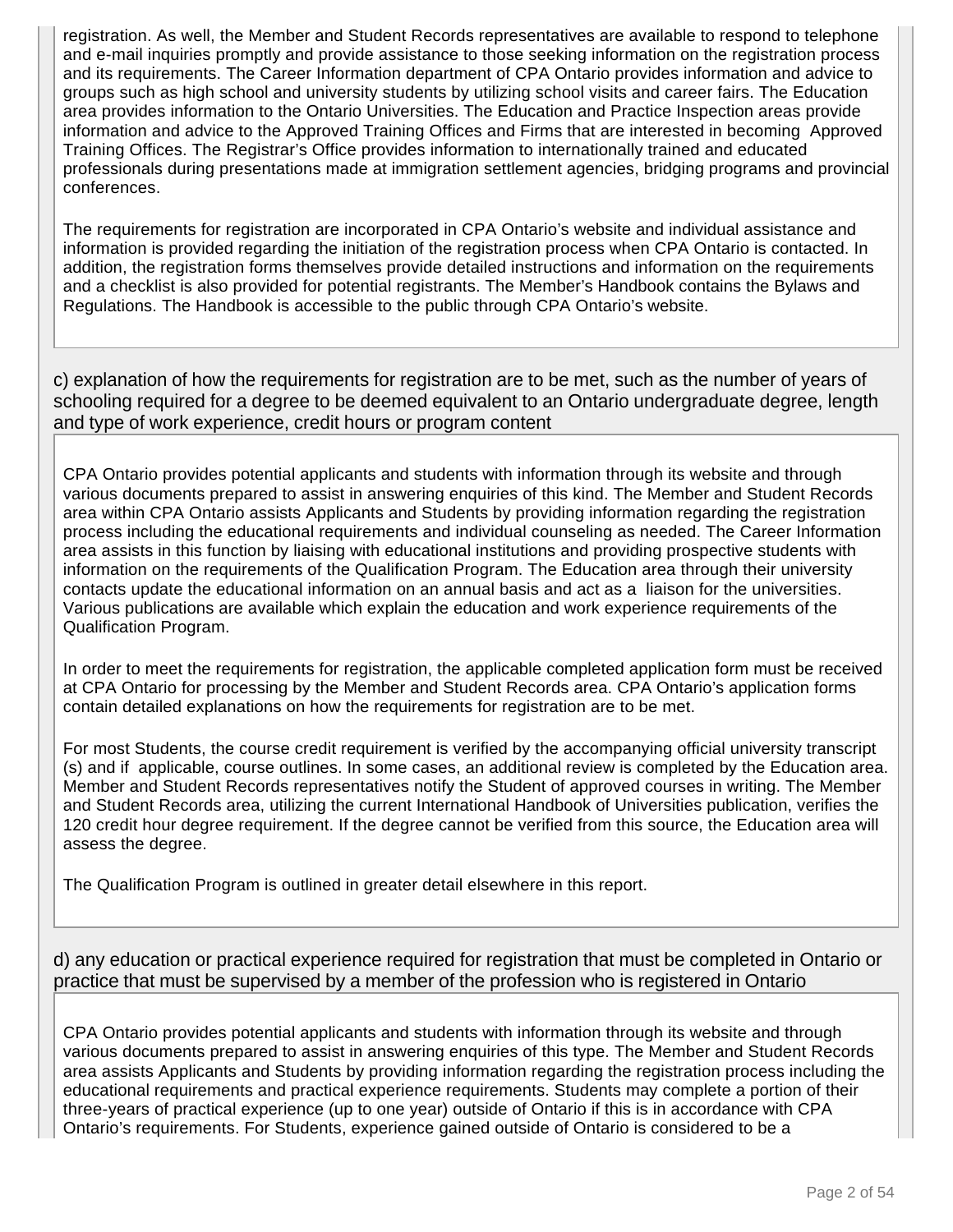"secondment" and must meet certain criteria as set out in the Regulations. The Education department assists by providing ongoing updates on educational changes and on occasion, information on foreign degrees. Other departments assist as needed. Updates are made to CPA Ontario's website and publications as required.

For internationally trained applicants the process has been streamlined to recognize the international accounting experience and qualifications. Greater detail is provided on the Qualification Program elsewhere in this report.

## e) requirements that may be satisfied through acceptable alternatives

The "Become a Member" section of CPA Ontario's website contains information on the registration streams and pathways to membership for both individuals trained in Ontario and those that are seeking registration based on international training. The Bylaws, Regulations and various forms specify the requirements for registration and the acceptable alternatives and the processes for accessing these alternatives if applicable. Additionally, telephone enquiries and enquiries received via email and letter are answered by the appropriate department.

## f) the steps in the assessment process

The assessment process begins with the individual requesting information regarding the application process, which includes information regarding CPA Ontario's education and practical experience requirements as well as the various documents required by CPA Ontario. The applicant completes the various forms (if applicable) and provides the documents needed by CPA Ontario. The Member and Student Records area receives and assesses the application and communicates with the applicant. This is all evident from the application forms and the information provided to those enquiring about the accreditation process.

Internationally trained applicants have a slightly different process in that they are required to provide additional documentation regarding their accreditation elsewhere in order to apply for exemptions from CPA Ontario's education, professional program and practical experience requirements. The Registrar then considers this information and the process used is described elsewhere in this report. Again, the process is outlined in the forms completed by the applicant (if applicable) and the correspondence received from CPA Ontario. The "Become a Member" section of CPA Ontario's website contains information on the assessment process and provides the requirements and documentation that must be submitted.

g) the documentation of qualifications that must accompany each application; indicate which documents, if any, are required only from internationally trained applicants

Generally, to register as a Student with CPA Ontario an applicant must provide the following: completed application forms; university transcript(s); proof of employment or an offer of employment with an Approved Training Office; and proof of legal name. These requirements are communicated to applicants through CPA Ontario's website, the application forms and other materials prepared specifically for Student registration.

The documentation that is required from internationally educated applicants is communicated to the applicants through CPA Ontario's website, application forms, through correspondence sent to the individual or in a telephone conversation wherein individual counseling is provided if the applicant has any questions. An enquiry that results in a request for information or the initiation of the process is responded to in writing.

Applicants who are internationally trained should provide: a completed application form; a letter of good standing from their international accounting body; if the applicant is no longer a member, a letter from the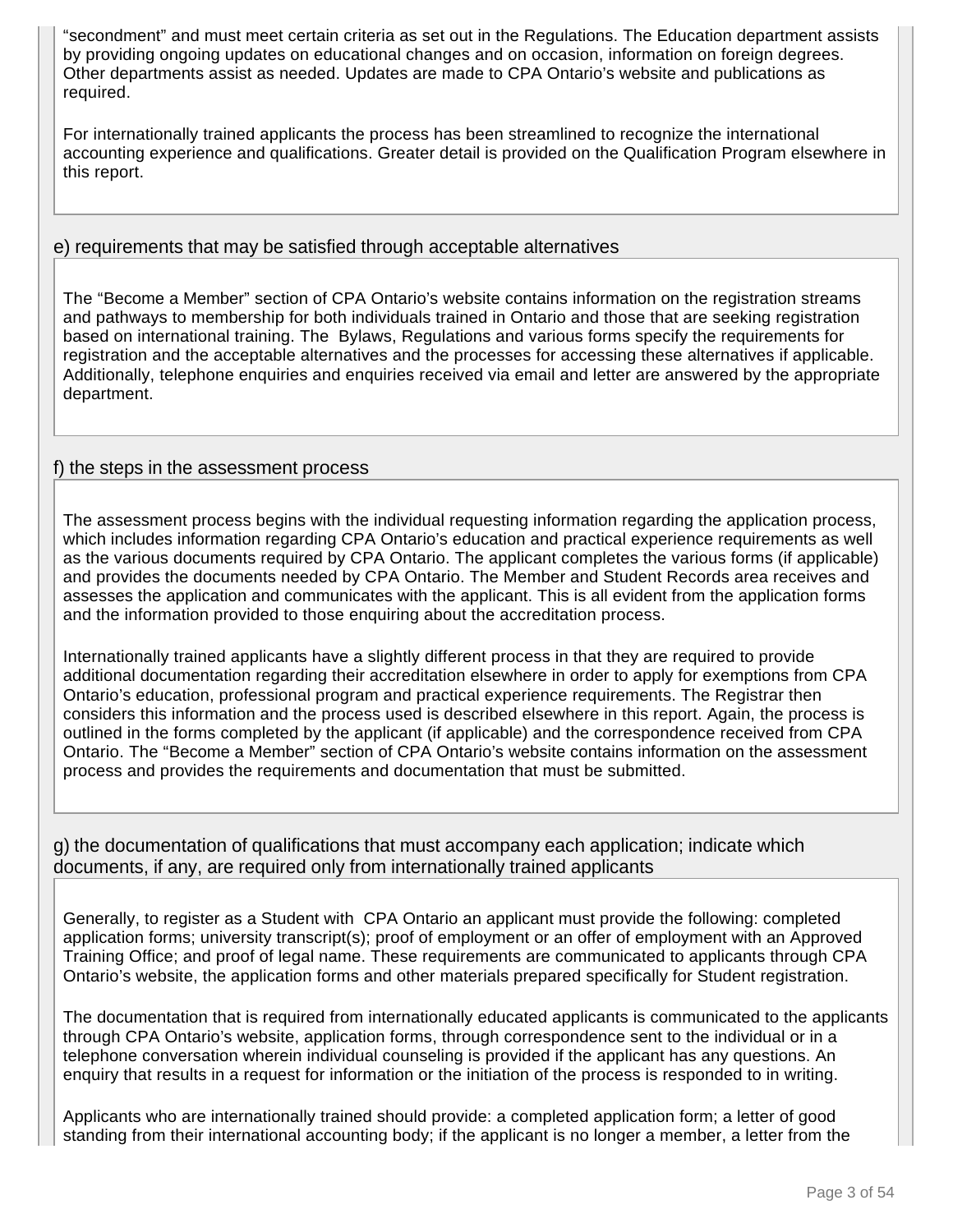accounting body stating that at the time the membership ended the applicant was in good standing; and if applicable, forms completed by previous employers to verify any previous accounting experience. Again, this information is available through a number of sources, in particular the website. Experience Certificate Forms are not required from members from Reciprocal Accounting Bodies.

If documents are not in English, official translations are required. Individuals are informed of this requirement through CPA Ontario's forms and website.

h) acceptable alternatives to the documentation if applicants cannot obtain the required documentation for reasons beyond their control

A sworn affidavit will be accepted if it is not possible to obtain an official transcript. The applicant may also use a sworn affidavit if it is not possible to have previous employers complete CPA Ontario's forms. The Registrar will accept a variety of alternative documents and therefore, has chosen not to limit the acceptable range of documents by specifying the only acceptable alternatives. The alternatives available vary with the circumstances of the applicant. Information is available through a number of sources but primarily the website.

## i) how applicants can contact your organization

Applicants may contact CPA Ontario by telephone, email, fax, website, letter or by visiting during normal business hours.

j) how, why and how often your organization initiates communication with applicants about their applications

If the applicant is from a Recognized US State Board, Recognized Accounting Body, Reciprocal Membership Body, or is applying under the EvE Membership Pathway, applications received must be complete upon submission. Incomplete applications will be returned to the applicant, along with a list outlining the outstanding documents which were not provided but required for registration. Such applicants are encouraged to reapply once all required documents have been obtained. For all other Students and internationally trained applicants, there is no timeline to complete an application. These individuals are also notified in writing of the outstanding documents.

At the initial stage of the registration process, all applicants are sent, as applicable, a confirmation regarding receipt of application, confirmation of registration, a confirmation of course credit assessment(s), confirmation of registration in preparation programs including the School of Accountancy, confirmation of examination(s) registration, examination results, and any Registrar's decisions (if applicable). Registered Students also have online access to their record and are able to track the status of their application and their overall progress in the Qualification Program. Other contact may come via email or telephone depending upon the circumstances. Generally, as each step in the process is initiated or completed, applicants are contacted and for some applicants, annual dues are required to maintain an active file/status. Applicants may contact CPA Ontario at any time during the process to be assisted by a Member and Student Records representative who will assist them by providing information and where applicable, advice on the process. Applicants may also contact staff in the Registrar's department to receive updates on the status of their file, if the file is held in the department. A regular review of the files is undertaken on a monthly basis and where applicable, an update is sent to the applicant. Lastly, letters to applicants contain the name of a contact person.

k) the process for dealing with documents provided in languages other than English or French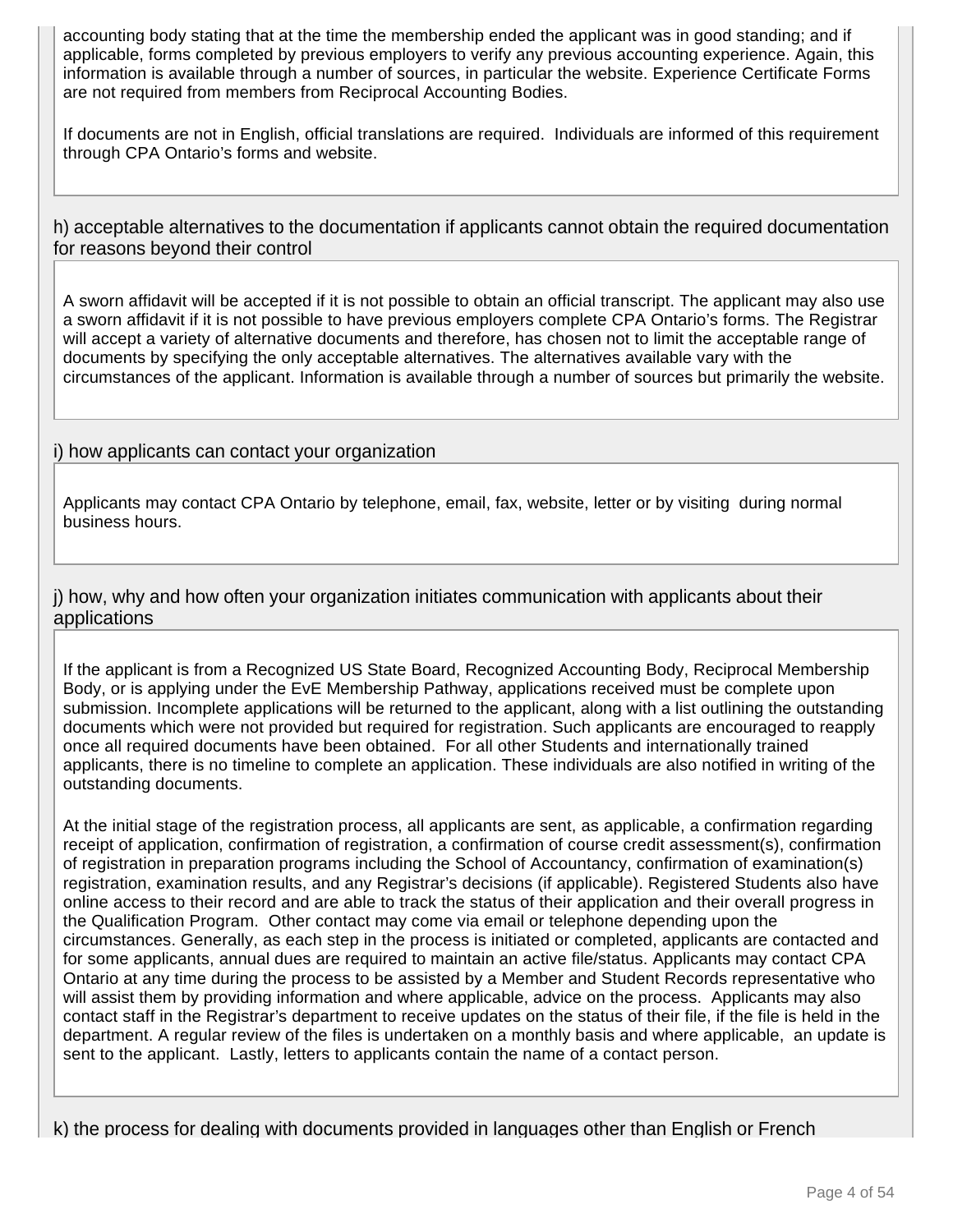Required documents must be translated into English and an official translation provided. Applicants are informed of this requirement through disclosures made on CPA Ontario's website and application forms and templates.

l) the role of third-party organizations, such as qualification assessment agencies, organizations that conduct examinations or institutions that provide bridging programs, that applicants may come into contact with during the registration process

Generally, the applicant will not come into contact with third-party organizations such as assessment agencies. A third-party qualification assessment of applicants is not a requirement for the qualification assessment process. In terms of the educational background of an applicant, CPA Ontario conducts its own internal review. If the applicant believes additional information may be helpful to CPA Ontario's internal review, the applicant may submit a report from World Education Services, (WES) or from the University of Toronto or York University. However, the final decision on the acceptability of the applicant's qualifications rests with CPA Ontario. If the applicant comes from another province within Canada, or has had an assessment from the Certified Management Accountants of Ontario (CMAO), CPA Ontario assesses the applicant's qualifications from that province or utilizes the assessment from CMAO. Validation or additional information may be requested from the educational institution or the applicant depending upon the issue. An applicant may also be either a member or a former member of another accounting body. Communication with that accounting body may be necessary in certain circumstances. For example, to ensure that the most current information is available on the accreditation process for that accounting body. Information is available through the website, forms and other documents relating to the admission process.

m) any timelines, deadlines or time limits that applicants will be subject to during the registration process

Students being trained domestically must adhere to the timelines established in the Bylaws and Regulations. There are additional timelines for Applicants and other internationally trained accountants. Documents explaining these timelines are available on the website (primarily the Bylaws and Regulations of CPA Ontario) and through information that is made available to Students upon registration or as part of their request for information. Individual counseling is available should the applicant contact CPA Ontario.

Students and Applicants are encouraged to become familiar with the Bylaws and Regulations. The Member's Handbook provides more information. A copy of the Bylaws, Rules and Regulations is available online at http://www.cpaontario.ca/Resources/Membershandbook/1011page5011.aspx. All applicants are encouraged to read Regulation 6-1: Student Registration, Regulation 6-2: Applicant Registration or Regulation 6-3: Affiliate Applicant Admission as applicable.

For Students, the Core Knowledge examination (CKE) must have been written not more than three years before attempting the School of Accountancy (SOA). The staff training program must be completed within the first 16 months of registration as a regular Student, or 28 months of registration as a co-op Student. The maximum period of registration is ten years from the initial date of registration or the date of that Student's fourth unsuccessful attempt of the UFE, whichever occurs first.

For internationally trained applicants from accounting bodies with which CPA Ontario has a mutual recognition agreement, applications received must be complete upon submission. Once registration has been accepted, these individuals have five years to complete the process and obtain membership. For applicants from Recognized US State Boards and Recognized Accounting Bodies, the CA Reciprocity Examination (CARE) Part I must be successfully written no more than three years prior to applying for membership. Part I of the CARE, must not be attempted more than four times. For applicants from Reciprocal Membership Bodies, they must complete by December 31, 2014, or the second anniversary of the date of admission to membership,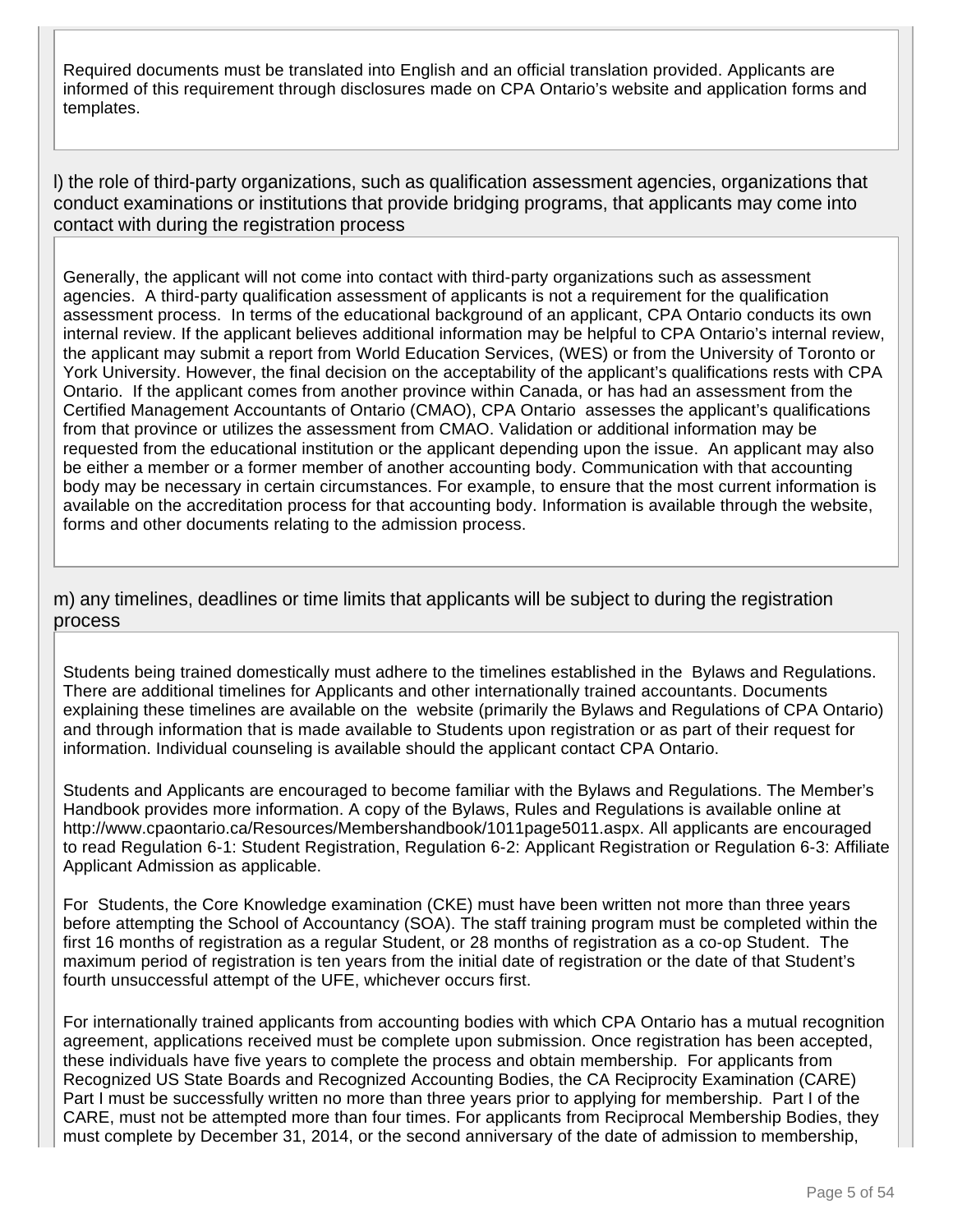whichever is later, the CA Reciprocity PD Course (CARPD), failing which, their membership will be suspended and will remain suspended until the CARPD has been completed.

For individuals applying under the EvE membership pathway, applications received must be complete upon submission. Once registration has been accepted, these individuals have three years to complete the process and obtain membership and must successfully complete the Evaluation of Experience examination in no more than two attempts, failing which, the individual will be deregistered and will not be eligible for reregistration under the EvE pathway. Once admitted to membership, EvE applicants must complete by December 31, 2014, or the second anniversary of the date of admission to membership, whichever is later, the CARPD, failing which, their membership will be suspended and will remain suspended until the CARPD has been completed.

#### n) the amount of time that the registration process usually takes

CPA Ontario makes information available on its registration timelines through its website, its Bylaws, in correspondence with applicants, counseling of applicants when they phone CPA Ontario or attend in person, and through the various methods previously described elsewhere in this report. For example, the timeframe for admission to membership (registration) is inherent and self-evident from the educational requirements and professional program. Students are required to complete three years of practical experience during which time, the majority complete the professional program including the Uniform Evaluation (UFE). Therefore, the steps necessary to apply for membership take approximately three years from the date the individual registers as a Student – assuming all steps are completed in the required order and in a timely manner. Additionally, upon completion of the foregoing, the Student applies for membership and assuming that the required forms and fees have been received from the Student, admission to membership (registration) takes place within approximately two to three months. Students have a maximum period of registration of ten years.

The foregoing requirements are set out in a variety of locations including documents on CPA Ontario's website and specifically, in the Bylaws and Regulations. The Member's Handbook provides more information. An electronic copy of the Bylaws, Rules and Regulations is available on the CPA Ontario website.

Given the foregoing, the length of time the registration process takes varies depending upon the application category chosen by the individual. Because CPA Ontario has a variety of methods by which an applicant may complete the education and practical experience requirements for membership, the time period will depend upon the path chosen and the applicant's own diligence in completing the necessary steps. Below is a summary of the timelines:

#### **1. (Associate Membership Pathway – CPA and CA designations) Student Applicants:**

CPA Ontario will acknowledge an application for registration within one to two weeks of receipt.

The average period of time a Student or a mature Student takes to complete the program leading to the designation is about 3.2 years from the date of registration. Most of these Students register after they have completed university.

The average period of time a Student from an approved professional school of accounting or co-operative degree program registered with CPA Ontario takes to complete the program leading to membership is approximately 4.7 years from the date of registration. The timeline for these individuals is longer because registration occurs while these individuals are in university.

#### **2. (Associate Membership Pathway – CPA and CA designations) Members of the Certified General Accountants of Ontario (CGAO) and the Certified Management Accountants of Ontario (CMAO):**

CPA Ontario will acknowledge an application for registration within one to two weeks of receipt.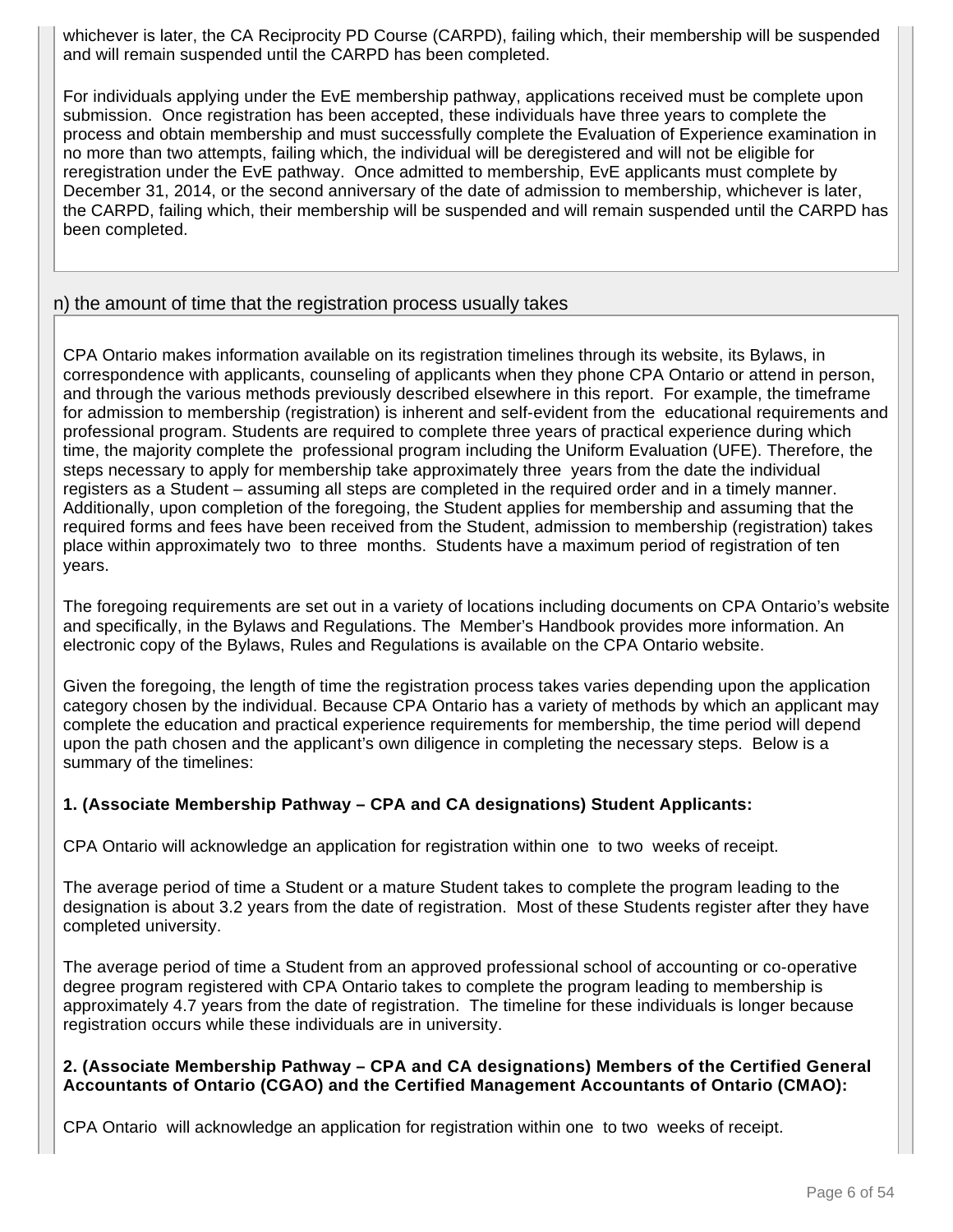If an exemption is being requested from the education, professional program or practical experience requirements: upon receipt of a completed application for registration, an individual will be informed within eight to twelve weeks of the Registrar's decision on registration.

The timeline to qualify for admission to membership will be largely determined by the number of attempts taken to successfully complete the professional program consisting of the CKE, SOA and UFE and upon how much, if any, of the education requirement and three-year practical experience requirement must be completed.

On average, it takes approximately 1.32 years from the time a complete application is received, for an applicant to complete the process leading to membership.

#### **3. (Associate Membership Pathway – CPA and CA designations) Members of Recognized Accounting Bodies or Recognized US State Boards of Accountancy:**

Upon receipt of a completed application for registration, an individual will be informed within eight to twelve weeks of the Registrar's decision on registration.

The timeline to qualify for admission to membership will be largely determined by the number of attempts taken to successfully complete the CA Reciprocity Examination Part I and upon how much, if any, of the three-year practical experience requirement must be completed. On average, it takes approximately nine months from the time a complete application is received, for an applicant to complete the process leading to membership.

#### **4. (Associate Membership Pathway – CPA and CA designations) Members of Reciprocal Membership Bodies:**

Upon receipt of a completed application for registration, an individual will be informed within eight to twelve weeks of the Registrar's decision on registration.

On average, it takes approximately two to three months from the time a complete application is received to complete the process leading to membership.

#### **5. (Associate Membership Pathway – CPA and CA designations) Members of international accounting bodies that are members of the International Federation of Accountants (IFAC) but are not members or former members of Recognized Accounting Bodies, Recognized US State Boards of Accountancy or Reciprocal Membership Bodies with which CPA Ontario has a mutual recognition agreement:**

Upon receipt of a completed application for registration and/or assessment of exemptions, an individual will be informed within eight to twelve weeks of the Registrar's decision.

The timeline to qualify for admission to membership will be largely determined by the number of attempts taken to successfully complete the professional program consisting of the CKE, SOA and UFE and upon how much, if any, of the education requirement and three-year practical experience requirement must be completed.

On average, it takes approximately 2.4 years from the time a complete application is received, for an applicant to complete the process leading to membership.

#### **6. (Associate Membership Pathway – CPA and CA designations) Members of Specified Accounting Bodies Outside of Canada:**

Upon receipt of a completed application for registration and/or assessment of exemptions, an individual will be informed within eight to twelve weeks of the Registrar's decision.

The timeline to qualify for admission to membership will be largely determined by the number of attempts taken to successfully complete the UFE and upon how much, if any, of the three-year practical experience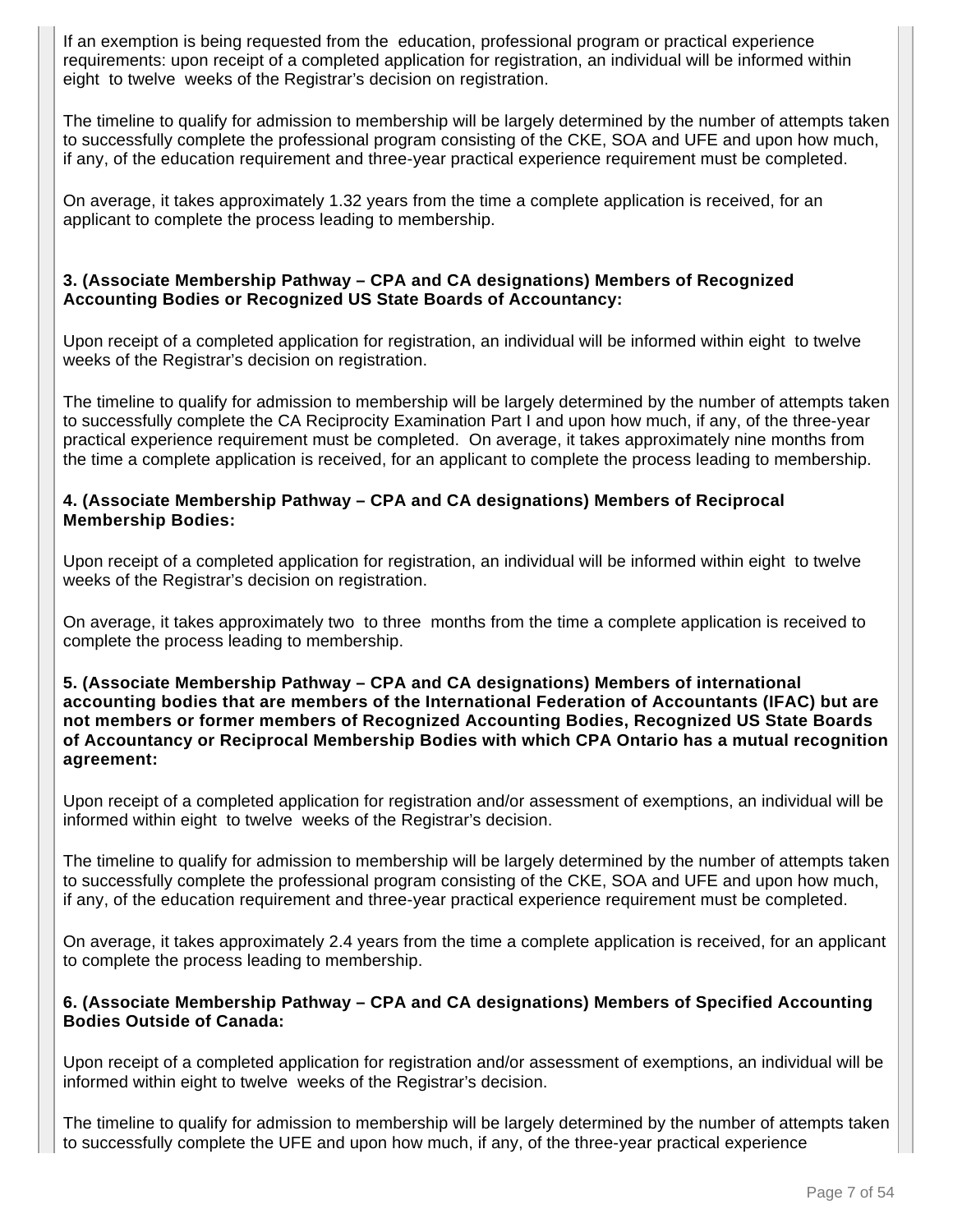requirement must be completed.

## **7. (Associate Membership Pathway – CPA and CA designations) EvE Membership Pathway:**

Upon receipt of a completed application for registration, an individual will be informed within eight to twelve weeks of the Registrar's decision on registration.

The timeline to qualify for admission to membership will be largely determined by the number of attempts taken to successfully complete the EvE Evaluation. On average, it takes approximately seven months from the time a complete application is received, for an applicant to complete the process leading to membership.

#### **8. (Affiliate Membership Pathway – CPA designation) Members of the Certified General Accountants of Ontario (CGAO), the Certified Management Accountants of Ontario (CMAO) or Members of another provincial CPA body holding a Canadian Chartered Professional Accountant designation but not a Canadian Chartered Accountant designation:**

Upon receipt of a completed application for admission to membership, an individual will be informed within eight to twelve weeks of the Registrar's decision on membership and if approved, will be admitted at the time of the decision.

**9. Assessment of Qualifications:** Individuals applying for additional exemptions will have an assessment conducted by the Registrar after receipt of all requested documentation. The assessment will address the issue of whether the experience and competency requirements of CPA Ontario necessary to be granted additional exemptions from the Student requirements have been met. Once the applicant's file is complete and all required documentation has been submitted to CPA Ontario, it is anticipated that this assessment will be completed within eight to ten weeks. Individuals are notified in writing once their files are deemed complete and are informed of the timeline. A letter advising the applicant of the decision will be prepared upon completion of the assessment.

Timelines are influenced by the length of time it takes an applicant to provide CPA Ontario with information and documentation to conduct an assessment.

**10. Non-Canadian Transcript Assessment:** For individuals who are not members of international accounting bodies, in order to determine eligibility to register as a Student with CPA Ontario, transcripts from non-Canadian universities must be assessed to determine if the four year or equivalent degree requirement has been met. Also courses must be assessed to determine which courses will be recognized for credit towards the 51 credit hours. This preliminary assessment takes an average of three months. A portion of the assessment cost is credited towards the Student registration fees.

Timelines are influenced by the length of time it takes an applicant to provide CPA Ontario with information and documentation to conduct an assessment.

**11. Non-Ontario Transcript Assessment:** Courses taken at universities outside of Ontario must be assessed to determine if the four year or equivalent degree requirement has been met. Also courses must be assessed to determine which courses will be recognized for credit towards the 51 credit hours. A preliminary assessment of a non-Ontario transcript takes an average of six to seven weeks to complete. If the Student is registering with CPA Ontario, the assessment fee is included as part of the registration fee.

Timelines are influenced by the length of time it takes an applicant to provide CPA Ontario with information and documentation to conduct an assessment.

**12. Ontario Transcript Assessment with a mix of Ontario universities and/or college transfer credits:** Transcripts with course mixes from different Ontario universities have to be assessed for overlapping or missing course content. A preliminary assessment takes an average of twenty to twenty-one weeks. If the Student is registering with CPA Ontario, the assessment fee is included as part of the registration fee.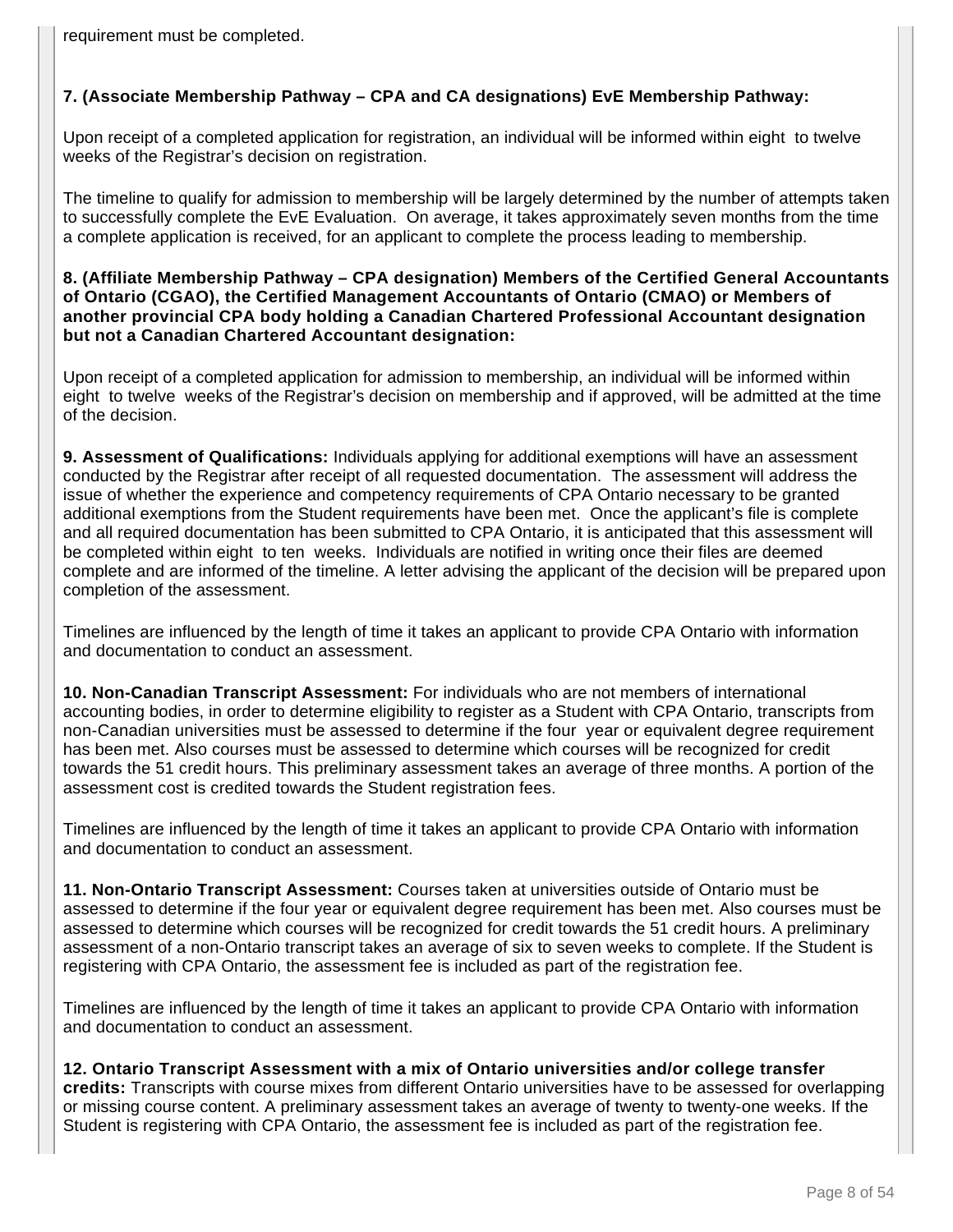Timelines are influenced by the length of time it takes an applicant to provide CPA Ontario with information and documentation to conduct an assessment.

**13. Ontario Transcript Assessment:** Transcripts from an Ontario university takes an average of four to six weeks to assess. If the Student is registered with CPA Ontario, the assessment fee is included as part of the registration fee.

Timelines are influenced by the length of time it takes an applicant to provide CPA Ontario with information and documentation to conduct an assessment.

**14. Admission to Membership:** Those registered as Students or Applicants with CPA Ontario and who are within a month of their estimated completion date and have completed all other education requirements and examination requirements, will be sent a request to file a final experience certification report (if applicable). After any additional leaves of absence are taken into consideration and the estimated completion date is confirmed, the Student or Applicant will be sent a personalized application for admission to membership and will be required to remit an admission fee. This is separate from the Annual Membership Dues process. Upon receipt of the application for admission to membership, if it is determined that there is a deficiency in the experience requirement, the Student or Applicant will be sent notification of their revised estimated completion date. A Student or Applicant who has completed all of the requirements for admission to membership will usually be admitted within one to two months of the receipt of a completed application, and will be advised of their admission shortly thereafter. The membership certificate including a congratulatory letter confirming their admission to membership will be mailed to the new Member within three to four weeks following admission to membership. Membership certificates for Students who qualify for admission to membership in December or January, following the successful completion of the UFE (results in December) will be presented with their membership certificate at the convocation ceremony in February. A notification of the requirement to remit the Annual Membership Dues will be sent to newly admitted Members two weeks after admission to membership.

o) information about all fees associated with registration, such as fees for initial application, exams and exam rewrites, course enrolment or issuance of licence

Information regarding fees is provided as part of the application process and is available on CPA Ontario's website as well as in correspondence to applicants and through other methods such as Career Information. A fee schedule is readily available to applicants and those seeking information about CPA Ontario and is made publically available on the website within Regulation 4-2.

## p) accommodation of applicants with special needs, such as visual impairment

A Student or Applicant with a physical or medical disability likely to affect performance on an examination may, prior to the date of the examination, request special arrangements for attempting it. Such requests generally fit into the following three categories:

1. those from Students with permanent or long-term disabilities who were given special consideration in writing university examinations;

2. those from Students whose physical or medical disabilities were not previously assessed by a university or have occurred more recently and, therefore, were not present while attending university; or

3. those from Students who have been diagnosed with otherwise invisible medical conditions, such as lung disorders, diabetes, epilepsy and heart and circulatory disorders, which may be aggravated under examination conditions and potentially cause distress to both the Student and others writing in the same centre.

The special consideration granted will depend on the specific circumstances and ranges from granting extra writing time to permission to make use of special equipment. In most cases, any Student granted special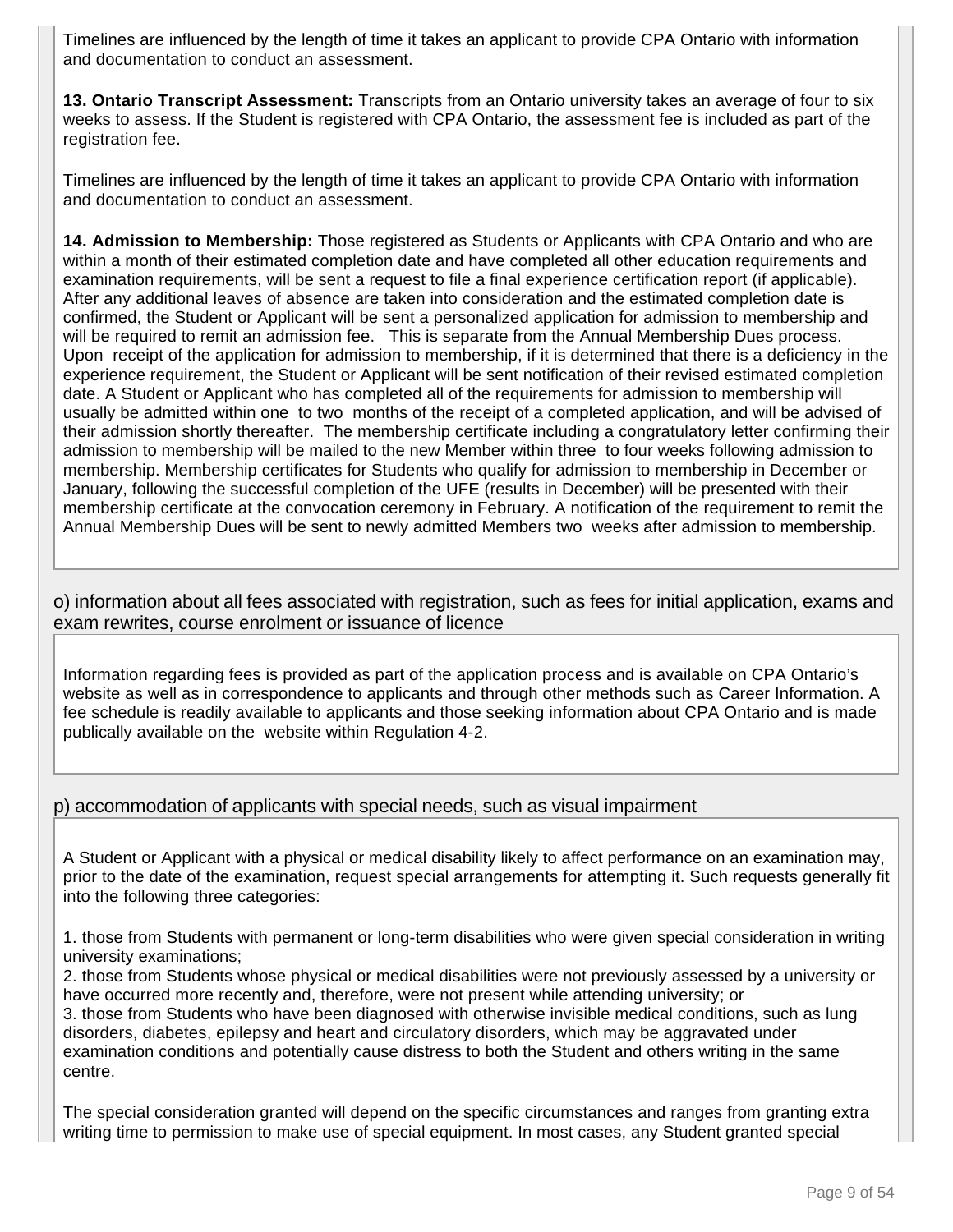consideration is required to write examinations at a special writing centre.

In all cases, the Student must complete an Accommodation Request Candidate and Medical form available from CPA Ontario at least ten weeks prior to the date of the examination. Earlier notification is preferred to allow CPA Ontario sufficient time to obtain independent confirmation of documentation, and to evaluate the request. The request must be accompanied by appropriate documentation, such as confirmation of disability from at least one doctor who is a specialist in the particular field. CPA Ontario reserves the right to request a second opinion from a specialist of CPA Ontario's choosing.

The Director of Examinations at CPA Ontario, along with representatives from the other provinces and CPA Canada (CICA), form a committee to assess these special considerations. A psychologist also helps with these assessments. If further medical specialty is required to make a decision, this information is sought.

Information on the foregoing is available through CPA Ontario's Education department, on CPA Ontario's website (exam accommodation) and through CPA Ontario's ongoing efforts to keep Students and Applicants informed.

Please identify and explain the changes in your registration practices relevant to this section that occurred during the reporting year.

Effective June 27, 2013, The Institute of Chartered Accountants of Ontario registered the business name of Chartered Professional Accountants of Ontario ("CPA Ontario"). The Office of the Fairness Commissioner ("OFC") was notified of the registration on September 3, 2013 and that all future written communications to the OFC would bear the registered business name.

## **The CPA Prerequisite Education Program (PREP)**

On June 26, 2013, Council passed Guidelines for the CPA Prerequisite Education Program (PREP) which is being offered in collaboration with CMA Ontario. PREP was developed in conjunction with CPA Canada and is designed for those who have an undergraduate degree, regardless of the discipline, and lack some or all of the prerequisite courses required for admission to the CPA Professional Education Program (PEP). PEP will launch in the fall of 2014. PREP is delivered on a part-time basis through a combination of online, self-study and/or classroom learning to allow for maximum flexibility and accessibility. PREP is modularized to allow enrollees to complete only those modules they require. PREP consists of twelve modules, as follows, all of which must be successfully completed, unless an exemption has been granted by the Registrar:

- Module 1: Introductory Financial Accounting
- Module 2: Introductory Management Accounting
- Module 3: Economics
- Module 4: Statistics
- Module 5: Intermediate and Advanced Financial Accounting
- Module 6: Corporate Finance
- Module 7: Audit and Assurance
- Module 8: Tax
- Module 9: Intermediate and Advanced Management Accounting
- Module 10: Strategy and Governance
- Module 11: Business Law
- Module 12: Information Technology

## **PREP Policy Changes**

On October 17, 2013, Council made a number of changes to the CPA PREP Guidelines to conform with the harmonized national policy and in recognition of our new registered business name:

- Change our name to CPA Ontario
- Remove the time restriction on the Registrar accepting unofficial transcripts (in "Others" section);

• Clarify the maximum period of enrollment in PREP is five years from enrolling in the first required module (in "Period of Enrollment" section);

• Change the minimum mark of 60% to be a requirement in each course to be considered as the basis for a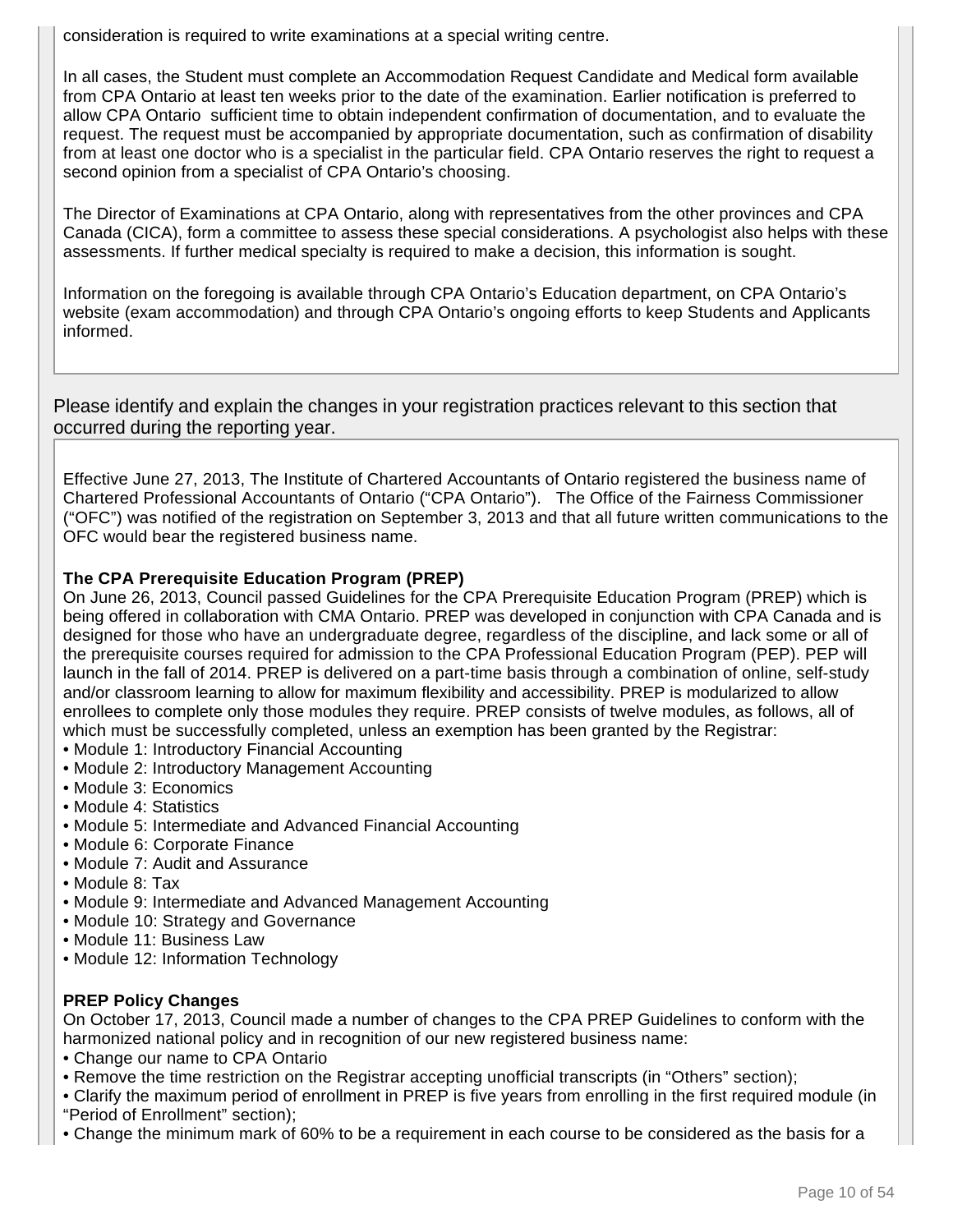module exemption (in "Exemptions" section);

• Add a new section on Withdrawal, setting out the consequences of withdrawing from the program and the restrictions on re-applying;

- Change the prerequisite for Module 10 (Strategy and Governance) to Modules 1 9 (in "Fees" section); and
- Change "CA Training Office" to "Approved Training Office" (in Practical Experience section).

#### **PREP Transitional Policy**

In September 2013, CPA Ontario instituted a transitional policy that provides for an exception to the requirement that only degree-credit courses (as defined in Regulation 6-1) are acceptable for the purposes of applying for exemption from PREP modules. Under this exception, specific continuing education courses from University of Toronto's School of Continuing Studies and McMaster University's Centre for Continuing Education are acceptable for consideration for exemption requests for PREP modules 1-4. The intent of this transitional policy was to bridge CMAO legacy policy which recognized these specific courses and assist individuals to navigate the transition between the CMAO legacy program and the new CPA Certification Program. This transitional policy was in effect throughout the remainder of 2013.

#### **Evaluation of Experience**

The first two full offerings of the Evaluation of Experience were offered in May and November 2013. On October 17, 2013, CPA Ontario's Council temporarily suspended the Evaluation of Experience (EvE) pathway to membership pending a review of the program. This suspension took effect immediately following the November 2013 EvE. On October 23, 2013, a communication was sent to all individuals registered with CPA Ontario as EvE Applicants who had not successfully completed the Evaluation advising them of Council's decision and of their eligibility to register for the November 2013 EvE. Additionally, and in recognition of the extraordinary circumstances, individuals who had applied for registration as EvE Applicants for the November EvE and been denied were provided with a further opportunity to establish eligibility to register for the November 2013 EvE. A communication was sent to these individuals on October 30, 2013, inviting them to submit additional information in the form of a revised CV elaborating on their professional experience in order to enable CPA Ontario to reconsider their professional experience.

#### **Application Timelines**

In an effort to streamline the registration process for members from Recognized US State Boards, Recognized Accounting Bodies, Reciprocal Membership Bodies, or those applying under the EvE Membership Pathway, applications received during 2013 were required to be complete upon submission.

#### **CA Reciprocity Professional Development (CARPD) Course**

Members who qualified under the Reciprocal Membership Body or EvE pathways are required to successfully complete such course(s) and/or program(s) of professional development as may be prescribed by Council by December 31, 2014 or the second anniversary of the date of admission to membership whichever is later. On October 17, 2013, Council passed a resolution naming the CA Reciprocity Professional Development (CARPD) course as the prescribed course. Notification was sent on November 28, 2013 to all Members subject to this requirement advising them of Council's resolution and that the new online CARPD course was available for registration. The notification also provided the Member with their individual deadline to complete the CARPD course in order to maintain their membership in good standing with CPA Ontario. The CARPD consists of approximately 20 hours of online study in Canadian tax, law and ethics, in a modular form. Registrants have to obtain a 100% mark at a quiz ending each module to be able to progress to the next module.

#### **Affiliate Membership**

The application process was streamlined for this membership category in recognition of the advancement of the unification process.

Unless otherwise noted, CPA Ontario's registration practices relevant to this section remain unchanged from those noted within the 2012 Fair Registrations Practices Report.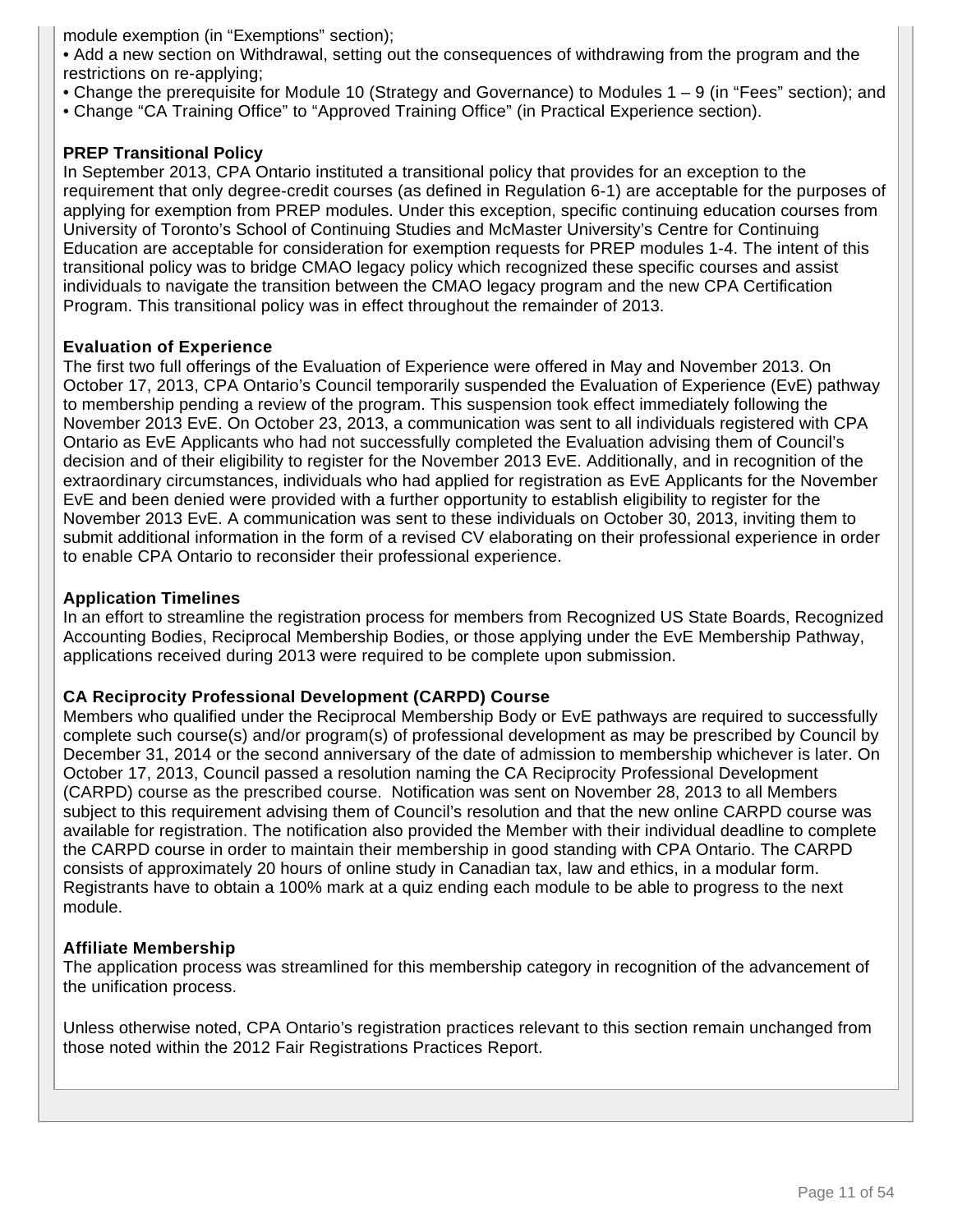## **Amount of Fees (2 / 13)**

Are any of the fees different for internationally trained applicants? If yes, please explain.

The fees for Applicants and Affiliate Applicants are different from the standard Student fees.

For members of Recognized Accounting Bodies, Recognized US State Boards of Accountancy, Reciprocal Membership Bodies and those individuals applying under the EvE membership pathway, the Applicant fees reflect the fact that such applicants are normally able to qualify for membership within a shorter period of time than domestically trained Students.

Other internationally trained accountants register as Students and therefore the fees are the same, with minor exceptions.

For Affiliate Applicants, the Applicant fee is reduced to reflect the fact that these individuals pay membership fees to other Canadian accounting bodies at both the provincial and national levels.

Please identify and explain the changes in your registration practices relevant to this section that occurred during the reporting year.

Effective June 27, 2013, The Institute of Chartered Accountants of Ontario registered the business name of Chartered Professional Accountants of Ontario ("CPA Ontario"). The Office of the Fairness Commissioner ("OFC") was notified of the registration on September 3, 2013 and that all future written communications to the OFC would bear the registered business name.

Fees for enrollment in the PREP (described in detail in section 1) were introduced in 2013. The program enrolment fee structure is based on the fee structure for Students in CPA Ontario's legacy program. The module fees are set nationally.

Unless otherwise noted, CPA Ontario's registration practices relevant to this section remain unchanged from those noted within the 2012 Fair Registrations Practices Report.

**BACK TO INDEX**

## **Provision of Timely Decisions, Responses and Reasons (3 / 13)**

#### a) What are your timelines for making registration decisions?

The term "registration decisions" is not entirely applicable to CPA Ontario's processes. Once either a Student or Applicant has successfully completed all of the required steps for admission to membership, admission (or registration) is normally granted. Nevertheless, please refer to question 1n for a summary of the pertinent timelines for various stages/events in the registration process.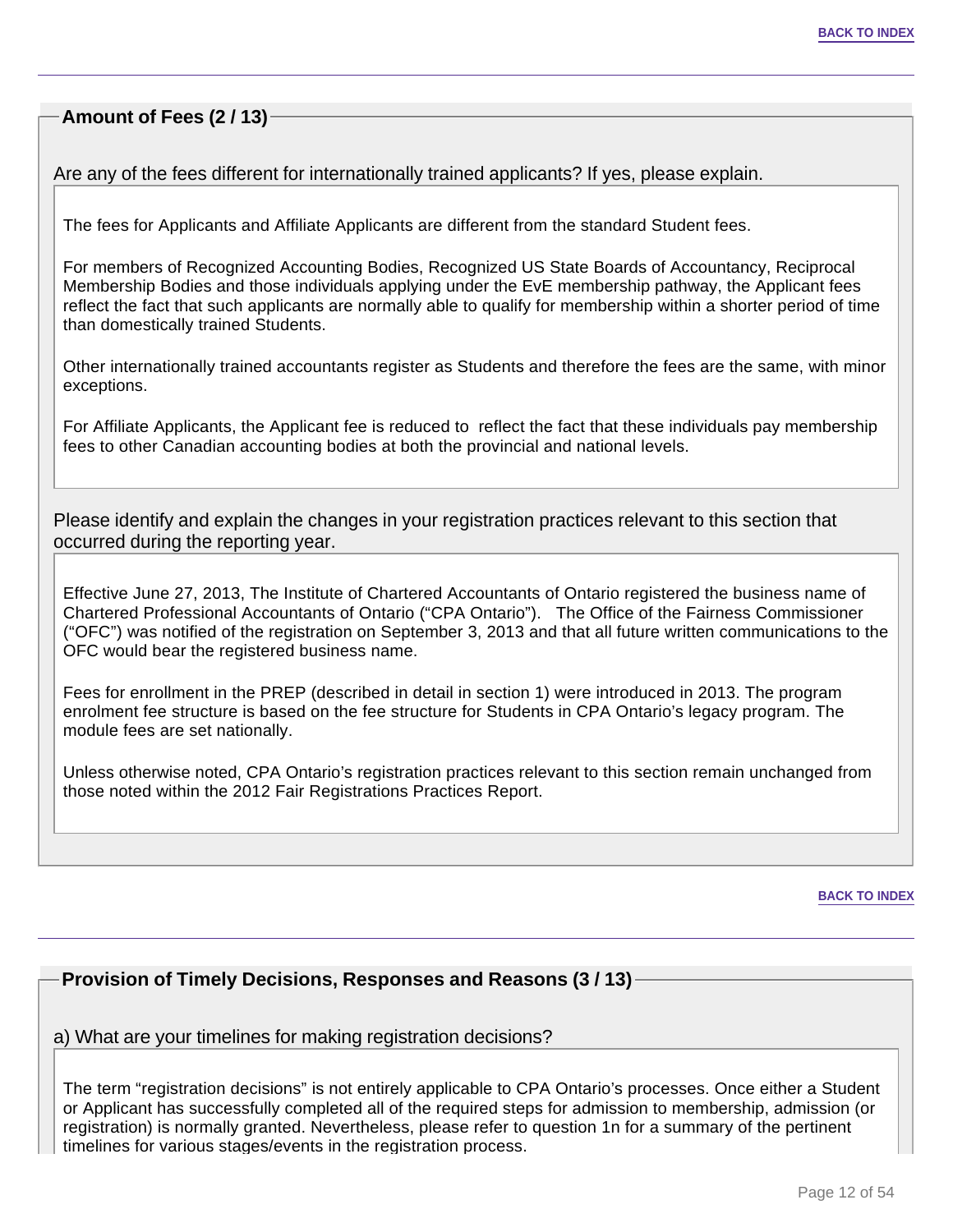## b) What are your timelines for responding to applicants in writing?

Applicants who write to CPA Ontario are usually responded to within two weeks depending upon the nature of the enquiry. Telephone calls are usually responded to within one to two business days depending upon the volume of messages received. Email is responded to as soon as practical - usually within a few days.

c) What are your timelines for providing written reasons to applicants about all registration decisions, internal reviews and appeal decisions?

#### **Registration Decisions:**

The timeline for providing written reasons vary depending on the complexity of the issue and whether the matter must proceed through a formal Registrar review or other decision-making processes. A detailed letter summarizing and providing reasons for the decision of the Registrar is normally issued within two weeks after the determination is made.

The timing of other written communications depends upon the nature of the issue and how the matter may be considered. If the matter is straightforward and administrative in nature, a written reply will usually be sent within one to two weeks. If the matter requires further information or consideration because of its complexity or other factors, the answer may be provided in a few more weeks. Matters that require further information or clarification from the individual will take longer and the timing will ultimately depend upon the response received to CPA Ontario's enquiries.

#### **Internal reviews and appeal decisions (Examinations related):**

The timeline for requesting an appeal of examination decisions (exam results) varies depending on the examination involved. In general, for the CKE, CARE, SOA and PREP, the results of an appeal are released three weeks after the deadline for requesting an appeal. For the UFE, the results of an appeal are released within two months of the deadline for requesting an appeal.

#### **Internal reviews and appeal decisions (not related to Exams):**

A letter outlining the Membership Committee's decision is normally issued within three business days after the determination is made.

d) Explain how your organization ensures that it adheres to these timelines.

#### **Registration Decisions:**

CPA Ontario provides timely responses to enquiries and strives to meet its timelines by means of internal formal and informal policies and procedures. Deviations from these policies or procedures may occur if the issue is complex or if additional information is required. On a monthly basis, reports are prepared and reviewed to assess CPA Ontario's compliance activities, one of which involves adherence to published timelines.

In some instances written decisions issued by CPA Ontario or any of its Committees may require time to write due to the complexity of the issues (some of which are legal in nature) and the need to ensure a complete and accurate record in the event of an appeal. Reviews or appeals considered by CPA Ontario's Membership Committee or Appeal Committee for example may require a hearing under the Statutory Powers Procedure Act. These decisions are therefore, by their nature, quasi-judicial in nature and are not put on a timeline beyond the requirements of the common law. Moreover, the volume of requests may also affect the timelines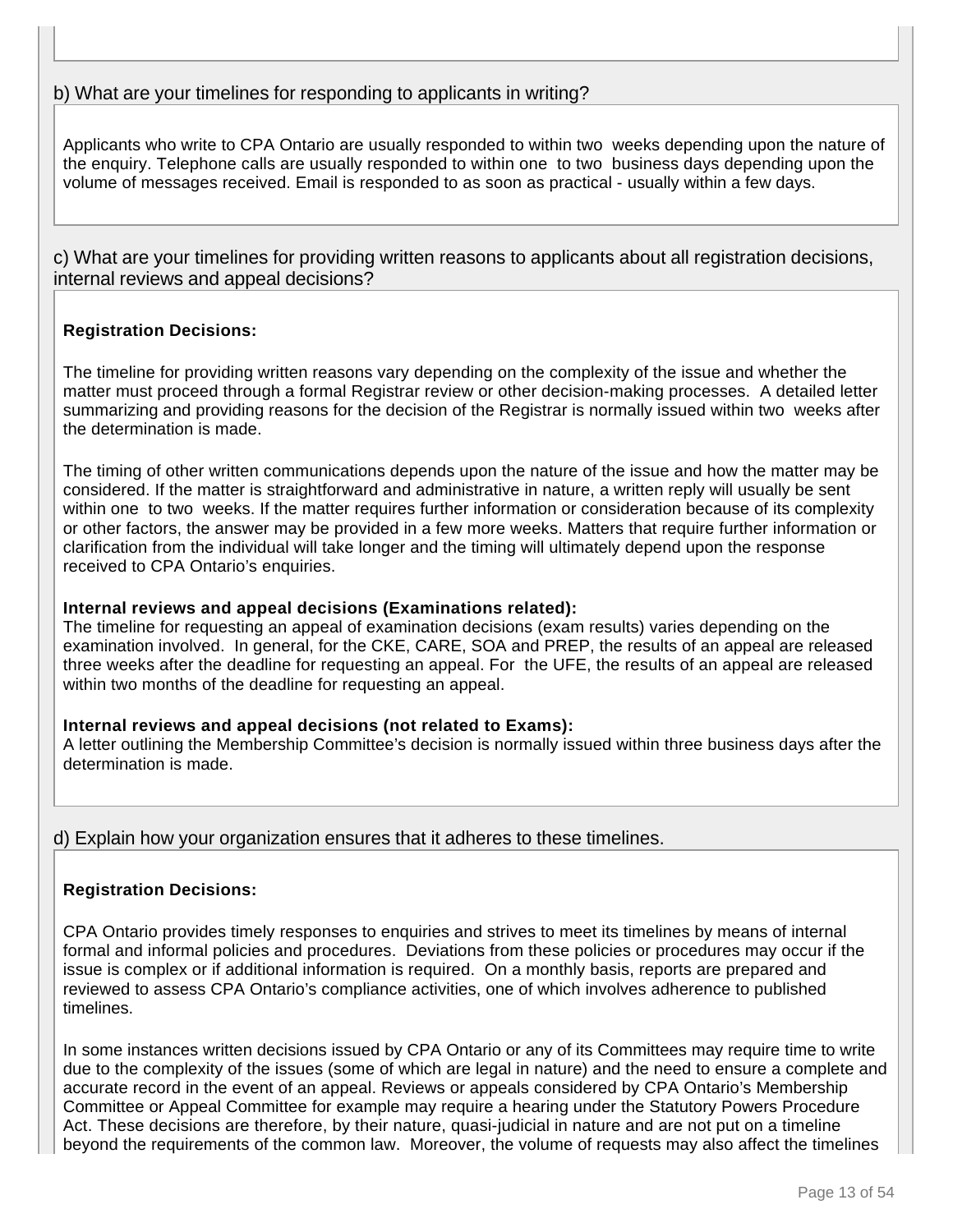for providing written decisions.

## **Internal reviews and appeal decisions (Examinations related):**

CPA Ontario provides timely responses to enquiries and strives to meet its timelines by means of internal formal and informal policies and procedures. Deviations from these policies or procedures may occur if the issue is complex or if additional information is required.

## **Internal reviews and appeal decisions (not related to Exams):**

CPA Ontario provides timely responses to enquiries and strives to meet its timelines by means of internal formal and informal policies and procedures. Deviations from these policies or procedures may occur if the issue is complex or if additional information is required.

Please identify and explain the changes in your registration practices relevant to this section that occurred during the reporting year.

Effective June 27, 2013, The Institute of Chartered Accountants of Ontario registered the business name of Chartered Professional Accountants of Ontario ("CPA Ontario"). The Office of the Fairness Commissioner ("OFC") was notified of the registration on September 3, 2013 and that all future written communications to the OFC would bear the registered business name.

Unless otherwise noted, CPA Ontario's registration practices relevant to this section remain unchanged from those noted within the 2012 Fair Registrations Practices Report.

#### **BACK TO INDEX**

## **Access to Records (4 / 13)**

a) Describe how you give applicants access to their own records related to their applications for registration.

It should be noted that the majority of an applicant's file is provided by the applicant and therefore, a request for access is very rare. Nevertheless, applicants have access to their records upon request. Students have access to their record online. A written request is also acceptable.

In most instances, there is no charge for access. Records, including university transcripts, a copy of the applicant's birth certificate, passport or driver's license etc. may be obtained from CPA Ontario. Internal notes of a purely administrative nature are kept in CPA Ontario's database. Access to the applicant's examination papers is described below.

If an individual requires an official CPA Ontario transcript, a fee, as stipulated in Regulation 4-2, is charged.

b) Explain why access to applicants' own records would be limited or refused.

**Exam related records:**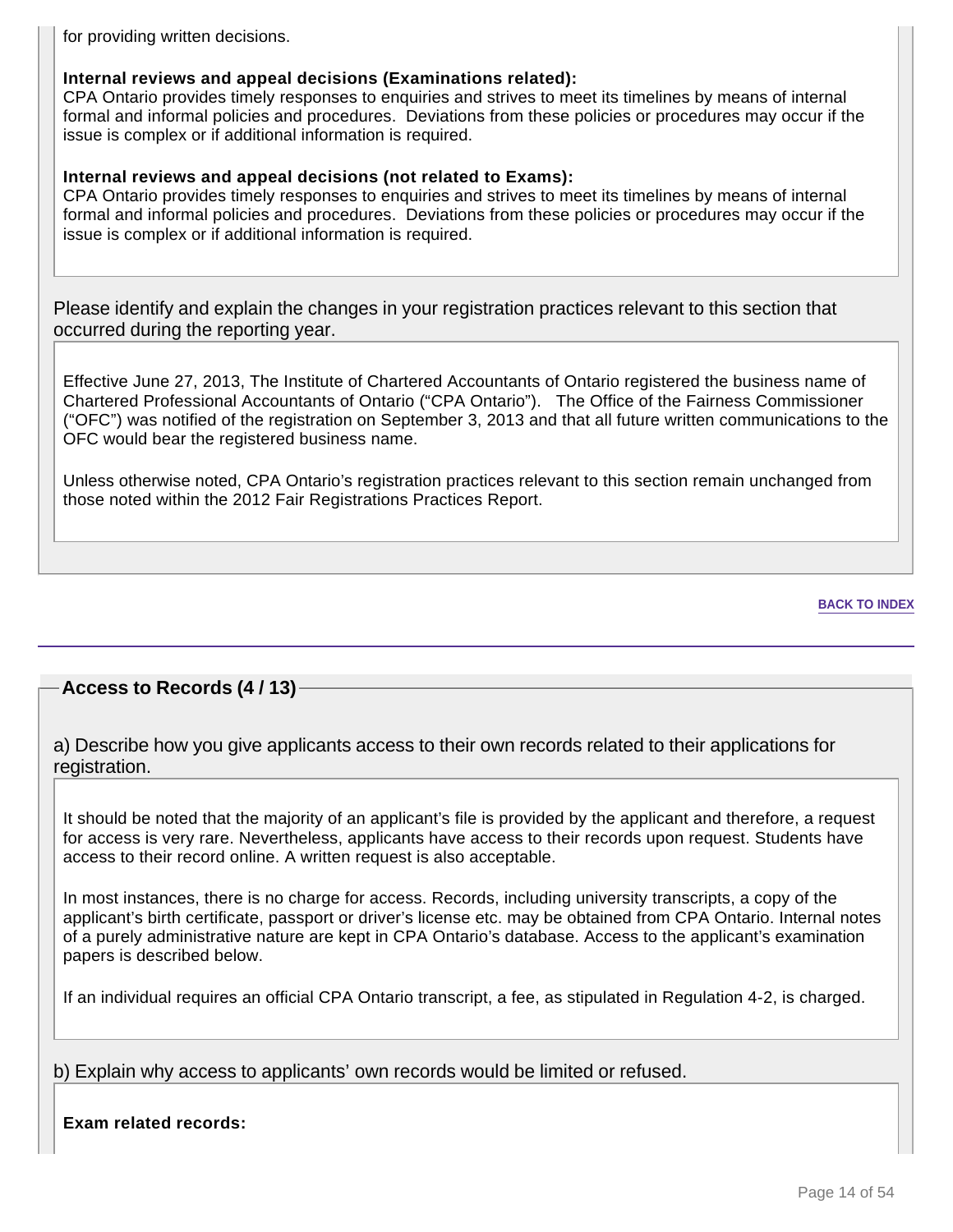Assuming that an applicant's examination(s) are considered to be a part of the "applicant's record", CPA Ontario provides limited access to examinations as described below. There are six examinations.

**1) The Core-Knowledge Examination (CKE)** is a non-disclosed, multiple-choice examination. Benchmark questions are taken from previous examinations, and as a result, Students are not permitted to keep the examination questions. Students also sign a document stating that the examination is the property of CPA Ontario and that they will not discuss the contents of the examination with anyone. A mechanical check is available to a Student whose attempt was unsuccessful.

**2) The School of Accountancy (SOA)** examination is an analytical examination comprised of multicompetency questions. However, there is no direct testing of core knowledge on this examination. It focuses instead on competencies and the application of competencies in various scenarios. Students are not permitted to keep their examination questions, however they are made public in early August. A Student's own examination response will not be returned or made available after being submitted for marking. In view of the thorough process of marking and re-marking at the School of Accountancy marking centre, there is no provision for further reviews of Students' responses for final examinations. However, Students may request a mechanical check of their examination response. The cost to request a mechanical check is outlined in Regulation 4-2. The mechanical check involves a tracing of the assessment through the audit log files of the computer system used to accumulate marker assessments and a re-computation of the Student's score and result. Students do have access via CPA Ontario's web site to suggested solutions, evaluation guides and general markers comments. Private preparation programs are also available.

**3) The Uniform Evaluation (UFE)** is a national examination. A Student's own examination response will not be returned or made available after being submitted for marking. Evaluation responses are retained by the Board of Evaluators of the Chartered Professional Accountants of Canada (CPA Canada/CICA) for a period of three years following the UFE. Students are not permitted to keep their examination questions, however the questions are made public shortly after the UFE. Students may appeal their results and/or ask for a Performance Analysis Review (PAR). The PAR is a detailed review of the Student's responses. Markers used to evaluate the evaluation are contracted by CPA Canada to prepare these reviews. Subsequent to the release of UFE results, Students have access, via CPA Ontario's web site to the UFE report. This report is prepared by CPA Canada's Board of Evaluators and includes suggested solutions, evaluation guides and comments from the Board of Evaluators.

**4) The Chartered Accountants Reciprocity Exam (CARE)** is a non-disclosed, multiple-choice examination. Similar to the CKE, benchmark questions are taken from previous examinations, and as a result, Applicants are not permitted to keep the examination questions. Applicants also sign a waiver stating that the examination is the property of CPA Ontario and that they will not discuss the contents of the examination with anyone. Similar to the CKE, a mechanical check is available to an Applicant whose attempt was unsuccessful.

**5) The Evaluation of Experience (EVE)** is a competency-based assessment consisting of six questions that uses a holistic, attribute-based model that is double-marked and arbitrated. EvE assesses the professional skills required of a Canadian CPA and is a "take-home" type exam that candidates complete on their own time and then submit final responses by the response deadline. To follow the EvE pathway, a candidate must present, through a process of question-and-answer, evidence from their work experience demonstrating the professional skills that are essential to the profession. Each of the six questions requires two distinct responses, for a total of twelve responses. As the EvE Evaluation is a take-home exam, candidates are able to make a copy of their responses prior to submitting for marking.

**6) CPA Pre-Requisite Education Program (PREP)** is a module-based, non-disclosed, multiple-choice, short and long answer examination. The focus is on core knowledge at the entry level set out in the CPA Competency Map. Students are not permitted to keep the examination questions. Re-write examinations are available and are scheduled four weeks after the final exam. A Student's exam score will be the higher of the original score and the rewrite score. Re-write exams replace both the midterm exam and the final exam grades in modules where a midterm is scheduled.

c) State how and when you give applicants estimates of the fees for making records available.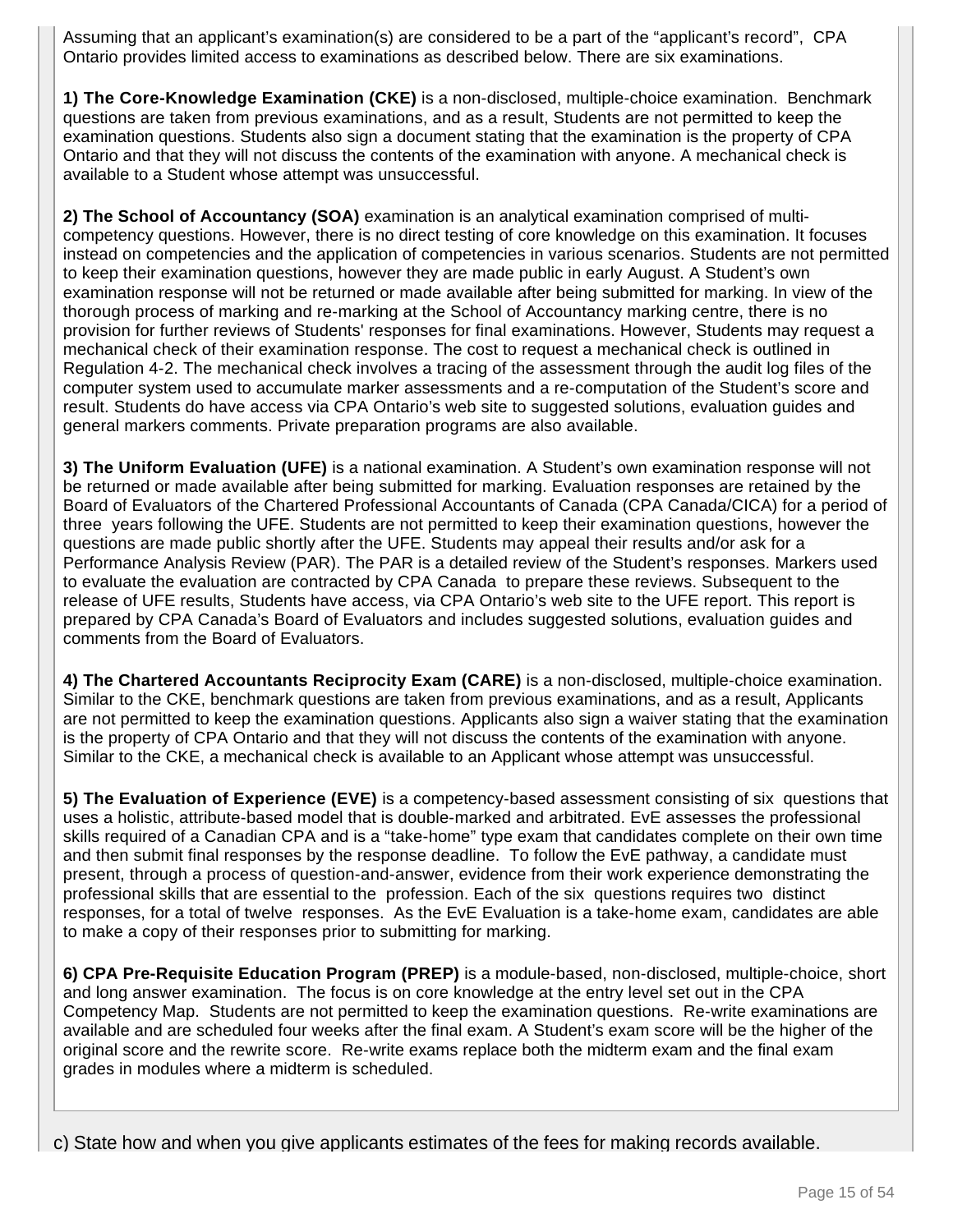There is no charge for accessing Student records. Fees relating to examinations are set out elsewhere in this report. Students and applicants are informed of fees as needed or upon request. All fees are outlined in Regulation 4-2, which is available to the public on CPA Ontario's website.

d) List the fees for making records available.

There is no charge for accessing Student records. However, a Student may request an official CPA Ontario transcript, which would be produced for a fee as outlined in Regulation 4-2.

e) Describe the circumstances under which payment of the fees for making records available would be waived or would have been waived.

**Non-exam related records:** There is no charge for accessing Student records, unless otherwise stated in this report.

#### **Exam related records:**

The fees for accessing records related to examinations cannot be waived. These fees are outlined in Regulation 4-2.

Please identify and explain the changes in your registration practices relevant to this section that occurred during the reporting year.

Effective June 27, 2013, The Institute of Chartered Accountants of Ontario registered the business name of Chartered Professional Accountants of Ontario ("CPA Ontario"). The Office of the Fairness Commissioner ("OFC") was notified of the registration on September 3, 2013 and that all future written communications to the OFC would bear the registered business name.

#### **CPA Pre-Requisite Education Program (PREP)**

Please refer to question 1 for details on the introduction of the PREP.

Unless otherwise noted, CPA Ontario's registration practices relevant to this section remain unchanged from those noted within the 2012 Fair Registrations Practices Report.

**BACK TO INDEX**

#### **Resources for Applicants (5 / 13)**

a) List and describe any resources that are available to applicants, such as application guides, exam blueprints or programs for orientation to the profession.

Students have access to past SOA and UFE examinations on CPA Ontario's website. The questions and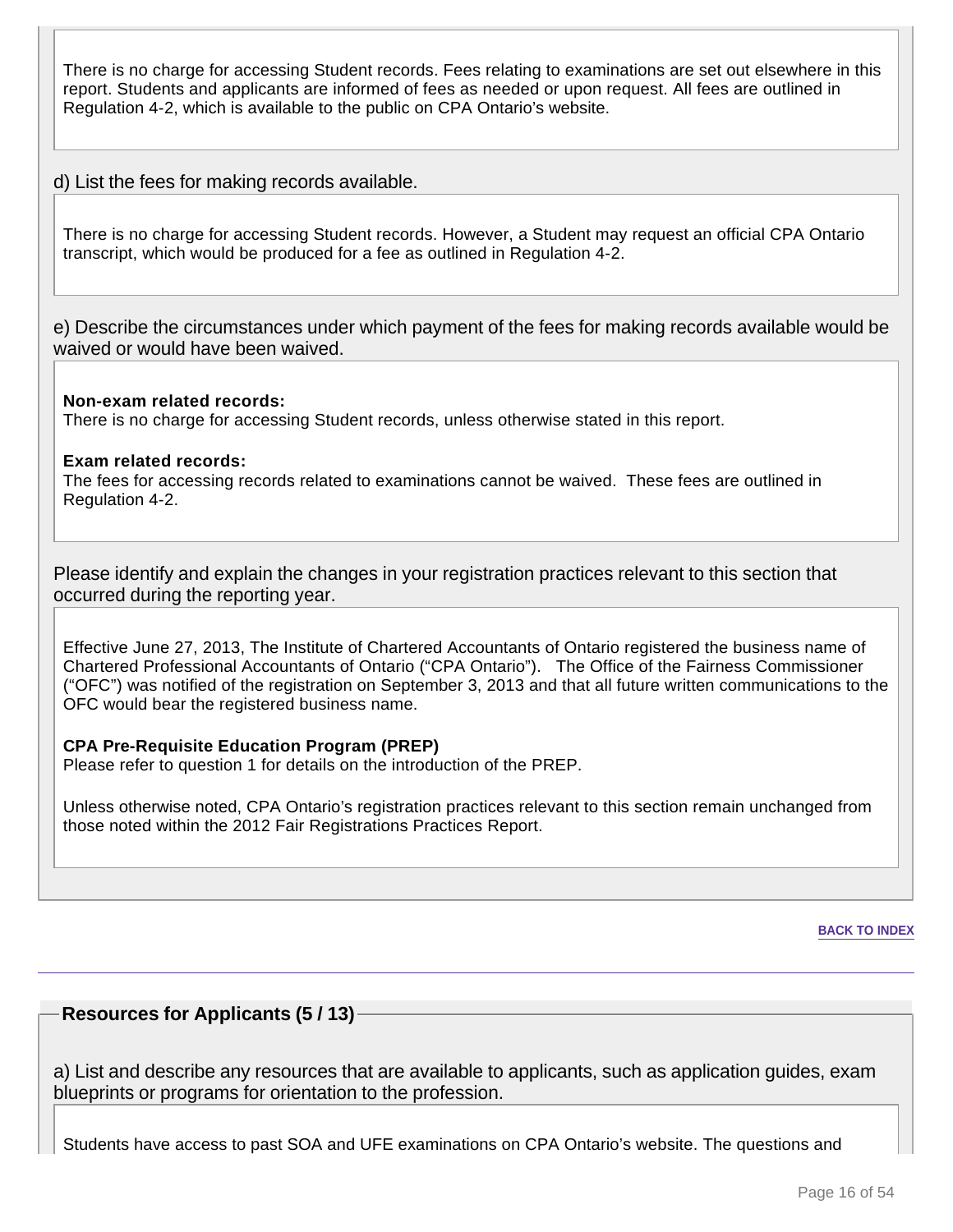suggested solutions, along with evaluation guides are also available on the website. Students may also use preparation materials made available by private individuals or organizations.

At the SOA, Students are provided with readings, self-study materials and practice examinations. Students enrolled in the CARE are able to attend CARE preparation courses. Students enrolled in the UFE are able to attend UFE preparation courses.

Applicants have access to sample EvE Evaluation Questions and Responses on CPA Canada's website.

The CKE and CARE are non-disclosed examinations, so past examinations are not available. However, sample questions are available on the website as well as information on the examinations' structure and examinable content.

The CA Reciprocity Examination (CARE) is the means by which the provincial and territorial bodies measure the professional competence, in a Canadian context, of members of accounting bodies outside Canada assessed by the International Qualifications Appraisal Board (IQAB) as having education, examination and experience requirements substantially equivalent to the Canadian CPA qualification program. The CARE tests knowledge, comprehension and limited application of knowledge but not higher-order skills.

The Evaluation of Experience (EvE) is a new pathway to provide highly skilled internationally trained professional accountants with a competency-based route to the CPA designation. Applicants must have a sponsor, who is required to substantiate the information in the application. The EvE is an evaluation of the development of the key professional skills required of a Chartered Professional Accountant, as assessed by the profession's Uniform Evaluation (UFE). Evidence is obtained through answering questions that draw upon the applicant's work experience to demonstrate each of these key professional skills.

CPA Ontario 's Career Information department is a liaison with the various universities and high schools to provide information to potential applicants. Information on the profession and requirements is also available on the CPA Ontario website.

The UFE Candidate's Competency Map is available from CPA Ontario via its website and printed copies are also available upon request. Likewise, the CA Practical Experience Requirements document is available from CPA Ontario via its website and printed copies are also available upon request.

The PREP modules contain sample exam questions for enrollees to use as well the exam structure is posted on the website.

## b) Describe how your organization provides information to applicants about these resources.

As discussed above, information is provided through the website and Career Information Department. If applicants have specific questions, the Customer Service department helps answer their questions or directs them to the appropriate department and individual. Generally, CPA Ontario produces a wide variety of materials for applicants and these materials are available in formats that reflect the nature of the request and the intended audience.

Please identify and explain the changes in your registration practices relevant to this section that occurred during the reporting year.

Effective June 27, 2013, The Institute of Chartered Accountants of Ontario registered the business name of Chartered Professional Accountants of Ontario ("CPA Ontario"). The Office of the Fairness Commissioner ("OFC") was notified of the registration on September 3, 2013 and that all future written communications to the OFC would bear the registered business name.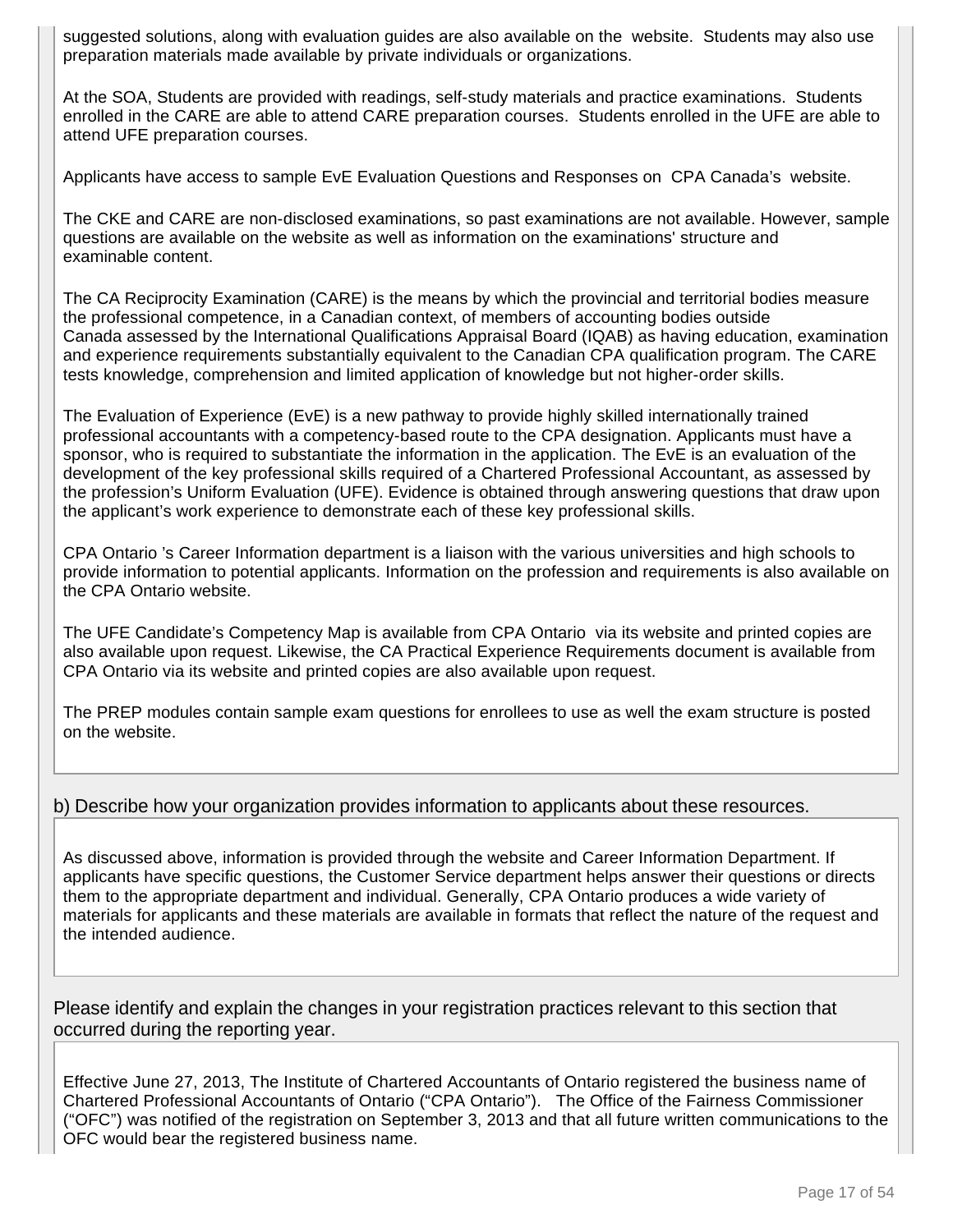Unless otherwise noted, CPA Ontario's registration practices relevant to this section remain unchanged from those noted within the 2012 Fair Registrations Practices Report.

**BACK TO INDEX**

## **Internal Review or Appeal Processes (6 / 13)**

In this section, describe your internal review or appeal process. Some regulatory bodies use these two terms (*internal review* and appeal) for two different processes, some use only one of these terms, and some use them interchangeably. Please use the term that applies to your profession. If you use both terms (for two different processes), please address both.

## a) List your timelines for completing internal reviews or appeals of registration decisions.

Appeals of decisions made concerning registration or deregistration will normally be considered by CPA Ontario's Membership Committee within two or three months. In cases where the party requesting an appeal wishes to present new information as evidence, the matter is referred back to the Registrar or Committee for review and may be addressed within a few days or a few weeks depending upon the complexity of the issue and the nature of the new information provided by the individual.

A letter advising of the Membership Committee's decision is usually sent within eight to ten weeks following a Committee meeting.

In cases where a hearing by the Membership Committee is held, the timing of the meeting is dependent upon the schedule of the Committee, the applicant's ability to provide required information or submissions prior to any consideration and other factors relating to the nature of the request and the scheduling of the hearing.

An appeal may be initiated within thirty-days from the receipt of the initial written reasons for the decision.

i. State the number of internal reviews or appeals of registration decisions that exceeded your timelines.

Given the foregoing, it is not possible to estimate the number of internal reviews that exceeded the timelines in 2013.

ii. Among internal reviews or appeals that exceeded your timelines, state the number that were from internationally trained applicants.

Given the foregoing, it is not possible to estimate the number of internal reviews that exceeded the timelines in 2013

b) Specify the opportunities you provide for applicants to make submissions regarding internal reviews or appeals.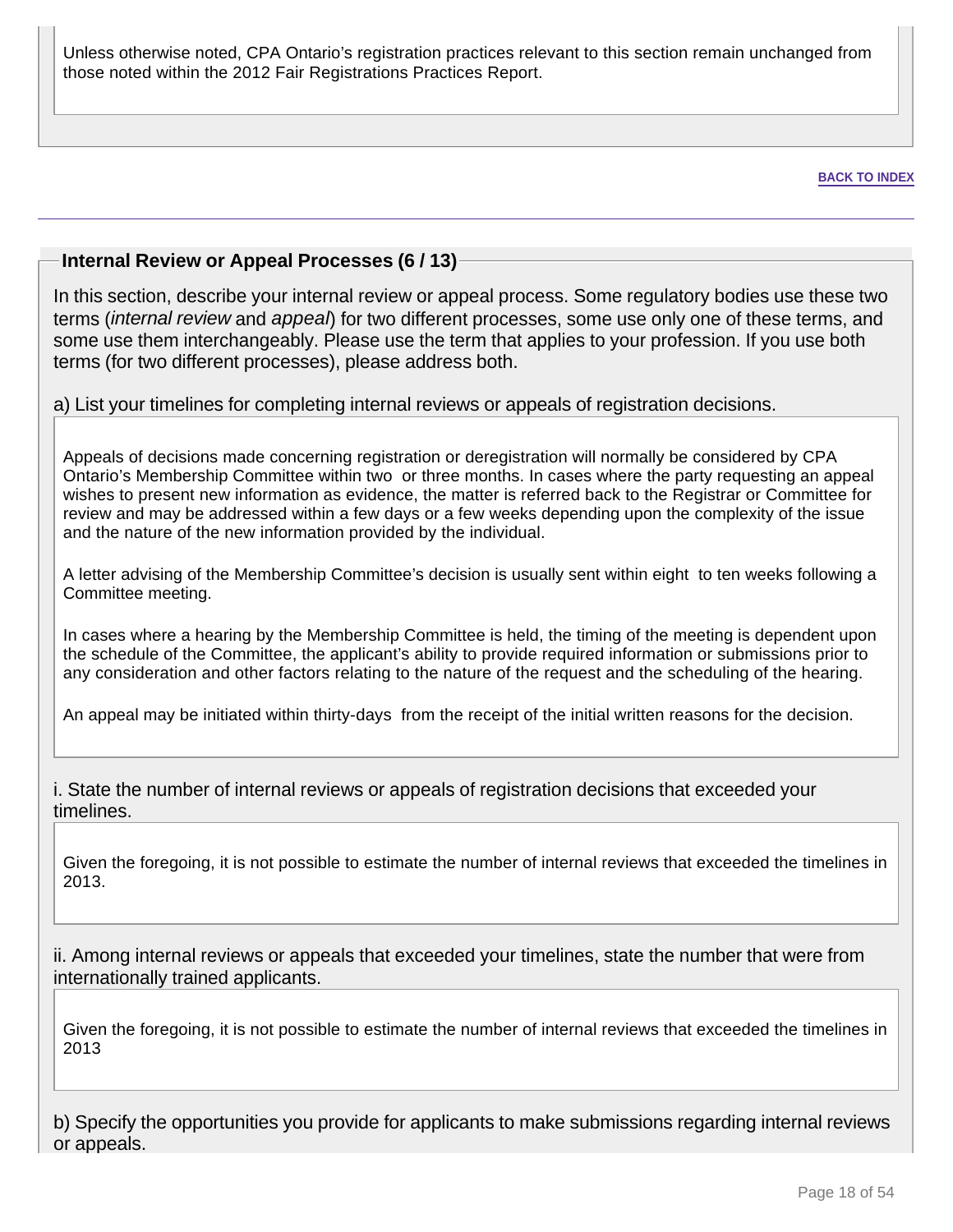Appeals or reviews before the Membership Committee are usually written submissions because these hearings are held according to CPA Ontario's Rules of Practice and Procedure under the Statutory Powers Procedure Act. Consequently, the making of submissions and the nature of these submissions are governed by this Act and the common law.

c) Explain how you inform applicants about the form in which they must make their submissions (i.e., orally, in writing or by electronic means) for internal reviews or appeals.

Information regarding appeals or reviews is communicated to the applicant in a number of ways. First, information is available on CPA Ontario's website in the Bylaws and Regulations and in other documents. Second, information regarding any review or appeal mechanism is communicated to the applicant as part of the decision, depending upon the nature of the decision and the matter considered. Additional information and specific questions that the applicant may have regarding procedure are answered by staff members assigned to the Committee.

d) State how you ensure that no one who acted as a decision-maker in a registration decision acts as a decision-maker in an internal review or appeal of the same registration decision.

CPA Ontario's Membership Committee is not involved in the original decision-making process. In rare situations, where Membership Committee members sit on one or more other Committees, special care is taken to avoid conflict of interest and to ensure that such individuals are not involved in reviews where they have taken part in the original decision-making process.

CPA Ontario also has conflict of interest guidelines and policies to ensure that conflicts of interest do not arise. If an applicant is aware of a conflict of interest, he or she may ask that the CPA Ontario representative be removed for the purposes of the decision.

Decisions made at first instance by staff are then reviewed by the Membership Committee and staff members are not voting members of this Committee. In addition, CPA Ontario staff involved with the administration and liaison with the Membership Committee are not involved in the original decision.

e) Describe your internal review or appeal process.

An appeal or review may be initiated within thirty days of receipt of the written decision. Such appeals and reviews may be under the Statutory Powers Procedure Act depending on the nature, and are therefore, bound by the requirements of the Act.

The Membership Committee has both an appeal and review jurisdiction. Its role with respect to both is similar – not to substitute its own judgment but to determine whether there was evidence upon which the decision was properly made.

Reviews and appeals are normally based on the record, that is, on what was before the Registrar or other Committee at the time of the original decision. The Membership Committee will consider the documents, and the reasons for the decision, as well as submissions and arguments from the parties.

Occasionally, the Membership Committee may be asked to consider information that was not before the Registrar or other Committee. An application for the admission of fresh evidence may be made by the party seeking to have it considered. There is a presumption that all evidence must be brought before the Registrar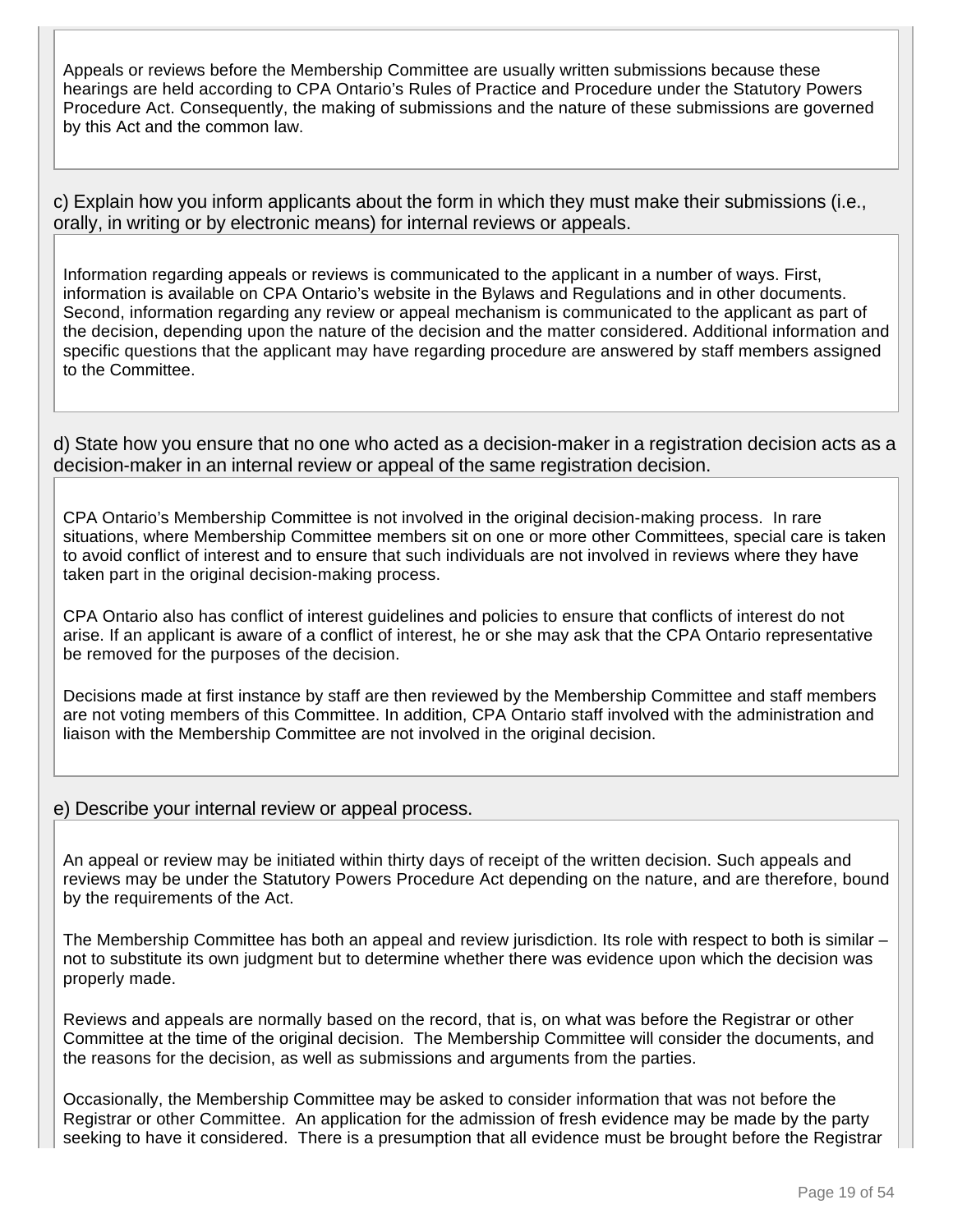or other Committee. Therefore, admitting fresh evidence should only be considered if that evidence, with due diligence, could not have been discovered before the original determination, and the evidence is of such a reliable and vital nature it would likely have affected the outcome of the decision. As the Membership Committee does not hear oral evidence in the usual course, and would be considering the appeal on an unequal basis, it would then remit the matter to the original decision maker (Registrar or other Committee).

f ) State the composition of the committee that makes decisions about registration, which may be called a Registration Committee or Appeals Committee: how many members does the committee have; how many committee members are members of the profession in Ontario; and how many committee members are internationally trained members of the profession in Ontario.

## **The Membership Committee**

The Membership Committee is comprised of 15 to 20 members, including the Chair, two Deputy Chairs and three to four public representatives. CPA Members on the Committee are representative of CPA Ontario's membership by occupation and geographic location. Members of the Membership Committee are appointed for an initial one year term and are eligible for re-appointment for three additional three year terms and, thereafter, on an annual basis.

The Membership Committee hears and determines appeals and reviews from decisions of the Registrar on registration (applications), admissions to membership (registration), de-registrations; receives referrals from the Registrar on matters regarding admission to membership; provides advice to the Registrar in accordance with the provisions of the Bylaws and Regulations; considers applications for licensing from any Member where the good character of the Member must be determined by means of a hearing; considers any application for a public accounting licence from a Member in respect of whom the Public Accounting Licensing Board has directed that a hearing be held to determine whether the Member has fulfilled the qualifications to be licensed as set out in the Public Accounting Act, 2004, the Regulations and Standards of the Public Accountants Council made under the Act and in the Bylaws or Regulations of CPA Ontario; and hears and determines reviews of decisions of the Public Accounting Licensing Board in respect of public accounting licensing matters, as specified in the Bylaws and Regulations of CPA Ontario.

All proceedings before the Membership Committee are conducted in accordance with the Rules of Practice and Procedure adopted by CPA Ontario's Council.

Please identify and explain the changes in your registration practices relevant to this section that occurred during the reporting year.

Effective June 27, 2013, The Institute of Chartered Accountants of Ontario registered the business name of Chartered Professional Accountants of Ontario ("CPA Ontario"). The Office of the Fairness Commissioner ("OFC") was notified of the registration on September 3, 2013 and that all future written communications to the OFC would bear the registered business name.

Unless otherwise noted, CPA Ontario's registration practices relevant to this section remain unchanged from those noted within the 2012 Fair Registrations Practices Report.

#### **BACK TO INDEX**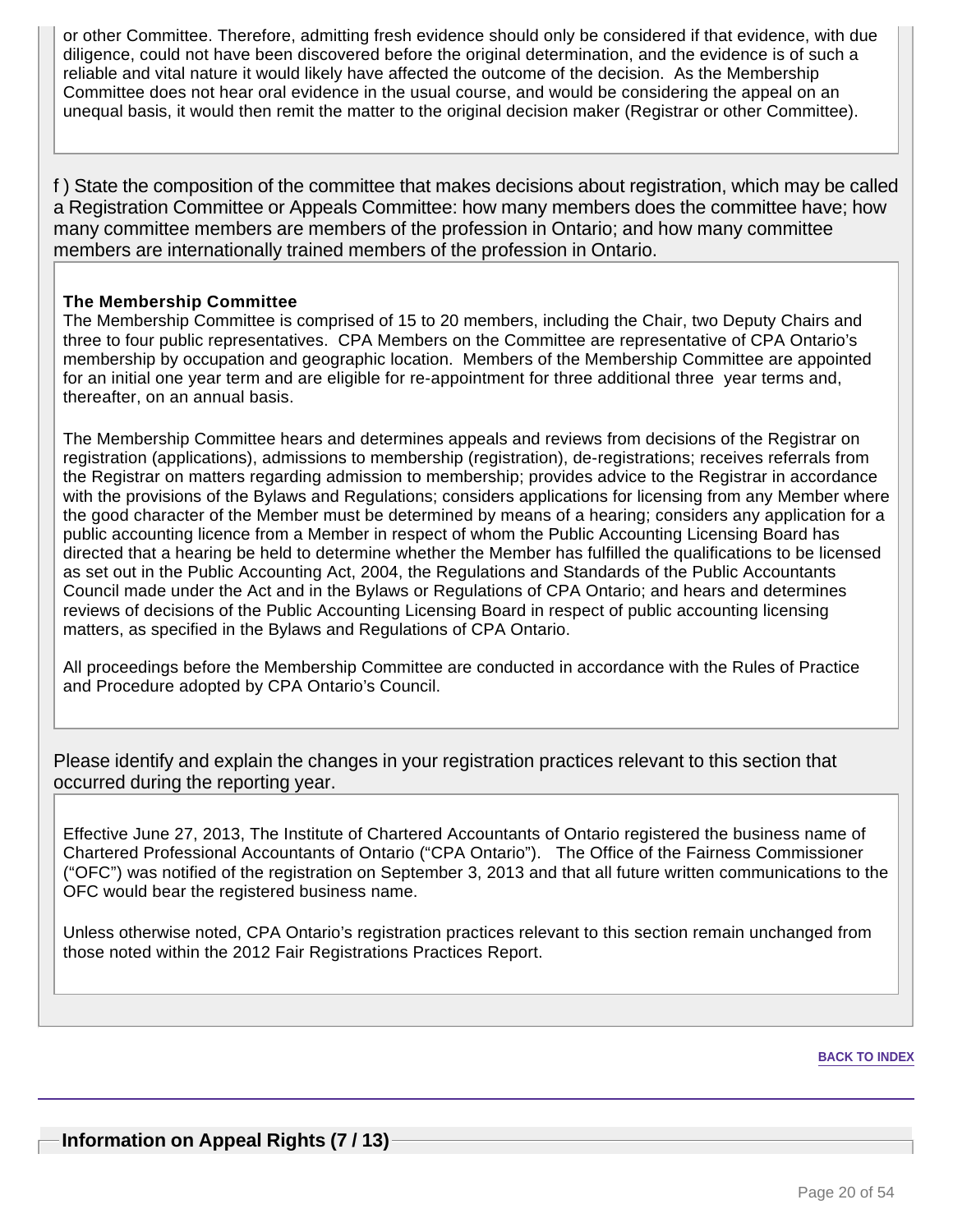This section refers to reviews or appeals that are available after an internal review or appeal. Describe how you inform applicants of any rights they have to request a further review of or appeal from a decision.

Consistent with the information noted in the 2012 Fair Registration Practice's Report, there is no further review or appeal available to a decision that has already been subject to an appeal by the Membership Committee.

Please identify and explain the changes in your registration practices relevant to this section that occurred during the reporting year.

Effective June 27, 2013, The Institute of Chartered Accountants of Ontario registered the business name of Chartered Professional Accountants of Ontario ("CPA Ontario"). The Office of the Fairness Commissioner ("OFC") was notified of the registration on September 3, 2013 and that all future written communications to the OFC would bear the registered business name.

Unless otherwise noted, CPA Ontario's registration practices relevant to this section remain unchanged from those noted within the 2012 Fair Registrations Practices Report.

## **Assessment of Qualifications (8 / 13)**

This category covers your processes for assessing all qualifications, such as academic credentials, competencies, language ability or practical experience.

a) List the criteria that must be met in order for an applicant's qualifications to satisfy the entry-topractice requirements for your profession.

## **CA Certification (Qualification) Program**

## **1. (Associate Membership Pathway – CPA and CA designations) Student Applicants:**

For Students, becoming a Member generally requires:

• a university degree

• 17 specified courses (51 credit hours)

• three (3) years of practical experience in an approved training office during which time, the breadth and depth of competency requirement (as outlined by the CA Practical Experience Requirements) must be met. • successful completion of CPA Ontario's Professional Program, which is comprised of the Staff Training Program (STP), the Core Knowledge Examination (CKE) and the School of Accountancy (SOA). • Successful completion of the Uniform Evaluation (UFE) in accordance with The UFE Candidates' Competency Map

**2. (Associate Membership Pathway – CPA and CA designations) Members of the Certified General Accountants of Ontario (CGAO) and the Certified Management Accountants of Ontario (CMAO):**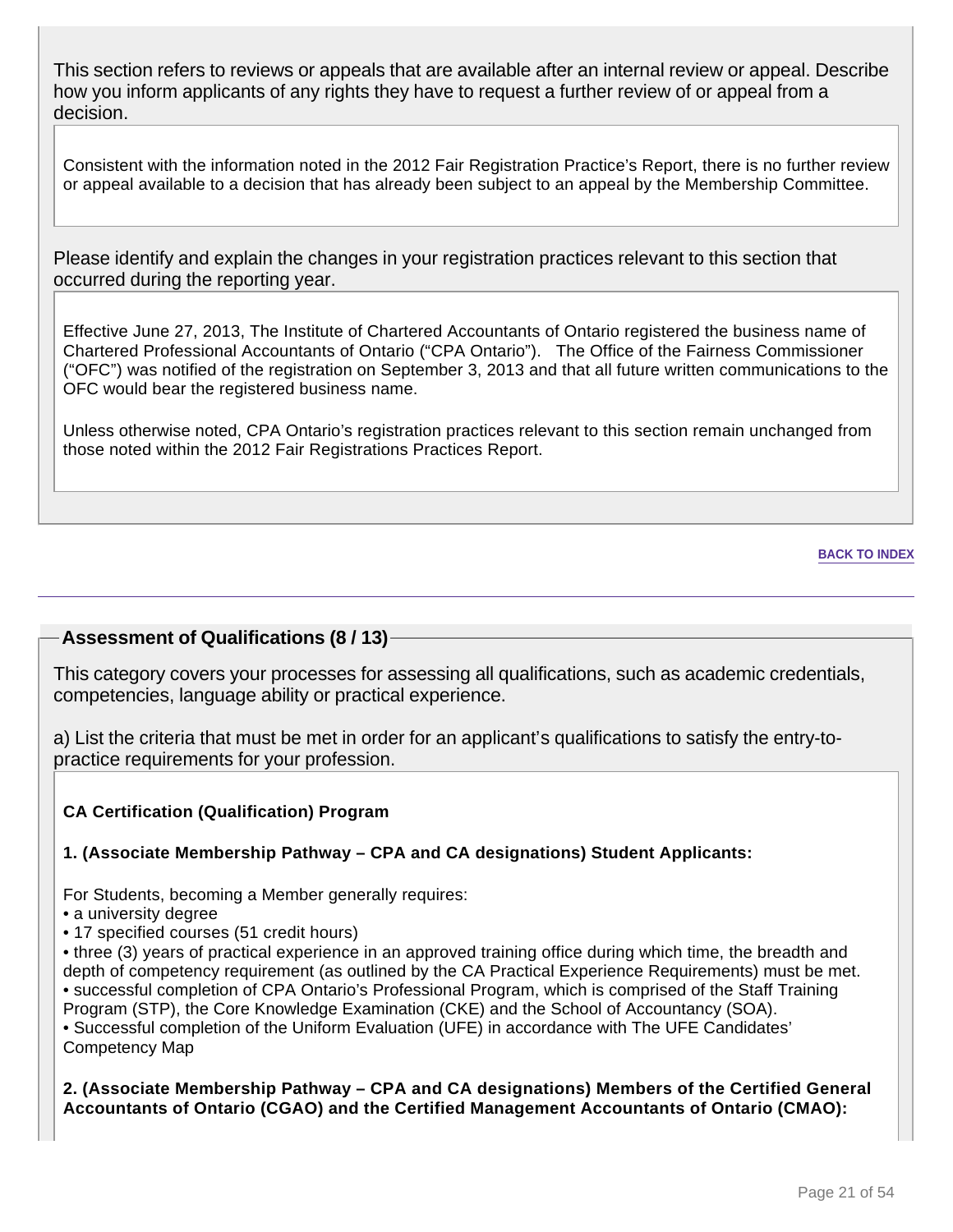To obtain Associate membership, members of CMAO and CGAO register with CPA Ontario as Students. Becoming a Member generally requires:

• a university degree

• 17 specified courses (51 credit hours)

• three (3) years of practical experience in an approved training office during which time, the breadth and depth of competency requirement (as outlined by the CA Practical Experience Requirements) must be met. • successful completion of CPA Ontario's Professional Program, which is comprised of the Staff Training Program (STP), the Core Knowledge Examination (CKE) and the School of Accountancy (SOA).

• Successful completion of the Uniform Evaluation (UFE) in accordance with The UFE Candidates' Competency Map

• These individuals may request from the Registrar an exemption from some or all of the practical experience requirement and those examinations for which an exemption may be permitted.

#### **3. (Associate Membership Pathway – CPA and CA designations) Members of Recognized Accounting Bodies or Recognized US State Boards of Accountancy:**

For those applying with membership in either a Recognized Accounting Body or a Recognized US State Board of Accountancy, a registered Applicant will be required to successfully complete the CA Reciprocity Examination (CARE), Part I. In addition, the Applicant's experience is assessed to ensure it meets the prescribed practical experience requirements.

#### **4. (Associate Membership Pathway – CPA and CA designations) Members of Reciprocal Membership Bodies:**

For those applying with membership from a Reciprocal Membership Body, those Applicants must demonstrate that they are current members in good standing of the respective body which forms the basis of their application.

In addition, those applicants must successfully complete, by December 31, 2014 or within two years of admission to membership, whichever is later, such course(s) of professional development as may be prescribed by Council (the CARPD).

**5. (Associate Membership Pathway – CPA and CA designations) Members of international accounting bodies that are members of the International Federation of Accountants (IFAC) but are not members or former members of Recognized Accounting Bodies, Recognized US State Boards of Accountancy or Reciprocal Membership Bodies with which CPA Ontario has a mutual recognition agreement:**

Students registered in this category must complete:

• three (3) years of practical experience in an approved training office or under the supervision of a Member (\*either international or domestic)

- Canadian business law (\*)
- The Core Knowledge Examination (\*)
- The School of Accountancy (\*)
- The Uniform Evaluation (no exemption from this requirement is available)

\*Unless the individual applies for and receives an exemption from this requirement.

## **6. (Associate Membership Pathway – CPA and CA designations) EvE Membership Pathway:**

Members of certain professional accounting bodies outside Canada who have 12 years of experience in accounting or business, five of which were at a senior level, are eligible to apply for registration under the EvE membership pathway. An Applicant is required to successfully complete the Evaluation of Experience (EvE).

In addition, those applicants must successfully complete, by December 31, 2014 or within two years of admission to membership, whichever is later, such course(s) of professional development as may be prescribed by Council (the CARPD).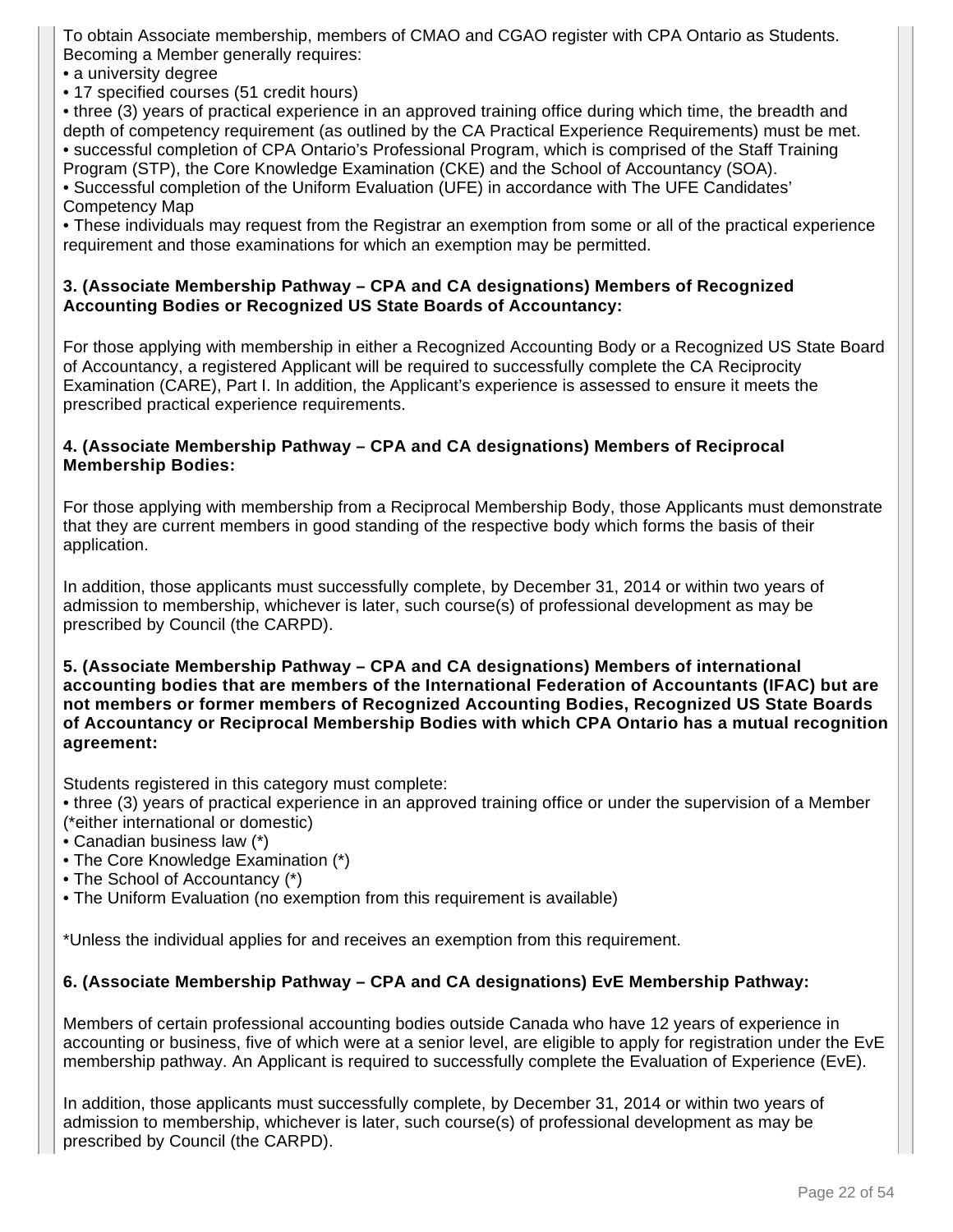As noted in section 1 of this report, On October 17, 2013, CPA Ontario's Council temporarily suspended the Evaluation of Experience (EvE) pathway to membership pending a review of the program.

#### **7. (Associate Membership Pathway – CPA and CA designations) Members of Specified Accounting Bodies Outside Canada with which CPA Ontario has a Memorandum of Understanding (MOU):**

Members in good standing of a Specified Accounting Body Outside Canada with which CPA Ontario has Memorandum of Understanding (MOU) and who hold a university degree recognized by that body, are registered as Students and are required to successfully complete the Uniform Evaluation (UFE) and the prescribed practical experience requirement (unless the individual applies for and receives an exemption from this requirement).

#### **8. (Affiliate Membership Pathway – CPA designation) Members of the Certified General Accountants of Ontario (CGAO), the Certified Management Accountants of Ontario (CMAO) or Members of another provincial CPA body holding a Canadian Chartered Professional Accountant designation but not a Canadian Chartered Accountant designation:**

To obtain Affiliate membership, members of CGAO, CMAO or members of another provincial CPA body holding a Canadian Chartered Professional Accountant designation but not a Canadian Chartered Accountant designation, must demonstrate that they are current members in good standing of the respective body which forms the basis of their application.

## **CPA Certification Program**

At December 31, 2013, the entry-to-practice requirements for the CPA Certification Program are still under development. These requirements are being developed at the national level. The prerequisite education program (PREP) component of the CPA Certification Program was introduced in Ontario in 2013 and is discussed in detail in section 1 of this report.

b) Describe the methodology used to determine whether a program completed outside of Canada satisfies the requirements for registration.

The International Qualifications Appraisal Board (IQAB) carries out reviews of professional accounting bodies outside Canada to determine whether the requirements for admission to membership in a professional accounting body, or for use of the accounting designation granted by an accounting body (education, examination and experience requirements) are substantially equivalent to the comparable requirements of the provincial bodies in Canada. CPA Ontario (formerly ICAO) and CPA Canada (formerly CICA) have entered into Mutual Recognition Agreements with professional accounting bodies based on an IQAB assessment that each such body has education, examination and experience requirements that are substantially equivalent to the comparable requirements of the provincial bodies in Canada.

When an IQAB review determines the requirements of a professional accounting body outside Canada are not substantially equivalent to comparable requirements of the provincial bodies in Canada, IQAB recommends that the Uniform Evaluation (UFE) be passed before Member qualification in Canada is achieved. Each provincial body may set any other requirements that must be fulfilled. IQAB has, in some cases, recommended that the members of a particular accounting body also be granted exemption from the pre-UFE education requirements and/or some or all of the prescribed practical experience.

IQAB has adopted a framework for mutual recognition between professional accounting bodies. What follows is a very brief summary of the lengthy process.

There are four primary components for reviewing the process of qualifying as a member of a professional accounting body that IQAB examines. They are:

• The characteristics of the professional accounting body; committed to the public interest; is independent and self-governing; has a code of conduct; and is committed to professional development.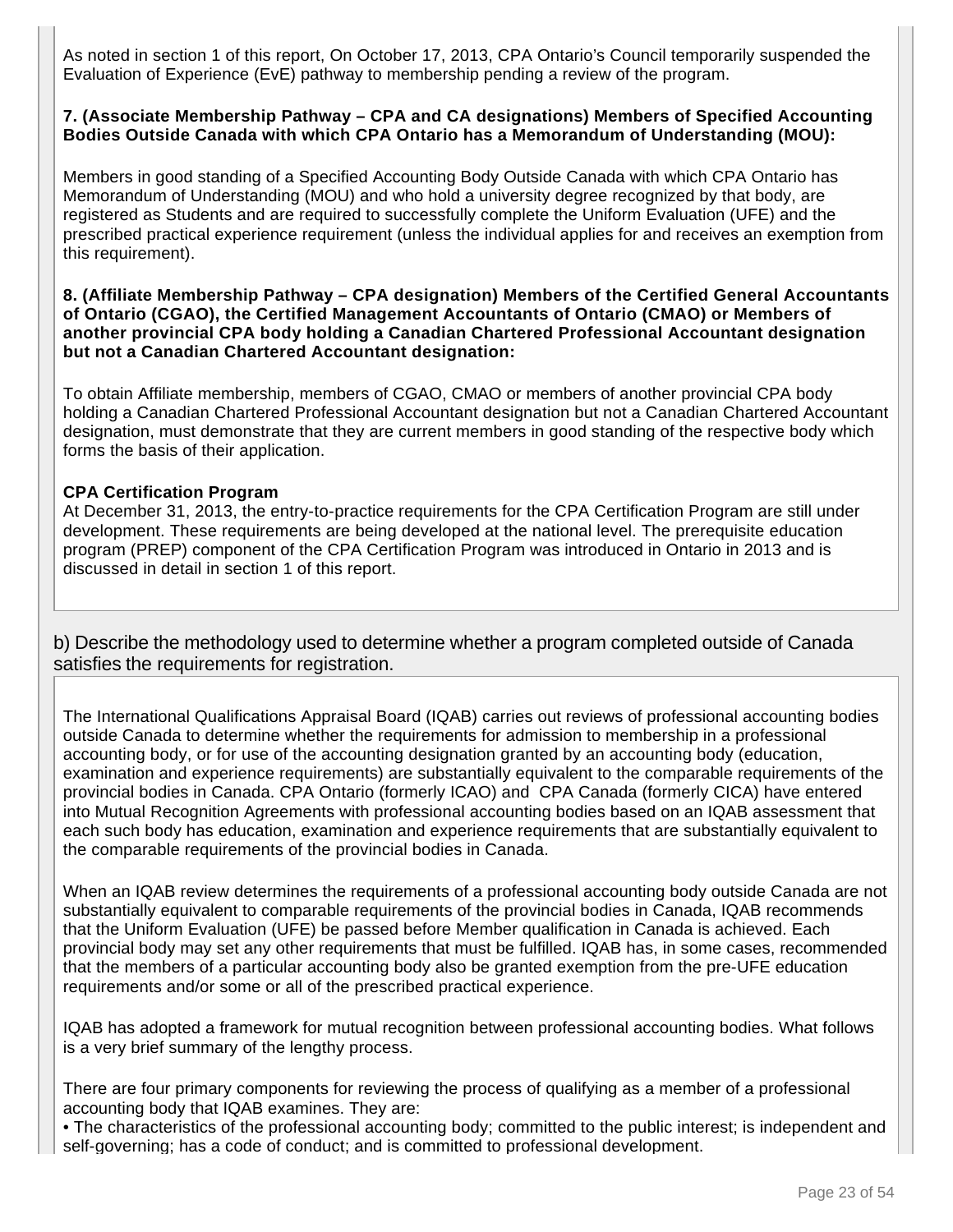• The intake into the qualification process for members; starts with firms recruiting the best candidates and the effect the quality intake has on an applicant having a realistic chance of qualifying as a member of the professional accounting body; a university degree requirement.

- The learning process; and
- The quality and consistency of the assessment system.

There is a common set of fundamental principles expected of a comparable qualification process and the professional accounting body. The principles include detailed reviews of the following topics: 1. The body

- 2. The professional education programme
- 3. The assessment process
- 4. The work experience
- 5. The knowledge and skills outcomes to be achieved
- 6. The personal skills and capability framework

The framework for evaluation includes further detailed indicators and how these are applied.

Finally, the framework provides examples of the kind of information that a professional accounting body should be able to provide in support of an evaluation of their programme. The framework provides flexibility in terms of how these outcomes are achieved because it is noted that different accounting bodies may have different processes.

## c) Explain how work experience in the profession is assessed.

For both the domestically trained and the internationally trained, work experience is assessed against the CA Prescribed Practical Experience 2010 (PER), or any successor document.

A Student with a professional accounting designation may request an exemption from some or the entire requirement to complete a three year period of practical experience in an Approved Training Office. The determination to be made by the Registrar upon review of such a request is whether the Student has acquired as a result of his or her professional qualification(s) and previously acquired experience in accounting, the depth and breadth of competency development required for the entry-level Member at the time of admission to membership, as established by the document entitled, PER.

The Registrar's determination is based upon an assessment of the totality of the Student's previous professional accounting experience completed for the purpose of qualifying for admission to membership in the particular accounting body and subsequent to admission to membership in that body. The assessment takes into account:

- the duration of the period(s) of accounting experience (i.e. the number of months or years);
- the nature of the place(s) of employment or practice in which the accounting experience was obtained;
- the position(s) held by the Student; and
- the progression of the Student's career in professional accounting.

To meet the depth and breadth of competency development required for the entry-level Member at the time of admission to membership in CPA Ontario, the Student must demonstrate to the satisfaction of the Registrar that they meet the following minimum requirements:

• Depth of experience -- the opportunity to gain sufficient direct working experience in all of the specific competencies of any one of the six competency areas (referred to as the area of depth):

- 1. Performance Measurement and Reporting
- 2. Assurance
- 3. Taxation
- 4. Governance, Strategy and Risk Management
- 5. Management Decision-Making
- 6. Finance.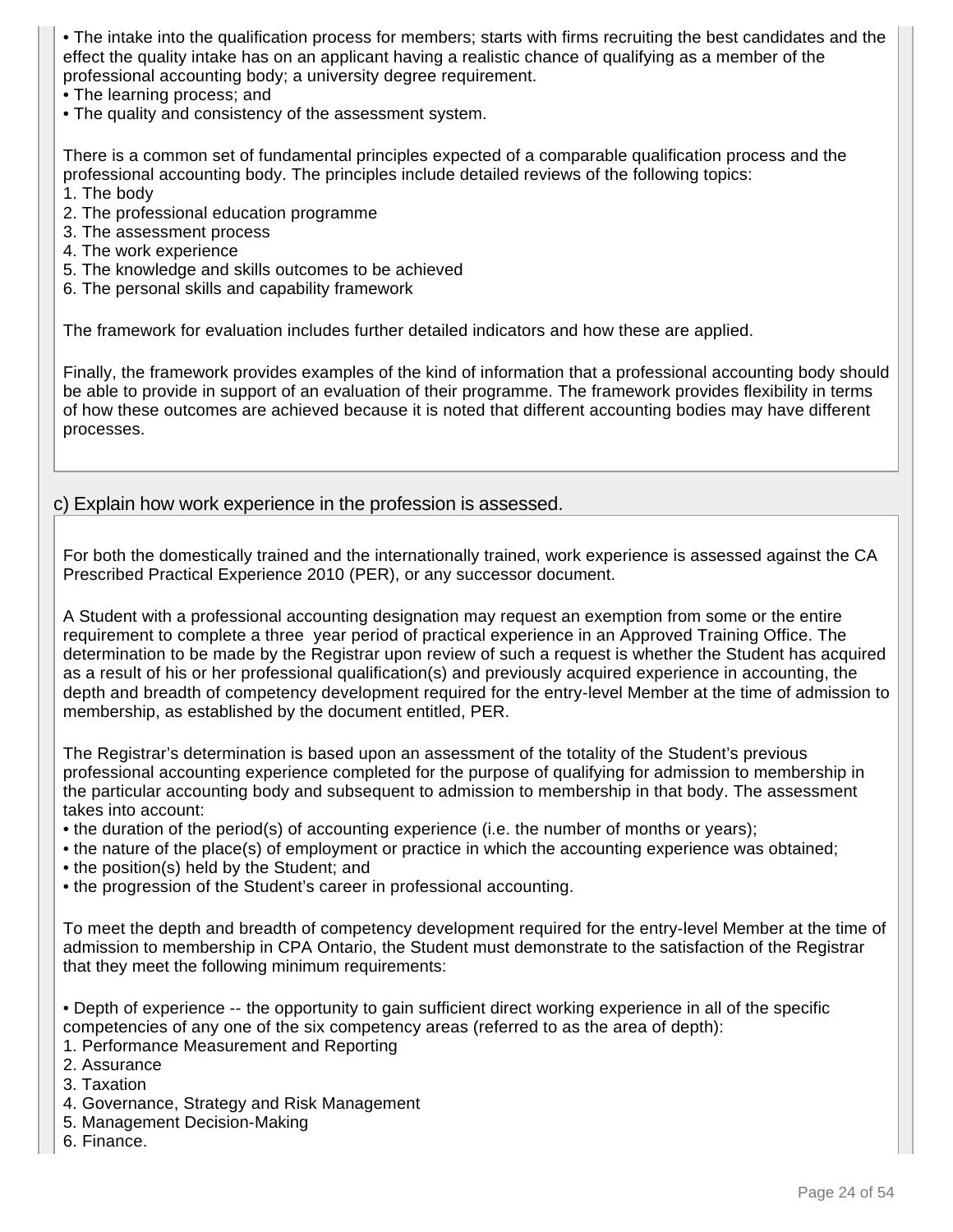For the majority of the specific competencies, the Student is expected to demonstrate Level 2 proficiency. In addition, the Student is expected to demonstrate an awareness of emerging topics in their area of depth, either independently or as part of a team, with little direction or supervision.

• Breadth of experience - the opportunity to gain sufficient direct working experience in at least half of the competencies in TWO additional areas of competency (referred to as areas of breadth) and demonstrate the ability to work at Level 2 proficiency in at least half of those competencies. If the Student's area of depth is not Performance Measurement and Reporting or Assurance, then one of the two areas of breadth must be Performance Measurement and Reporting and must provide the opportunity to gain sufficient direct working experience in the three competencies highlighted in Appendix 1 of the PER or any successor document approved by the Council, and demonstrate the ability to work at Level 2 proficiency in all three of those specific competencies.

Experience in all of the Pervasive Qualities and Skills, with the clear expectation that the Student demonstrates at all times the Ethical Behavior and Professionalism, strong Personal Attributes and Professional Skills expected of a Member.

## **Levels of proficiency for qualifying practical experience are:**

• Level 1 (works under supervision): Has the basic knowledge and skill required to complete the task assigned but does not complete the task without supervision or assume responsibility for its execution. Requires supervision and direction in completing the tasks as he or she begins applying education to practice. • Level 2 (works independently): Can apply the underlying knowledge and skill in a practical setting and is able to complete tasks independently or as part of a team with minimal direction or supervision. Assumes responsibility for execution of the task and performs all work with diligence and due care. Treats each situation as an opportunity to further develop professional judgment and/or expand his or her knowledge base.

## **Duration of professional accounting experience**

The duration of professional accounting experience required for admission to membership is a minimum term of three years of experience acceptable to CPA Ontario. A Student who has not obtained at least three years of previous professional accounting experience acceptable to CPA Ontario is required to fulfill a period of experience in accounting as prescribed by the Registrar such that the Student will have obtained by the date of admission to membership an amount of acceptable accounting experience that in aggregate is at least three years in duration.

## **Nature of the place(s) of employment or practice**

The factors that are considered by the Registrar in respect of the nature of the place of employment or practice are:

• As applicable,

o The nature or line of business (for example, financial services, manufacturing, natural resources, retailing, information technology) and examples of the major clients, customers or recipients of the products or services, or

o The nature of the professional services provided, including whether the services were public accounting or related areas (for example, assurance/attestation, taxation, advisory services) and examples of the major clients, customers or recipients of the products or services

• The size of the business or practice, with reference to such matters as total number of staff, number of partners, total annual revenues or budget

• The corporate structure (e.g. for-profit corporation, not-for-profit corporation, public sector/governmental organization, academic institution, partnership, proprietorship) and in respect of a corporate entity, whether it is/was a publicly listed or publicly traded entity or a privately owned/not publicly listed entity.

## **The position(s) held by the Student**

In respect of the positions(s) held by the Student, the Registrar considers:

• the title of each position held;

• the level or seniority of the position within the place of employment or practice, with reference to such matters as to whom (position) the Student directly reported or was accountable and the placement of such position within the overall management or governance structure;

• the breadth and complexity of the responsibilities assigned to the Student in the position held;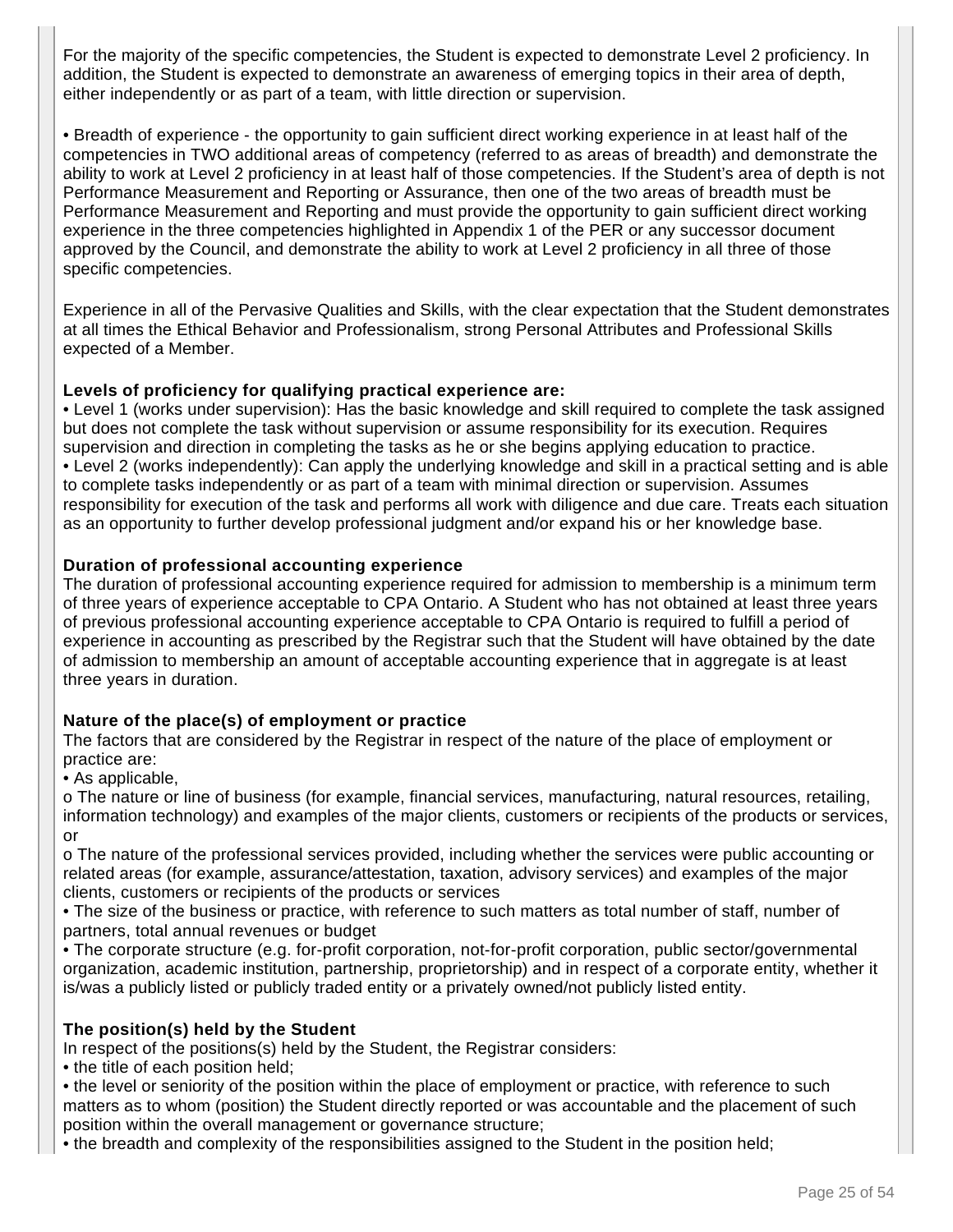• the breadth and depth of competency development during the period in which the Student held the position.

## **The progression of the Student's career in professional accounting**

Position-specific indicators that are considered by the Registrar when determining a Student's progression through his or her career in professional accounting include demonstration of work functions or the provision of professional services in defined positions that:

- require increasing competency development;
- require the ability of the Student to handle increasingly complex tasks;
- involve increasing levels of responsibility;

• provide increased ability and opportunity to supervise, manage and mentor others and decreased level of supervision of the Student throughout his or her career path, which may be measured by: o number of supervisors;

- o number of direct reports;
- o changes in position or job titles;
- o changes to job responsibilities and accountabilities;

• provide opportunities for the Student to learn from supervisors who are deemed experts in their field (exposed to or mentored by other professionals).

Progression to successively more senior positions and/or demonstration of progressively higher levels of proficiency over the course of a Student's employment or practice with a particular entity or throughout the Student's total period(s) of accounting experience should also ordinarily indicate greater breadth and depth of competency development. A Student who has achieved through their previous employment or practice a position or level as a partner, senior executive, director or officer should ordinarily be considered to have achieved a higher level of proficiency as well as greater breadth and depth of competency development than a Student who would have held a less senior position.

d) Describe how your organization ensures that information used in the assessment about educational systems and credentials of applicants from outside Canada is current and accurate.

IQAB assessments are conducted at the National Level by CPA Canada/CICA and are done as needed to ensure that existing mutual recognition agreements (MRA) and Memorandums of Understanding (MoU) are current and meet the required standards. A MoU or MRA may also contain a fixed term after which it is reviewed and possibly renewed. These assessments are done at intervals set by the IQAB and in keeping with its policies and procedures. Ongoing reviews of this, if needed, are done in keeping with applications received from international candidates. A fuller description of IQAB and its processes is found elsewhere in this report. A fuller description of the education assessment process is found elsewhere in this report.

e) Describe how previous assessment decisions are used to assist in maintaining consistency when assessing credentials of applicants from the same jurisdictions or institutions.

CPA Ontario's application forms and experience certification forms ensure that data is being collected from individuals on a consistent basis (ie. specific data entry fields) and that decisions are being made by comparing specific data fields against entry-level qualification requirements.

All assessments are carried out using guidance provided within the Bylaws, Regulations and Rules of Professional Conduct. A common assessment framework provides CPA Ontario assessors with the tools for consistent application of the regulatory guidance. All assessments are conducted in a meeting setting, whereby Director and non-Director level staff meet with the Registrar to discuss certain requests for registration and, as applicable, requests for exemption from the prescribed practical experience requirement and/or examination(s). Assessors (consisting of Director and non-Director level staff and the Registrar) discuss issues encountered with applications received as part of their monthly assessment meeting. In advance of the meeting, an agenda is circulated, which in addition to listing the individual applications submitted for consideration, provides a listing of common issues encountered or complex matters requiring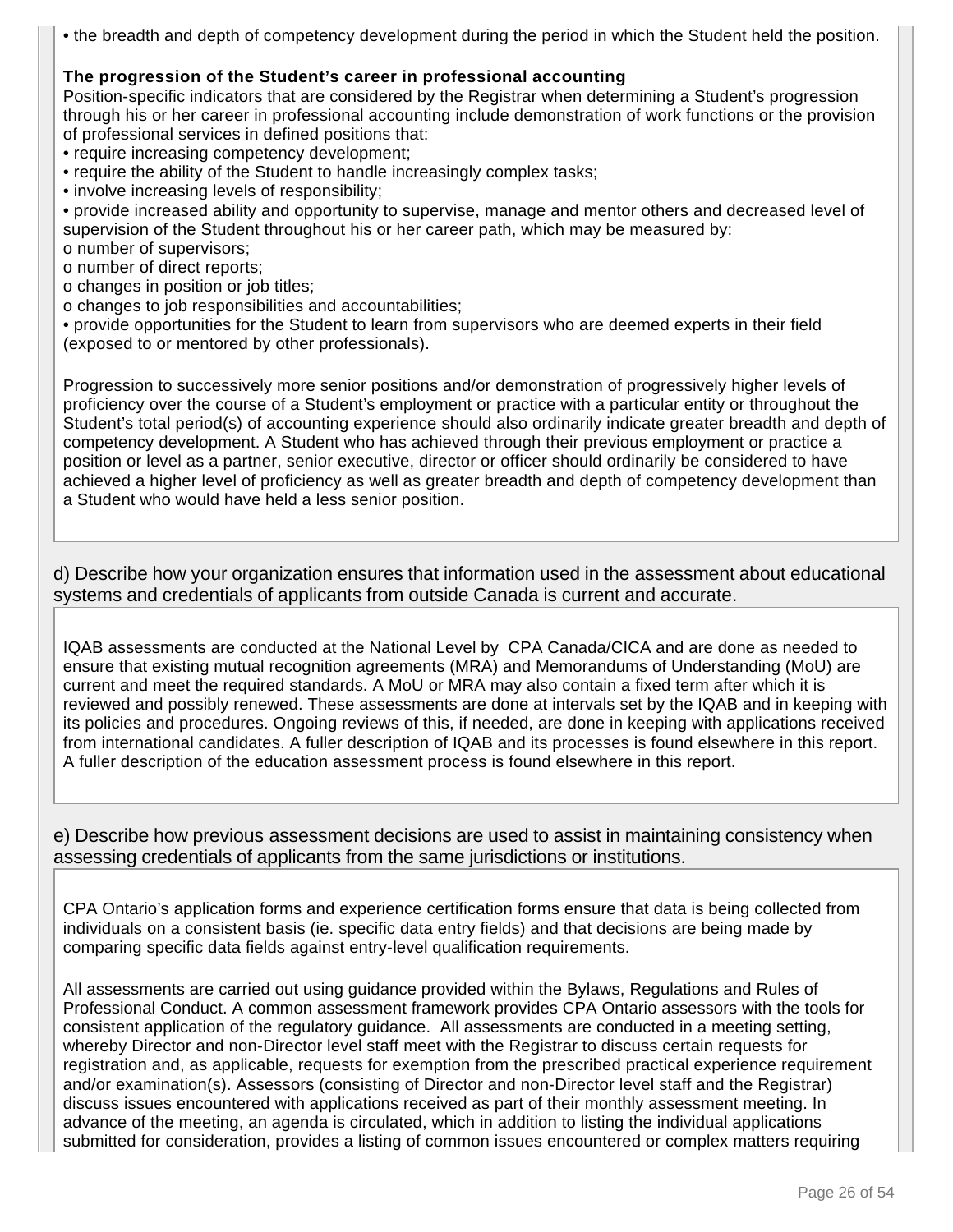consideration or clarification by assessors. Prior to files being presented at the assessment meeting, two levels of review are undertaken: Coordinator-level staff conduct a preliminary review of the data and other information provided by the individual for completeness. Manager-level staff conduct a review of the work undertaken by coordinator-level staff and perform a final review of the data and other information provided by the individual. If gaps are identified, during either level of review, in the materials provided by the individual, clarification and/or additional information is requested from the individual.

CPA Ontario uses internally developed tools and models to evaluate specific metrics pertaining to the assessment process.

After an assessment meeting is held, detailed minutes are prepared and circulated to the assessors for review. The meeting minutes serve as a key tool for evaluating the consistency of past decision making and for ensuring that future decisions involving similar fact pattern are evaluated in a consistent manner with past decisions. The Registrar also maintains a repository of reasons for decision involving registration and assessment requests. This repository serves as a key tool for evaluating the consistency of past decision making and for ensuring that future decisions involving similar fact patterns are evaluated in a consistent manner with past decisions.

f ) Explain how the status of an institution in its home country affects recognition of the credentials of applicants by your organization.

This is not entirely applicable because the accounting body is assessed against the requirements for domestically trained Members and this assessment is conducted by IQAB. Therefore, the international institution is not assessed only for its status within its home country. While this may be a factor in an IQAB assessment, it is by no means the only factor considered. Notwithstanding this, the accounting body must be a member of the International Federation of Accountants and also must adhere to the principles as set out in the IQAB requirements. See question 8(b) of this report.

g) Describe how your organization accommodates applicants with special needs, such as visual impairment.

CPA Ontario is subject to the Accessibility for Ontarians with Disabilities Act, 2005 (AODA). As at December 31, 2013, CPA Ontario met its requirements under the AODA.

h) State the average length of time required to complete the entire registration process, from when the process is initiated to when a registration decision is issued.

As noted previously, the term "registration decisions" is not entirely applicable to CPA Ontario's processes. Once either a Student or Applicant has successfully completed all of the required steps for admission to membership, admission (or registration) is normally granted. Nevertheless, please refer to question 1(n) for a summary of the pertinent timelines for various stages/events in the registration process.

## i. State whether the average time differs for internationally trained individuals.

The average time may differ for internationally trained individuals depending upon which the international accounting body the individual is a member of. Please refer to question 1(n) for details.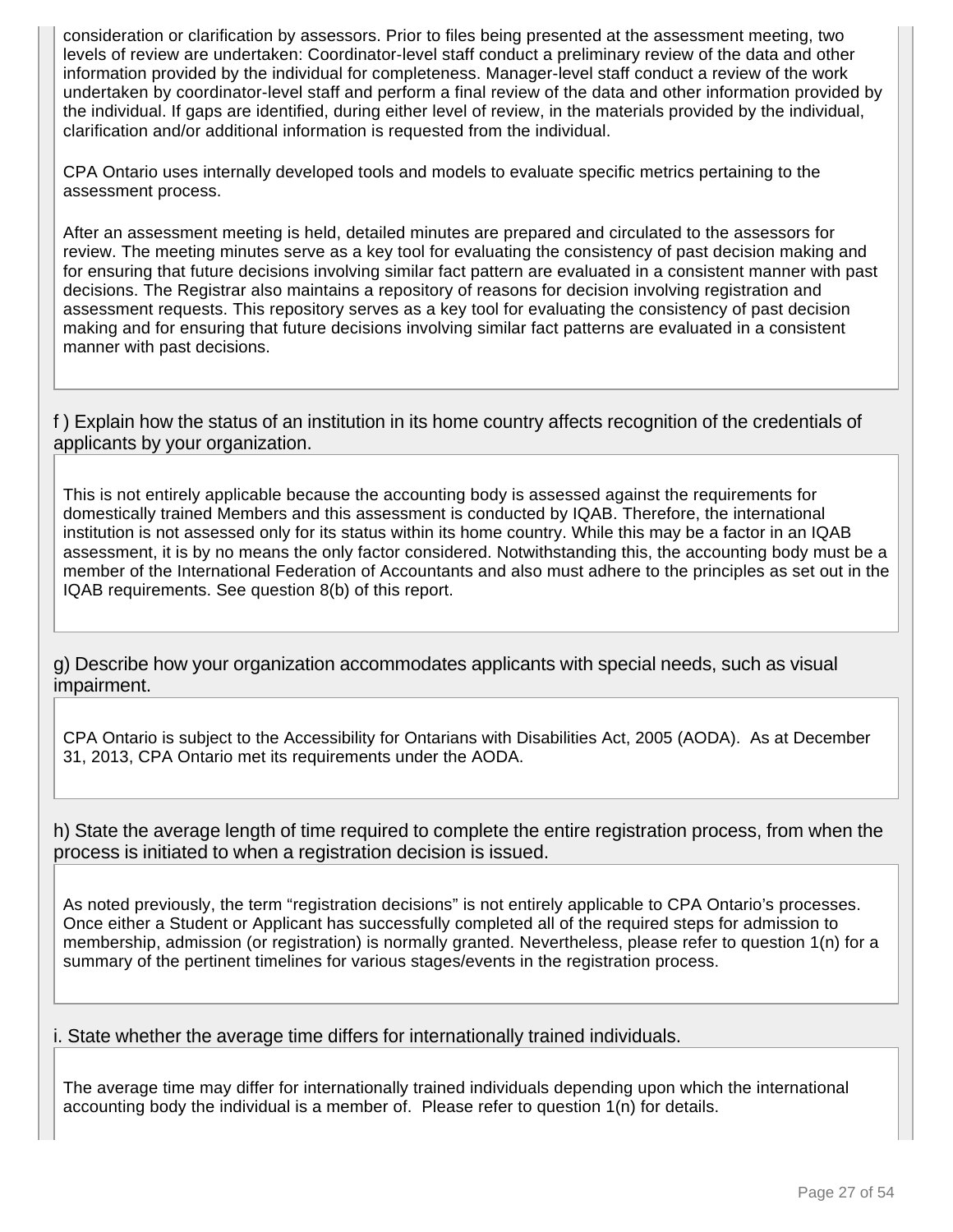In general, three factors influence the length of time for the process for internationally trained individuals. First, the process is largely dependent upon the individual submitting the information required in order to make an assessment. Once a complete and accurate package of information has been received, the timelines set out elsewhere in this report generally are followed. Second, the examinations that are required to be written are held at fixed times during the year. An individual may have to wait to write an examination depending upon the timing of the application. Finally, the individual may have to complete any practical experience requirements. The timeliness of this process depends upon the individual's ability to fulfill the prescribed practical experience requirements through additional experience or through previously acquired experience.

ii. If the average time differs for internationally trained individuals, state whether it is greater or less than the average for all applicants, and the reasons for the difference.

The average time will usually be less for individuals from a Recognized Accounting Body, Reciprocal Membership Body or Recognized US State Board of Accountancy. The shorter period of time is the result of the individual being or having been a member of an accounting body whose qualifications processes are substantially similar to the process in Ontario. Thus, these applicants have completed a program of education and experience that is similar to the process used to train Ontario Members. The length of time it takes to become a Member in CPA Ontario is therefore, shorter. However, this may vary depending upon the applicant's ability to demonstrate that he or she meets the prerequisites for membership.

A somewhat longer period of time will likely be necessary for those from all other international accounting bodies, but shorter timeline in comparison to domestic Students. Again, this is the result of the individual already having undertaken an educational program and a practical experience program that provides the applicant with some or all of the prerequisites for membership.

i) If your organization conducts credential assessments:

i. Explain how you determine the level (e.g., baccalaureate, master's, Ph.D.) of the credential presented for assessment.

CPA Ontario uses the International Handbook of Universities in conjunction with a review of the official transcript provided by the applicant and a review of the course content and considers its equivalency to the educational programs and courses offered for the domestically trained.

ii. Describe the criteria that are applied to determine equivalency.

\*\*\* SAME AS LAST YEAR \*\*\*

Described elsewhere in this report.

iii. Explain how work experience is taken into account.

Work experience is not a factor in assessing an educational credential. The assessment of work experience (competencies required of a Member) is described elsewhere in this report.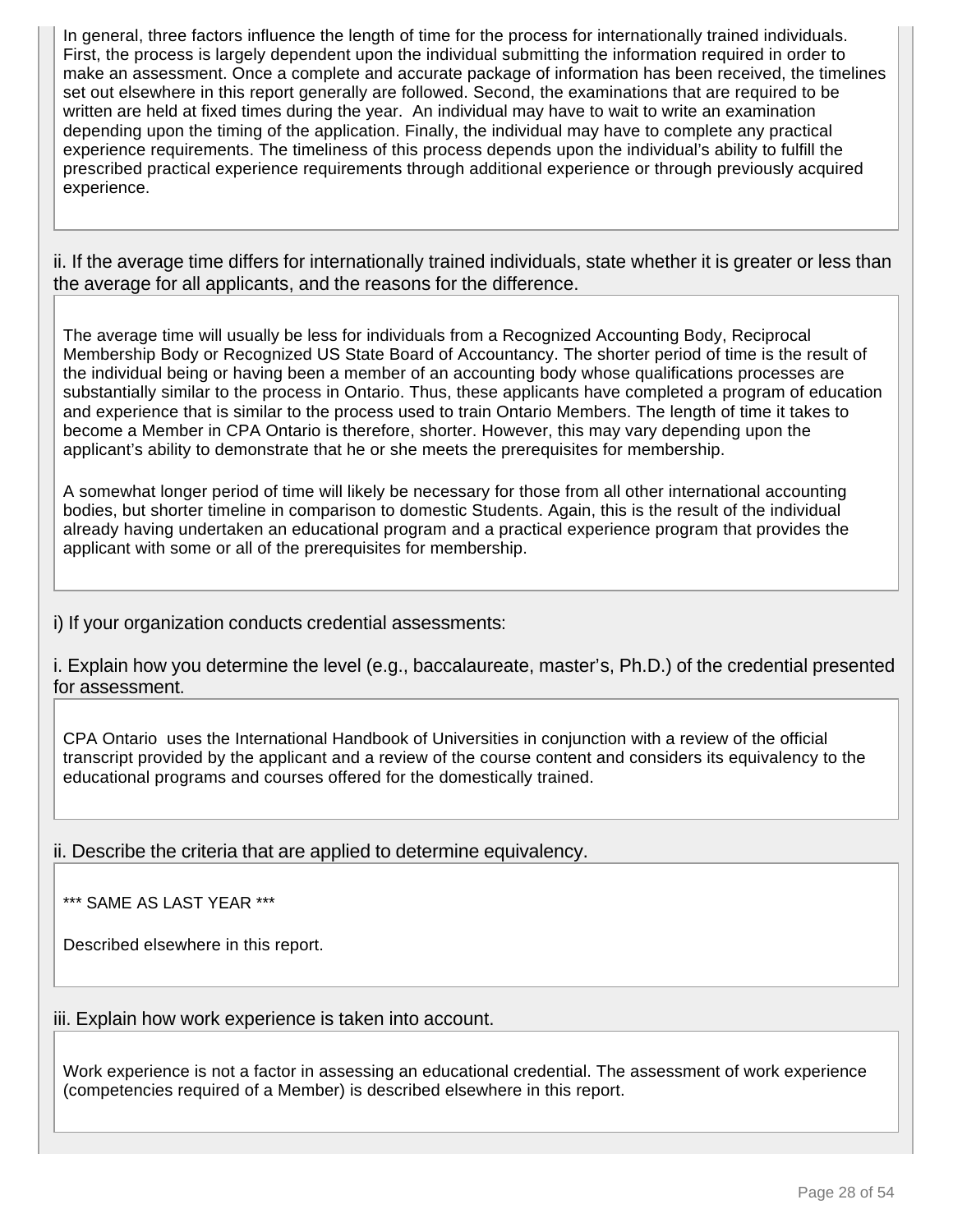j) If your organization conducts competency assessment:

i. Describe the methodology used to evaluate competency.

## **CPA Program:**

As at December 31, 2013, the CPA Qualification Program was in the development phase. The CPA Qualification Program is being developed at the national level.

## **CA Legacy Program:**

There are two types of competencies: 1) Pervasive Qualities and Skills (I to III), and 2) Specific Competencies (IV to IX). The Pervasive Qualities are assessed at both the SOA and UFE examinations. Below is a very brief summary of the competencies as set out in The UFE Candidates' Competency Map 2013 document. For a detailed understanding of the competencies, please refer to the following: http://www.cpaontario.ca/Students/UniformEvaluation(UFE)/1014page14065.pdf

## **I-Ethical Behavior and Professionalism**

- I-1 Protects the public interest
- I-2 Acts competently with honesty and integrity
- I-3 Carries out work with due care
- I-4 Maintains objectivity and independence
- I-5 Avoids conflict of interest
- I-6 Protects the confidentiality of information
- I-7 Maintains and enhances the profession's reputation
- I-8 Adheres to the rules of professional conduct

## **II-Personal Attributes**

- II-1 Self-manages
- II-2 Demonstrates leadership and initiative
- II-3 Maintains and demonstrates competence and recognizes limits
- II-4 Strives to add value in an innovative manner
- II-5 Manages change
- II-6 Treats others in a professional manner

#### **III-Professional Skills**

- III-1 Obtains information
- III-2 Examines and interprets information and ideas critically
- III-3 Resolves problems and makes decisions
- III-4 Communicates effectively and efficiently
- III-5 Manages and supervises
- III-6 Understands how IT impacts a CA's daily functions and routines
- III-7 Considers basic legal concepts

## **IV-Governance, Strategy and Risk Management**

- IV-1 Evaluates an entity's governance model
- IV-2 Evaluates an entity's strategies
- IV-3 Evaluates an entity's plans for risk management
- IV-4 Evaluates an entity's ability to manage organizational performance

#### **V-Performance Measurement and Reporting**

- V-1 Analyzes financial reporting needs and establishes the necessary processes
- V-2 Conducts external financial reporting
- V-3 Conducts internal financial reporting
- V-4 Conducts specialized reporting

## **VI-Assurance**

- VI-1 Analyzes, evaluates and advises on assurance needs (external or internal)
- VI-2 Provides assurance services (external or internal)
- VI-3 Provides control-related services
- VI-4 Provides comprehensive auditing services
- VI-5 Maintains awareness of proposed changes in assurance standards

#### **VII- Finance**

VII-1 Evaluates overall financial strategy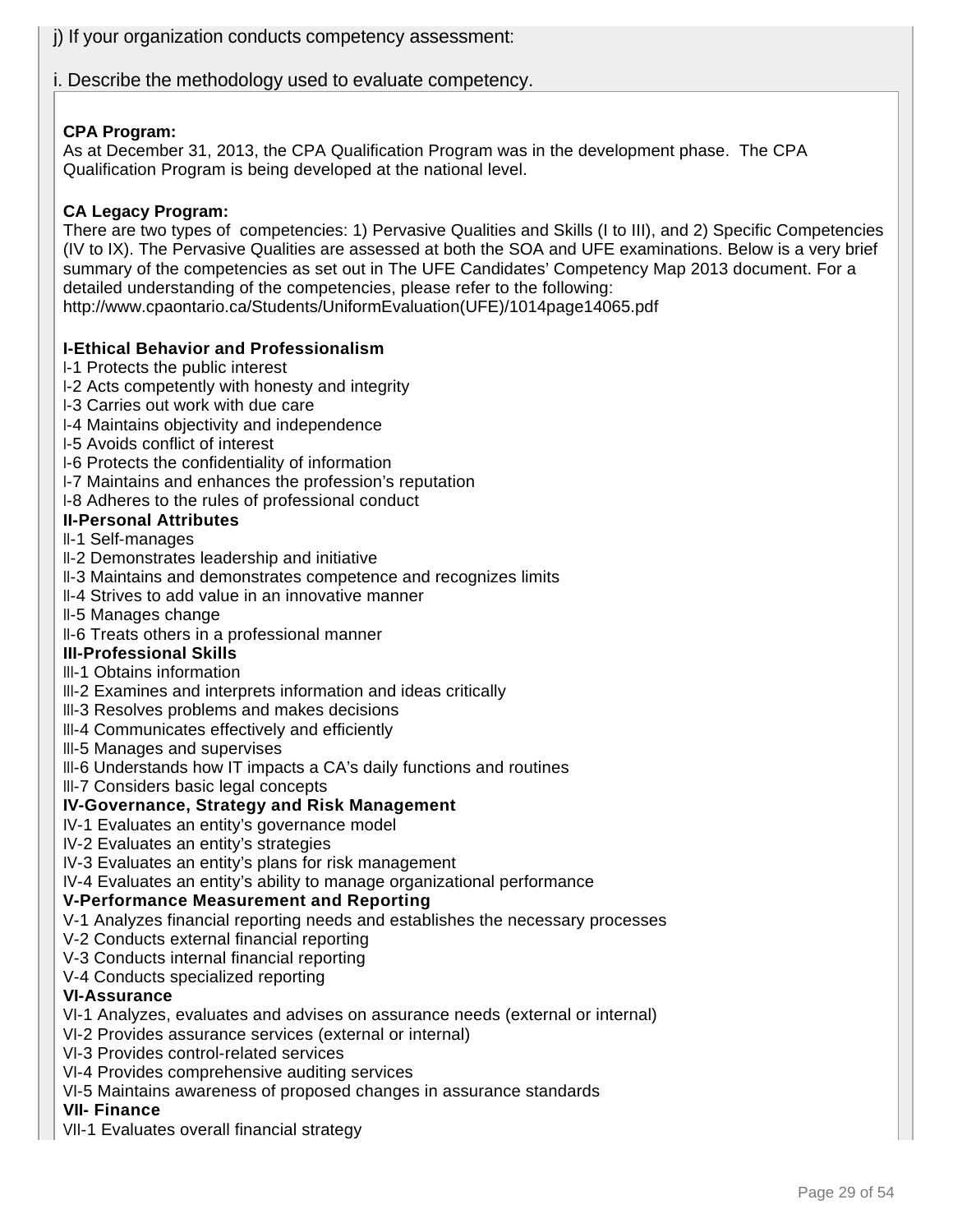- VII-2 Monitors an entity's treasury management
- VII-3 Develops or analyzes investment plans, business plans and financial proposals
- VII-4 Analyzes the value of a business
- VII-5 Analyzes the purchase, expansion, or sale of a business

VII-6 Identifies or advises a financially troubled business

#### **VIII-Management Decision-Making**

VIII-1 Identifies the key information needs and indicators of an entity

- VIII -2 Prepares information for planning and decision-making
- VIII -3 Monitors and evaluates variances

VIII -4 Develops and suggests improvements to the IT infrastructure needed to generate the necessary information

#### **IX-Taxation**

IX-1 Analyzes the entity's tax profile and identifies general tax issues

IX-2 Prepares necessary returns in accordance with legal requirements

- IX-3 Practises effective tax-planning to optimize after-tax returns
- IX-4 Prepares information to respond to assessments, file objections and appeals

#### ii. Explain how the methodology used to evaluate competency is validated, and how often it is validated.

CPA Canada prepares the UFE Candidates' Competency Map and the CA Practical Experience Requirements document. These documents are reviewed and updated at regular intervals. Much of this work is done on an annual basis. These documents outline the competency expectations of an entry-level Member. CPA Canada has a Competency Map Committee comprised of Members working in academia, in accounting firms and in industry that are responsible for the Competency Map.

## iii. Explain how work experience is used in the assessment of competency.

The profession's approach to Qualification is competency-based, i.e. it focuses not just on what the Student knows, but also on what he or she can do with that knowledge. Thus the expectations of Students are expressed as "competencies"—the knowledge, skills and attitudes which are fully defined in The UFE Candidates' Competency Map. The emphasis in practical experience, as in all components of the Qualification process, is on ensuring the Student develops the competencies expected of an entry-level Member. During their terms of practical experience, Students are expected to acquire a wide range and significant depth of experience in the competencies.

The articulation of competencies creates an effective tool to: Help promote all elements of desired professional behavior, extending beyond knowledge to include skills and professional attitude; Promote high performance standards; Measure performance; Incorporate emerging trends and changing needs; Respond to the work environment; Promote positive expectations; and Foster life-long and individual-centered learning.

For internationally trained individuals, the determination of how an applicant qualifies and whether an applicant qualifies to receive additional exemption(s) is to be competency-based, meaning the professional education and previous accounting experience of an applicant are to be considered both quantitatively and qualitatively when assessed (measured) against the competencies and the respective proficiency levels for an entry-level Member in Ontario, as specified in The UFE Candidates' Competency Map and/or the CA Practical Experience Requirements. The competency requirements in both The UFE Candidates' Competency Map and the CA Practical Experience Requirements are grouped into six competency areas:

- Performance Measurement and Reporting
- Assurance
- Taxation
- Governance, Strategy and Risk Management
- Management Decision-Making
- Finance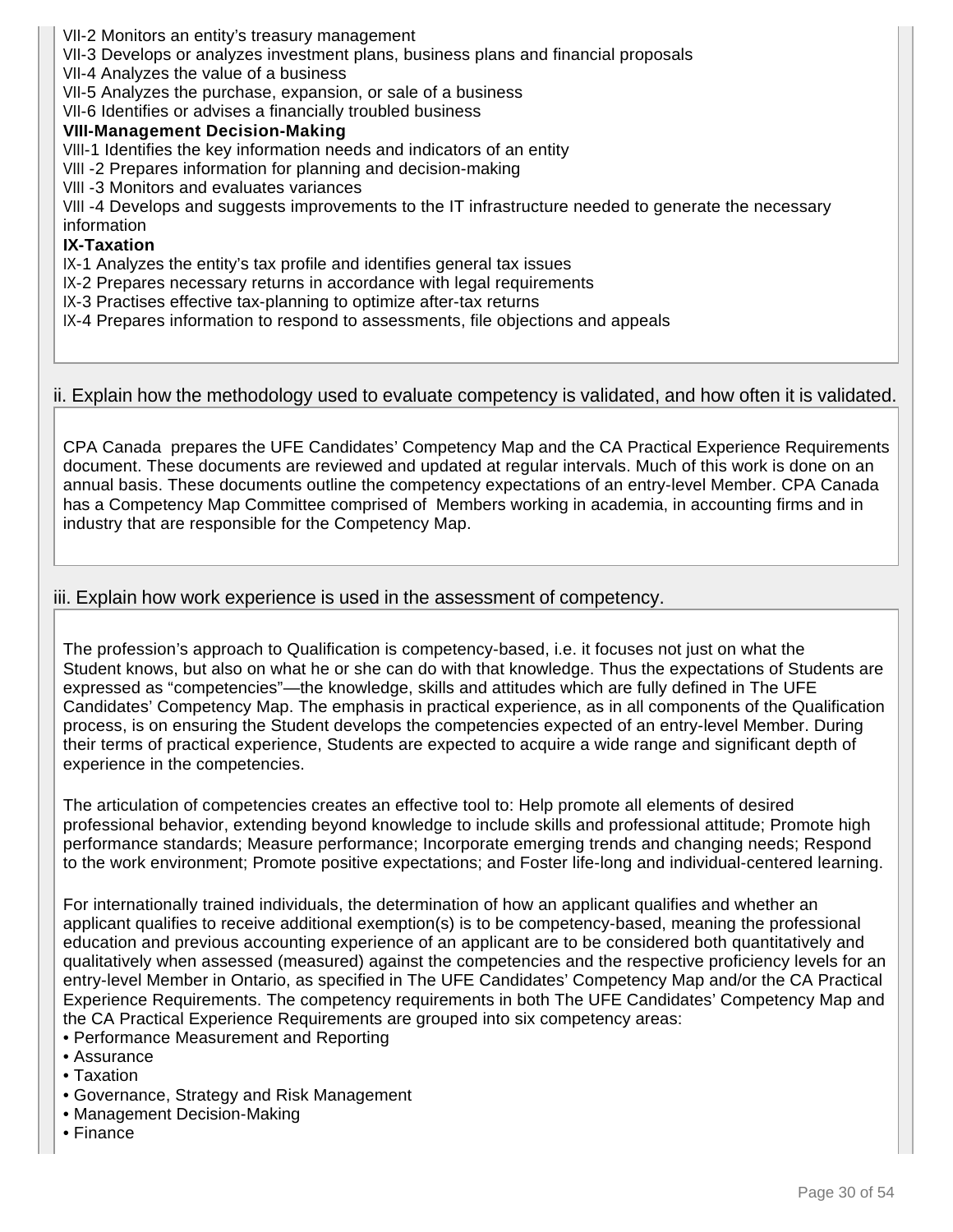The substantial equivalency basis for determining whether an applicant qualifies for additional exemptions recognizes that the specific competencies required for membership in the particular accounting body outside Canada and acquired by the applicant as a result of post-qualification accounting experience may not match precisely with the competencies set out in The UFE Candidates' Competency Map and the CA Practical Experience Requirements. The determination to be made by the Registrar, therefore, is whether or not the Registrar is satisfied that the applicant, through his or her professional education and qualification and previous accounting experience, when considered both quantitatively and qualitatively, has demonstrated breadth and depth of competency development that is substantially equivalent to that required of an entrylevel Member in Ontario.

## k) If your organization conducts prior learning assessment:

## i. Describe the methodology used to evaluate prior learning.

For those internationally trained, the determination to be made by the Registrar is whether an applicant has acquired as a result of his or her previous education, professional qualification(s) and previously acquired experience in accounting, the depth and breadth of competency development and the levels of proficiency for the competencies that an applicant must demonstrate at the time of writing the Uniform Evaluation (UFE).

In the case of applicants who hold or held membership in an international accounting body, and taking into account that the accounting body is not a body that has been determined to have requirements for qualification for admission to membership that are substantially equivalent to the requirements of CPA Ontario, an applicant who seeks additional exemptions from education and/or examination requirements should ordinarily have completed in total more than three years of accounting experience, including experience obtained subsequent to admission to membership in the accounting body outside Canada. In addition, the applicant should have obtained such accounting experience in positions that enabled the applicant to progress to successively more senior positions and in respect of which the applicant demonstrated progressively higher levels of proficiency as well as greater breadth and depth of competency development. The levels of proficiency – the degree or expertise an individual is expected to exhibit in a competency as specified in The UFE Candidates' Competency Map and the CA Practical Experience Requirements – varies somewhat between the specific competencies. See also the answer to question 8(c) for more detail.

## ii. Explain how the methodology used to evaluate prior learning is validated, and how often it is validated.

The methodology used to evaluate prior learning is reviewed each time the profession and professional competencies evolve (as described elsewhere in this report). This ensures that the methodology takes into account these changes and that assessments appropriately reflect the competencies required to meet the current demands of users of the services provided by the profession's Members. The profession ensures that its processes remain current by the ongoing monitoring of prior learning assessment best practices both nationally and internationally.

## iii. Explain how work experience is used in the assessment of prior learning.

The Registrar reviews the previous education, professional qualification(s) and accounting experience of an applicant seeking additional exemptions to determine whether, taken as a whole, the applicant has demonstrated, on a substantial equivalency basis, the required breadth and depth of competency development at the levels of proficiency required of an entry-level Member in Ontario. The details of this assessment are outlined elsewhere in this report.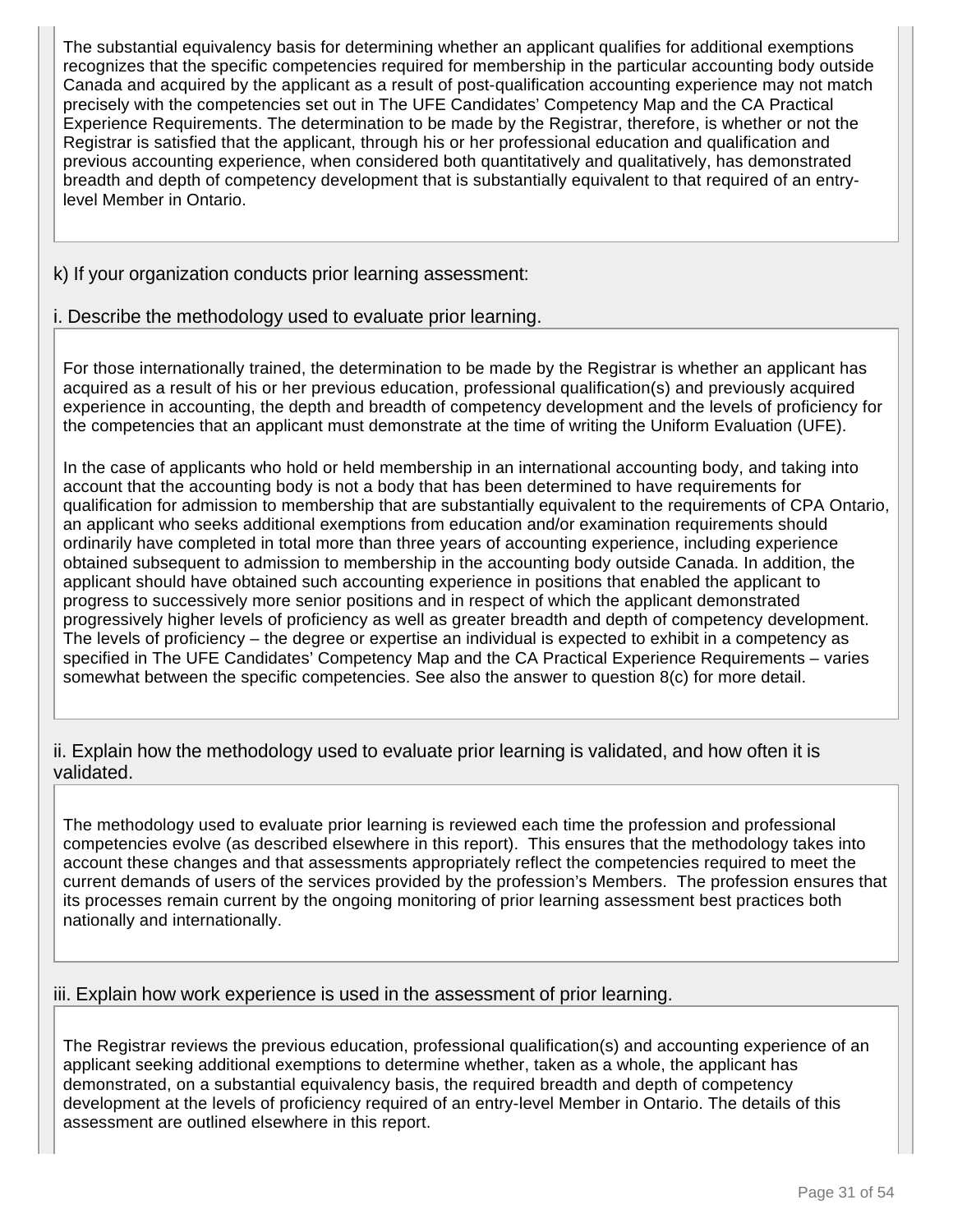l) If your organization administers examinations:

## i. Describe the exam format, scoring method and number of rewrites permitted.

Students must successfully complete three examinations before becoming a Member, as follows:

#### **1) Core Knowledge Examination – CKE**

The CKE is a four-hour, computer-scored, multiple-choice examination. It is a non-disclosed examination (no solutions are published and the question papers are to be collected at the writing centers). Students are not permitted to bring any reference sources to the CKE.

The CKE is comprised of approximately 100 multiple-choice questions (MCQs). The MCQs are arranged by competency area .The marks allocated to each competency area, are as follows:

- Governance, Strategy and Risk Management 5%
- Performance Measurement and Reporting 25%
- Assurance 30%
- Finance 10%
- Management Decision-Making 15%
- Taxation 15%

Marks are not deducted for incorrect answers. Students are required to achieve a minimum level of performance on the CKE not more than three years prior to the commencement of the School of Accountancy (SOA) in order to proceed to the SOA and/or attempt the related SOA examination.

A Student may attempt the examination twice a year, in January and May. The Student has ten years from his/her registration date with CPA Ontario to successfully complete the CA Qualification Program, including the CKE.

#### **2) School of Accountancy (SOA) Examination**

The SOA Examination is an analytical examination which takes place over two consecutive days. The first day of the examination is one five-hour, multi-competency question. The second day is a four hour examination, comprised of several multi-competency questions. There is no direct testing of core knowledge on this examination. It focuses instead on competencies and the application of competencies in various scenarios.

The primary objectives of the Professional Program examinations (CKE and SOA) are to assess Students' readiness to attempt the UFE and to provide those permitted to write the UFE with an assessment of the core knowledge and core competencies demonstrated on the examinations. The Competency Map describes the objectives, knowledge and skill expectations of the UFE and is used by the Ontario Board of Evaluators (OBOE) in setting the scope of the examinations and the standards required to proceed to the UFE. Those Students who, through their CKE and SOA results, demonstrate a reasonable level of readiness to attempt the UFE, will be permitted to proceed to the UFE. The passing standard will be determined for each Professional Program examination by the OBOE in consultation with the Director of Examinations, the Director of the SOA and the supervisor of the examination marking centre.

A Student has ten years from the date of registration with CPA Ontario to successfully complete the CA Qualification Program, including the SOA examination. The SOA examination can be written once a year in June.

#### **3) Uniform Evaluation**

In Ontario, Students have four attempts at the UFE. A Student must successfully complete the UFE within ten years of his/ her registration with CPA Ontario.

The UFE is a three day national examination normally held in September. The purpose of the UFE is to assess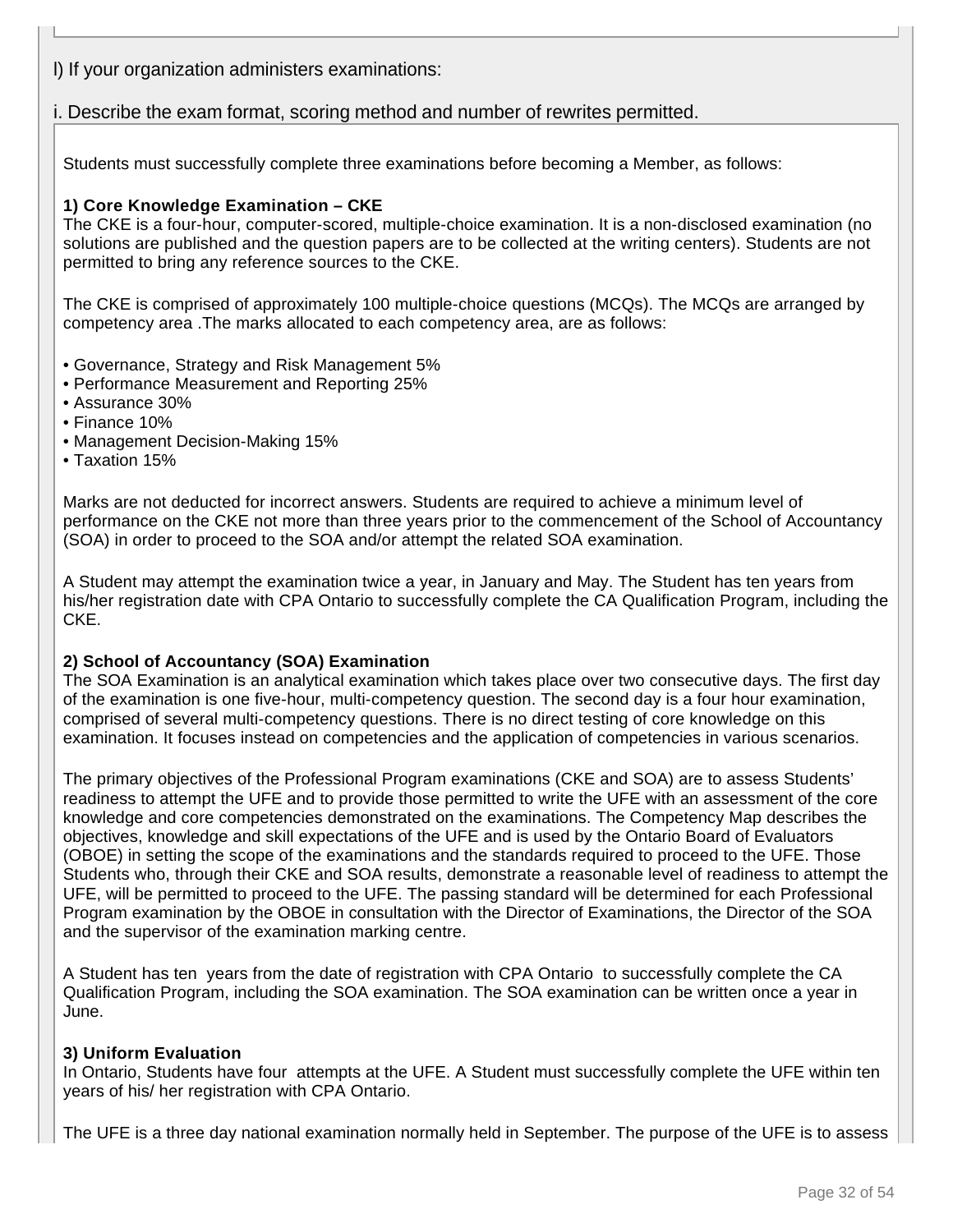whether Students have acquired the competencies required of an entry-level Member through a uniform evaluation that all Members must pass in order to qualify for entry to the profession.

CPA Canada is responsible for the UFE through the Board of Evaluators. The Board of Evaluators (BOE or board) comprises a chair and nine members. The chair and one bilingual member are appointed by the Education & Qualifications Committee (EQC); the other eight are appointed by the provinces. Board members are appointed for a three year term and the chair for a two year term. The BOE's responsibilities, as set out in its terms of reference, include:

• Setting the UFE in accordance with the CA Candidates' Competency Map (the Map) and other directions from the EQC;

• Submitting the UFE and the evaluation guides to the provinces for review;

• Recommending to the provinces the pass or fail standing that should be given to each Student once marking has been completed; and

• Reporting annually on the UFE to the provinces, in such form and detail and at such time as is satisfactory to the EQC.

Each board member is actively involved in the preparation of the UFE simulations, the setting of the passing profile, the preparation of evaluation guides, and the supervision of the evaluation process. Board members are jointly responsible for determining the passing standard.

## **The Decision Model**

The pass/fail decision model used by the board has three key decision points, or levels, which are applied in reaching the pass/fail decision, as follows:

1) The response must be sufficient, i.e., the candidate must demonstrate competence on the primary indicators (Level 1). In assessing sufficiency, the board considers the number of times that a Student achieves "Competent" and/or "Reaching Competence" across all primary indicators (both specific competencies and pervasive qualities).

2) The response must demonstrate depth in the areas of Performance Measurement and Assurance (Level 2). In assessing depth the board considers the number of times that a Student achieves "Competent" in each of the Assurance and Performance Measurement primary indicators.

3) The response must demonstrate breadth across all areas of the Competency Map, by not having avoided a particular competency area (Level 3). In assessing breadth the board considers the number of times that a Student achieves "Reaching Competence" across primary indicators in each of the specific competency areas. If a Student fails to demonstrate breadth on the basis of the primary indicators, the board considers the information provided by the secondary indicators for the deficient competency area.

## **Evaluation guides**

The board applies evaluation procedures that enable it to decide which Student demonstrate readiness to practise public accounting. An evaluation guide was prepared for each simulation included in the Uniform Evaluation. Besides identifying the primary and secondary indicators of competence, each evaluation guide includes carefully defined performance levels to assist markers in evaluating a Student's competence relative to the indicators. Five categories of performance are given for each primary indicator. The Student's performance must be ranked in one of the five categories, namely:

- Not addressed
- Nominal competence
- Reaching competence
- Competent
- Highly competent

For each secondary indicator, the Student's performance is ranked in one of three categories:

- Not addressed
- Nominal competence
- Competent

## **Preparation and structure of the UFE**

The CA Qualification staff of the Education Services department of CPA Canada maintains a pool of simulations sufficiently large and broad in scope to provide a variety of alternative simulations embracing all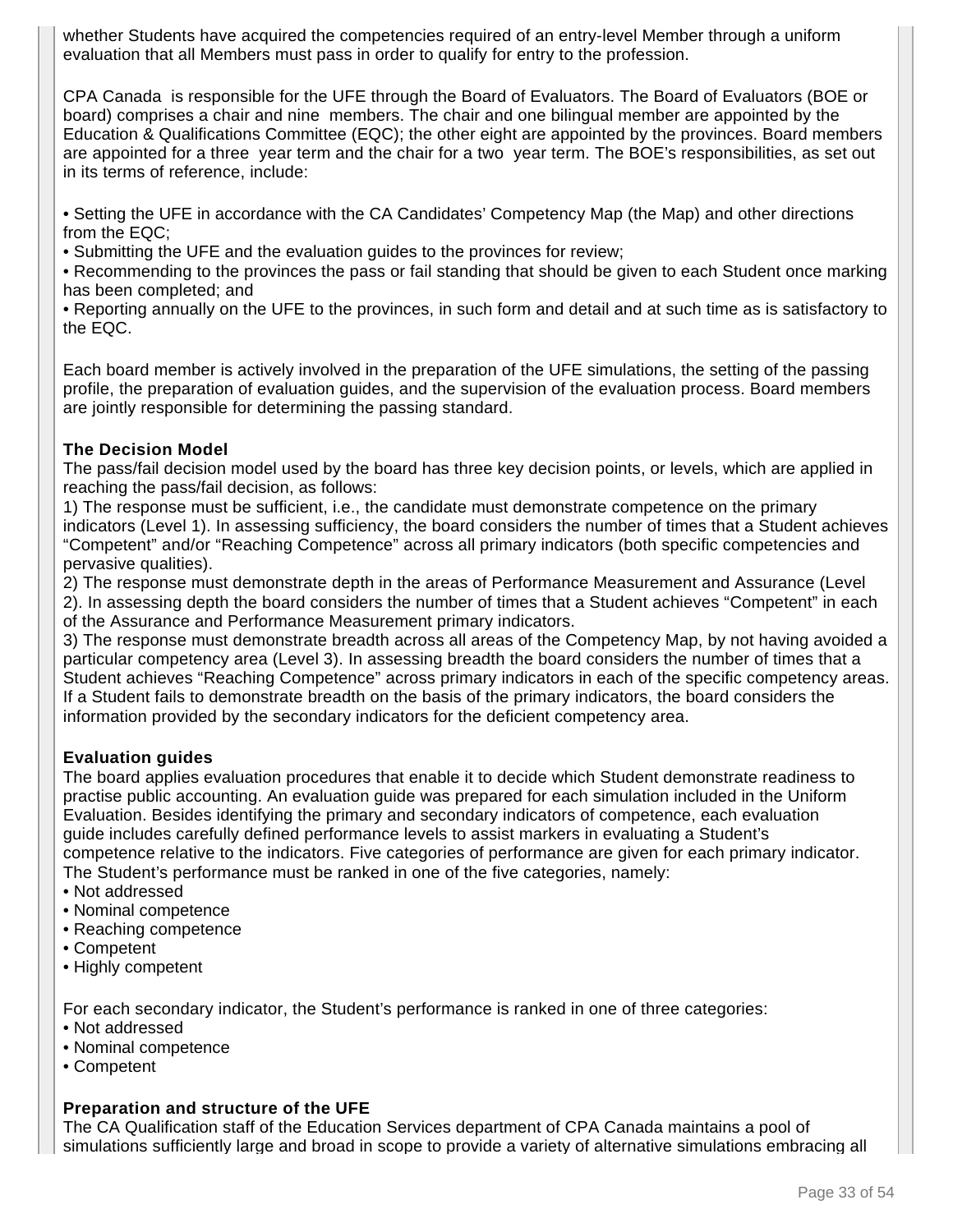sections of the Map. The board provides guidance as to the content and nature of simulations to be included in the pool. The board staff work in conjunction with authors to ensure that simulations achieve the overall intent and design objectives while adhering to the competencies and the proficiency levels specified in the Map. The board selects simulations from the pool maintained by staff, and reviews and refines these simulations to make up the annual three paper evaluation.

#### **Setting the passing standard**

In determining which Students pass the UFE, the BOE uses a passing profile. A Student is judged in relation to the board's pre-established expectations of an entry-level Member. To meet the passing profile, the Student's response must meet the three levels defined earlier. In setting the passing profile, the board considers the following: -

The competency area requirements;

- The level of difficulty of each simulation;
- The level of difficulty of each competency indicator;
- The design and application of the evaluation guides;

- Comments from leaders and assistant leaders regarding any marking difficulties encountered or any time constraints noted; and

- Possible ambiguity of wording or of translation of a simulation.

#### **Determining which Student pass:**

Near the completion of the marking process, board members each read a sample of Student responses for their assigned simulation to satisfy themselves that the markers had applied the judgments as intended. Based principally on these readings, and on the evaluation of each Student made by the markers, the board reviewed its pre-established passing profile and set preliminary requirements for Level 2-depth in the areas of Performance Measurement and Assurance and for Level 3-breadth across all competency areas. Prior to the fair pass meeting, board members each read a sample of Student responses for their assigned competency area to satisfy themselves as to the requirements they had set for Levels 2 and 3. They finalized those Level 2 and 3 requirements at their fair pass meeting, taking into account the number of valid opportunities available to Students to demonstrate their competence in each of the competency areas. The board then established the Level 1 requirement for the three paper set. In establishing the Level 1 requirement, the board considered whether the results could be wholly or partially explained by any inconsistency in the evaluation or in the board's process.

In reaching its decision, the board determines which Students pass on a national basis only, without regard to provincial origin or language. Similarly, the detailed comments are based on analyses of the performance of all Students. The board leaves the interpretation of provincial results to the specific provinces involved.

## **APPLICANTS (individuals from MRA Bodies or Reciprocal US State Boards)**

Applicants must successfully complete the CA Reciprocity examination – CARE Part I before becoming a Member. The CARE is intended to measure the professional competence, in a Canadian context, of members of accounting bodies outside Canada that were assessed by the International Qualifications Appraisal Board as having education, examination and experience requirements substantially equivalent to the high standards of the Canadian CA Qualification Program.

Subsequent to admission to membership and before December 31, 2014 or two years after admission to membership, whichever is later, Applicants must complete a mandatory modular, web-based CA Reciprocity Professional Development Course (CARPD) covering Canadian Taxation, Canadian Business Law, Introduction to the Canadian CPA Profession and the Rules of Professional Conduct.

## **Format:**

The CARE is a two component one day examination featuring multiple-choice questions. The CARE is a closed-book, non-disclosed examination that tests knowledge, comprehension and limited application of knowledge.

• The first component, CARE Part I (Canadian Taxation, Canadian Business Law and CA Rules of professional conduct) is for membership; and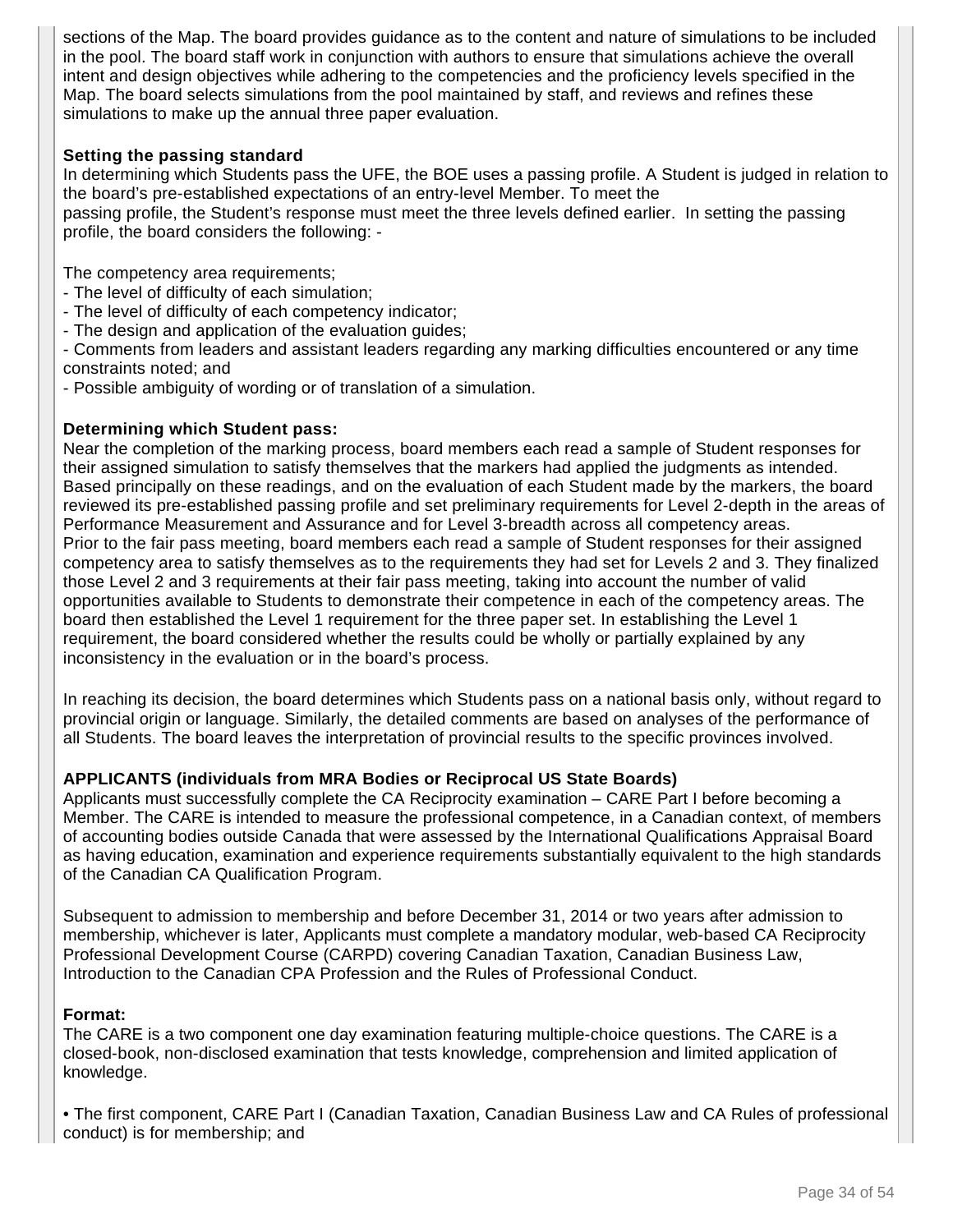• The second component, CARE Part II (Canadian Generally Accepted Accounting Principles and Canadian **Generally** 

Accepted Auditing Standards) is for licensure to practise public accounting.

## **Scoring Method:**

The CARE is computer scored, in that answer sheets on which applicants indicated their choice to each question are electronically scanned and the results are analyzed for validity, in the same way it is done for the CKE. Marks are not deducted for incorrect answers. The Ontario Board of Evaluators sets its expectations, compares results with past data and sets the fair pass mark accordingly.

#### **Number of rewrites permitted:**

Applicants will be deregistered by CPA Ontario after their fourth unsuccessful attempt at the CARE Part I. Every Applicant who is required to write CARE Part I shall successfully complete during the period of registration and not more than three years prior to applying for admission for membership, the CARE Part I. Every Applicant who intends to apply for a public accounting licence after admission to membership shall successfully complete, the CARE Part II.

The philosophy underlying the CPA/CA Bodies in Canada and Bermuda's qualification processes is summarized as follows:

(i) the public interest must be protected and the integrity of the designation maintained by ensuring that members of accounting bodies outside Canada who apply for the designation in one of the CPA/CA Bodies in Canada and Bermuda embody the high standards of education, technical competence and professionalism associated with Members in Canada and Bermuda;

(ii) while the requirements to be completed by all those accepted by the CPA/CA Bodies in Canada and Bermuda as applicants must be uniform, at the same time they must fully take into account the diverse academic and practical experience backgrounds of members of accounting bodies outside Canada; and (iii) the qualification processes and the Regulations on which they are based must be administered equitably.

The Ontario Board of Evaluators (BOE) is responsible for the selection of examination topics (validity and relevance), the review and approval of the examination questions (difficulty and comparability with prior CARE offerings), the review and approval of the marking process, and the review and approval of the examination results (passing standard and fairness).

CARE questions are prepared by external authors on topics recommended by the BOE; the authors are Members specializing in the area of the questions commissioned to them.

## **Evaluation of Experience (EvE)**

The EvE Evaluation is a "take-home" type exam where applicants are able to begin working on responses as soon as their registration has been approved by CPA Ontario. The EvE is an evaluation of the development of the key professional skills required of a Member, as assessed by the profession's Uniform Evaluation (UFE). Evidence is obtained through answering questions that draw upon the applicant's work experience to demonstrate each of these key professional skills. The assessment model is a holistic, attribute-based model (pass/fail). The EvE is double marked and arbitrated. A special Board of Evaluators is established for the EvE. That Board is responsible for the establishment of the passing standard which would be presented to provincial councils for approval (as with the UFE).

EvE Applicants are allowed two attempts and are provided with feedback after failing the first time. After the second unsuccessful attempt at the EvE, the applicant will be deregistered. If the applicant wishes to reregister, he/she may do so under another applicable category.

ii. Describe how the exam is tested for validity and reliability. If results are below desired levels, describe how you correct the deficiencies.

#### **1. CKE**

In addition, to ensuring that the answer key is valid, all questions with a negative bi-serial and questions where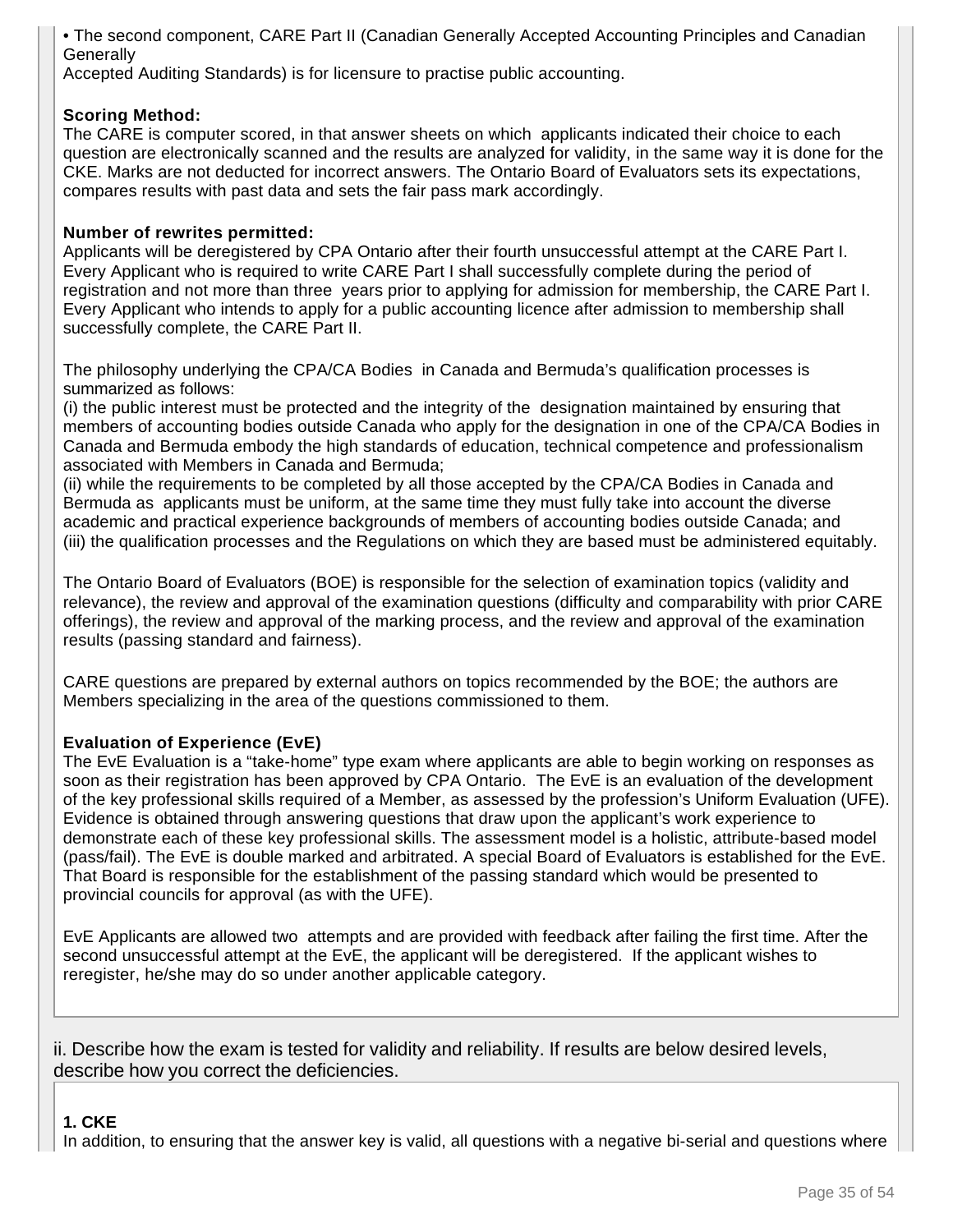less than half of the Students selected the correct answer are reviewed. In order to determine the appropriate passing score, three steps are taken which are described below.

A. Equate the performance on the repeat questions.

B. Assess the level of difficulty based for new questions.

C. Remove any questions where the actual results are greater than 80% correct or less than 20% correct. The competency areas as outlined by the UFE Candidates' Competency Map are as follows:

- 1) Governance, Strategy and Risk management
- 2) Performance Measurement and Reporting
- 3) Assurance
- 4) Finance
- 5) Management Decision-Making
- 6) Taxation

## **2. SOA Examination**

Validity and reliability of how the exam is tested is the responsibility of the CPA Ontario's Education staff, the marking centre supervisor, the markers at the SOA marking centre and the Ontario Board of Evaluators. CPA Ontario's Education staff develop an evaluation guide for each question on the examination. The Ontario Board of

Evaluators approves the evaluation guides. Once the examination is written, the evaluation guides are tested by the markers to ensure they are valid and reliable. Each question has a team of markers to test the evaluation guide before the Students' responses are marked. The Student's performance must be ranked in one of the five categories, namely:

- Not addressed
- Nominal competence
- Reaching competence
- Competent
- Highly competent

The marking process is as follows:

#### **Consistency Marking:**

Each team marks and discusses a minimum of seven common papers (i.e., photocopies of the same response). The objective of this phase is to apply the preliminary evaluation guide interpretations (as set by the Education staff and marking centre supervisor) to actual papers and to ensure that each indicator is being interpreted and applied similarly by each marker. Markers make comments on their master guides to ensure that each indicator would be consistently applied during the live marking phase. Movement up the guide "ladder" for each indicator on each paper is tracked to ensure that consistency among the markers could be confirmed. During discussions, care is taken to ensure that indicator levels are awarded consistently for the level of competency demonstrated by the Student. The objective of this procedure is to enhance consistency and to ensure that the application of the guide would be consistent throughout the various phases of the centre.

## **Test Marking:**

Once the Team Leaders, CPA Ontario's Education staff, and the marking centre supervisor are satisfied that general consistency had been attained, each team then marks a cumulative sample of between 170 and 200 papers. The marking system charts the number of times each level of competency is awarded for each indicator in total and by marker. The objectives of this phase are to:

- Identify valid considerations and alternative solutions not included in the solution;
- Assess whether the upper range of the available marks for each question is likely to be awarded;
- Ensure that a full range of marks is being awarded by each marker and to obtain a preliminary idea of the anticipated mean on each question;
- Identify areas where markers are not consistent in applying the Guides; and
- Obtain a number of test marks under simulated live marking conditions.

After the marking of the test papers, expectations are adjusted accordingly and amendments to the application of the Guides are made as necessary to ensure an appropriate range of marks. The team reviews the results with CPA Ontario's Education staff and the marking centre supervisor. Each team then reviews the number of times each marker awards each level of competence for each indicator. Where significant disparities are noted between markers on individual indicators, interpretation is clarified. At this stage, an assessment is made as to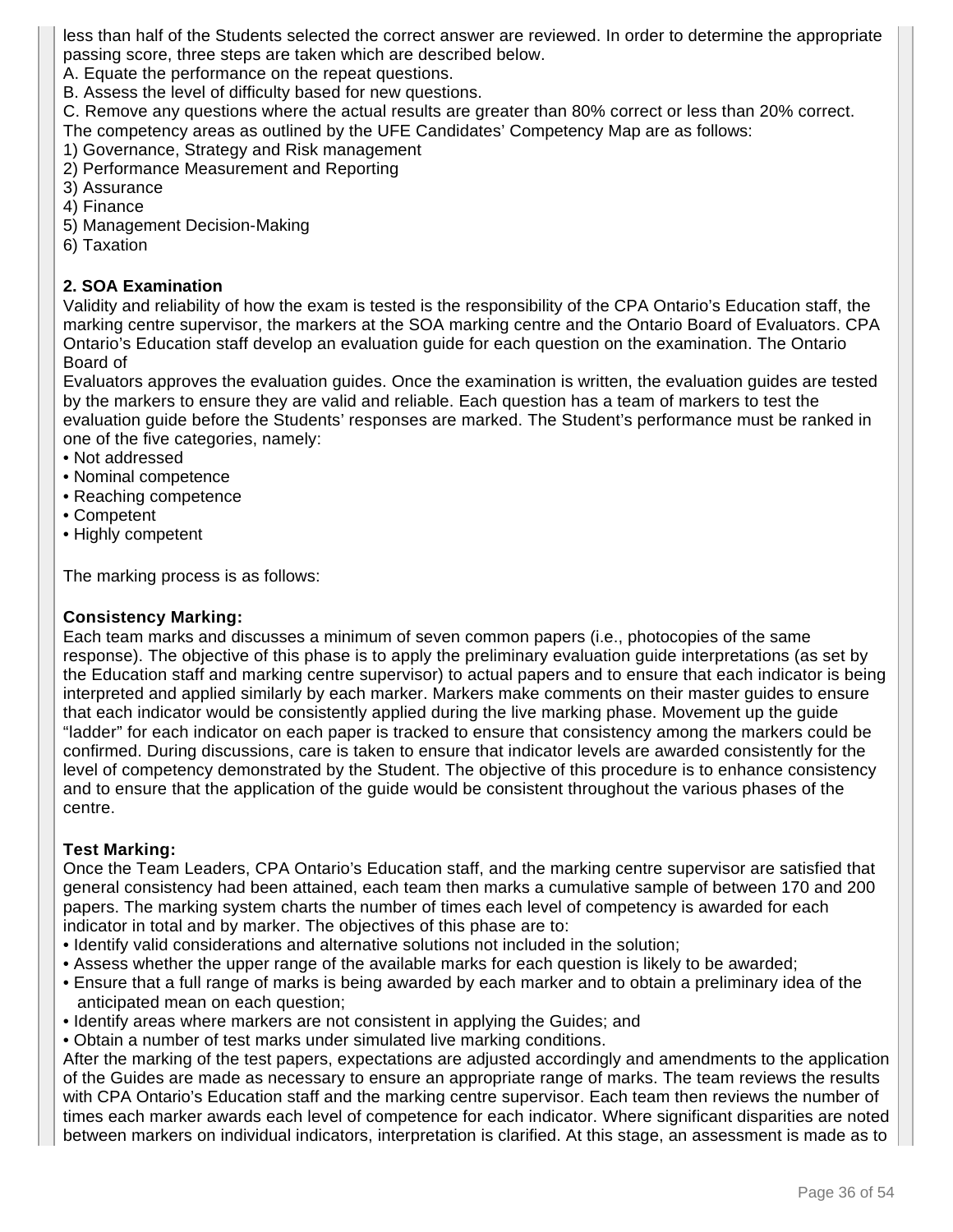whether the full range of the levels of competence (i.e., Not addressed to Highly Competent) is being used.

The evaluation guide is then set and each team then marks additional common papers to apply the adjusted guides to further enhance consistency. Being satisfied that all objectives had been met, live marking then commences.

#### **Live Marking:**

The following control procedures are in place during the live marking phase: Both Team Leaders on each team remark papers of each other team member throughout the centre. Differences in the application of the guide by individual markers are identified and discussed with the marker.

Each team member is asked to discuss unusual responses or judgment issues with the Team Leader and the team, if beneficial. As a result, the consistency of markers is monitored throughout the centre. The frequency of competency levels awarded for each indicator comparing each marker to the team results are monitored throughout the live phase to identify any marker who appears to be deviating from the group norm or shifting in his or her application of the guide.

## **Re-Marking:**

All Day 1 papers are remarked and approximately 35% of the Day 2 papers are selected for re-marks. (Note: Day 1 papers are marked during the first week of the marking centre and as a result, the total score of the Student is not known when Day 1 marking is completed therefore all of Day 1 papers are remarked. Day 2 papers are marked during the second week of the marking centre and therefore the total score on the examination is known and so only the bottom 35% are remarked. During the initial marking, all papers are marked in the marking system. The markers enter notes in the marking system for each indicator to provide a trail of the page numbers relevant to each indicator. No marks are made on the paper (note that marking is completed on an electronic copy of the response paper. Students submit all responses electronically). The second marking is completely objective. The marker tracking is checked 100% for completeness by CPA Ontario's contract staff after both the marking and re-marking phases.

#### **Internal Consistency Checks and Arbitration:**

The system compares the first and second marking and highlights any indicators where different assessments are made with the objective of ensuring internal consistency and to ensure that the Students are assessed appropriately. On all questions, every difference noted on the indicators is reviewed. The marker arbitrating the differences arrives at an arbitrated final assessment for each indicator. Comments are also arbitrated.

## **3. UFE**

## **Evaluation guides**

The board applies evaluation procedures that enable it to decide which Students demonstrate readiness to practice as a Member of the profession. An evaluation guide was prepared for each simulation included in the Uniform Evaluation. Besides identifying the primary and secondary indicators of competence, each evaluation guide includes carefully defined performance levels to assist markers in evaluating a Student's competence relative to the indicators. Five categories of performance are given for each primary indicator. The Student's performance must be ranked in one of the five categories, namely:

- Not addressed
- Nominal competence
- Reaching competence
- Competent
- Highly competent

For each secondary indicator, the Student's performance is ranked in one of three categories:

- Not addressed
- Nominal competence
- Competent

## **Setting the passing standard**

In determining which Students pass the UFE, the BOE uses a passing profile. A Student is judged in relation to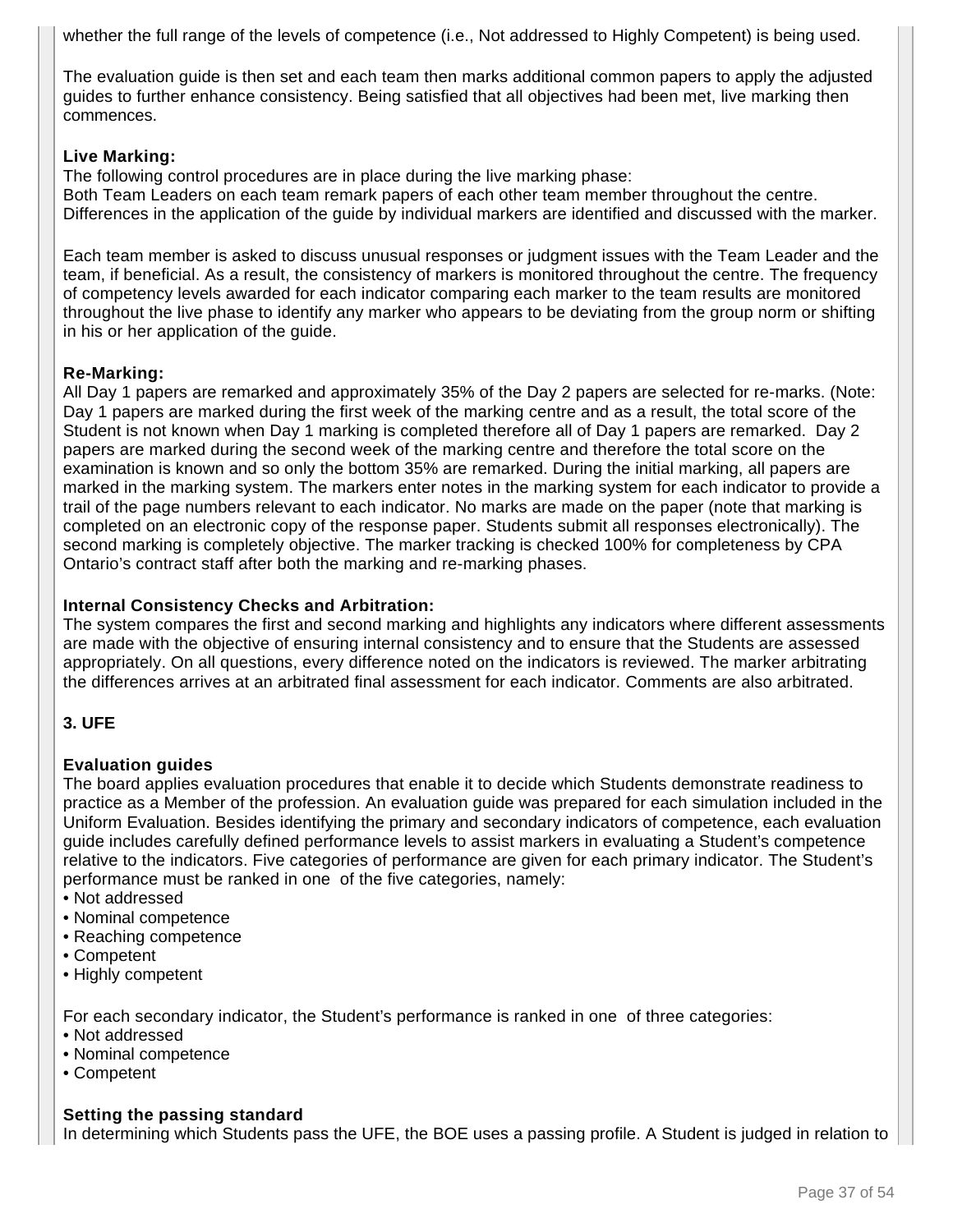the board's pre-established expectations of an entry-level Member. To meet the passing profile, a Student's response must meet the three levels.

In setting the passing profile, the board considers the following:

- The competency area requirements;
- The level of difficulty of each simulation;
- The level of difficulty of each competency indicator;
- The design and application of the evaluation guides;

- Comments from leaders and assistant leaders regarding any marking difficulties encountered or any time constraints noted; and

- Possible ambiguity of wording or of translation of a simulation.

#### **Determining which Students pass**

Near the completion of the marking process, board members each read a sample of Student responses for their assigned simulation to satisfy themselves that the markers had applied the judgments as intended. Based principally on these readings, the board reviewed its pre-established passing profile and set preliminary requirements for Level 2-depth in the areas of Performance Measurement and Assurance and for Level 3 breadth across all competency areas. Prior to the fair pass meeting, board members each read a sample of Student responses for their assigned competency area to satisfy themselves as to the requirements they had set for Levels 2 and 3. They finalized those Level 2 and 3 requirements at their fair pass meeting, taking into account the number of valid opportunities available to Students to demonstrate their competence in each of the competency areas. The board then established the Level 1 requirement for the three paper set. In establishing the Level 1 requirement, the board considered whether the results could be wholly or partially explained by any inconsistency in the evaluation or in the board's process. In reaching its decision, the board determines which Students pass on a national basis only, without regard to provincial origin or language. Similarly, the detailed comments are based on analyses of the performance of all Students. The board leaves the interpretation of provincial results to the provinces.

#### **4. CARE**

In addition, to ensuring that the answer key is valid, all questions with a negative bi-serial and questions where less than half of the Applicants selected the correct answer are reviewed. In order to determine the appropriate passing score, three steps are taken which are described below.

- A. Equate the performance on the repeat questions
- B. Assess the level of difficulty based for new questions
- C. Remove any questions where the actual results are greater than 80% correct or less than 20% correct.
- D. Changes by area for normative adjustments

The competency areas are as follows:

#### **First component of the CARE**

1) Taxation

- 2) Business Law
- 3) Rules of Professional Conduct

## **Second component of the CARE**

1) Performance Measurement and Reporting

2) Assurance, Governance, Strategy, and Risk Management

## **5. EvE**

A marking guide was prepared for each of the skills being assessed. Each guide was tailored to the relevant marking criteria, allowing the EBOE to assess the quality of the evidence presented by the Applicant for each particular skill (i.e., Identification, Analysis, etc.). The marking guide is based upon the application of carefully defined competence levels. The Applicant's overall performance, for each question, was ranked in one of the following four categories:

-Competent (C)- meets the standard required to demonstrate competence for the skill -Reaching competence (RC)-reasonable attempt but did not meet the standard required to demonstrate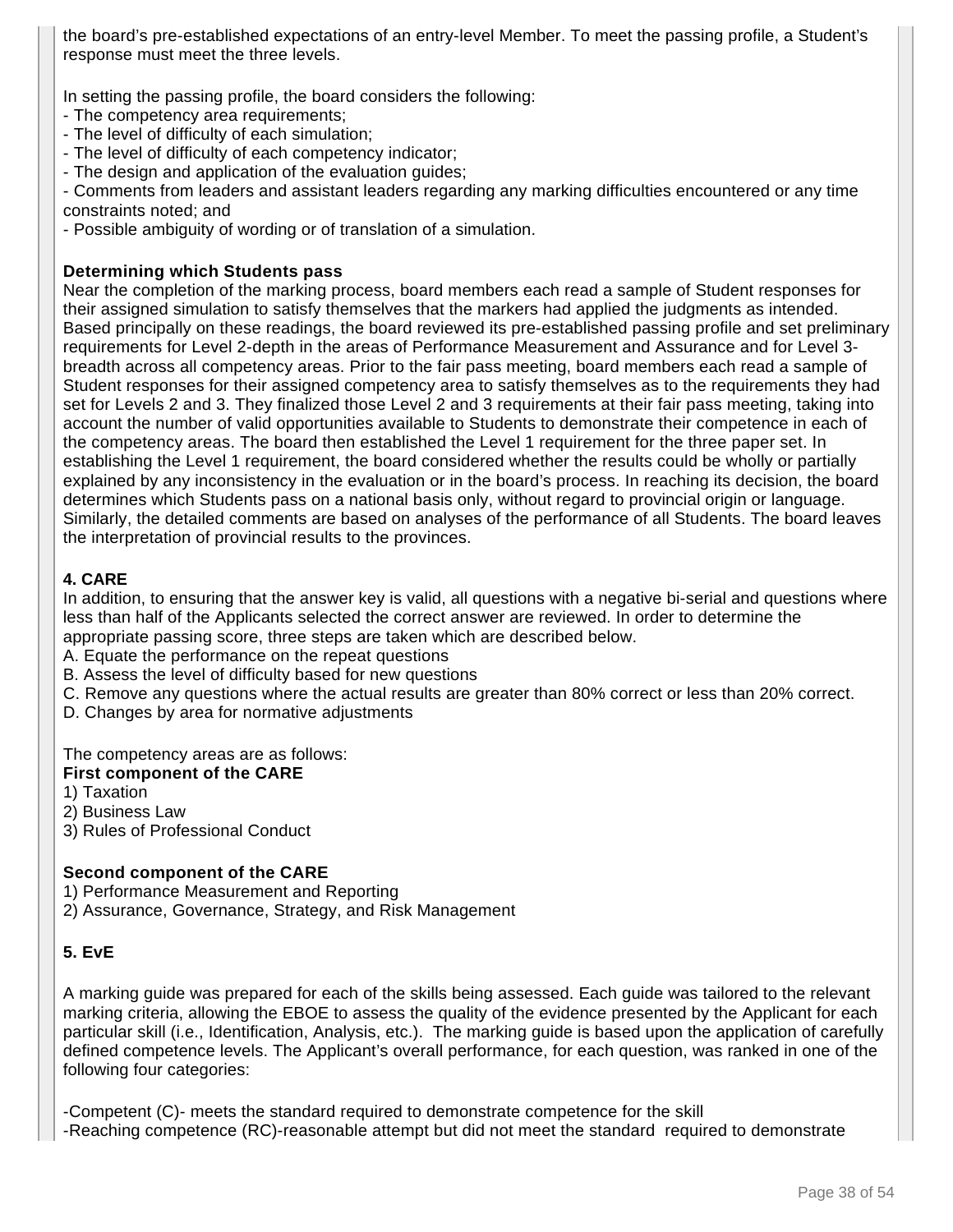competence for the skill -Nominal competence (NC)-weak attempt with significant deficiencies -Not addressed (NA)-did not attempt the question

Two Hurdle assessments: The first two columns of the marking guide assess whether the Applicant's response meets two minimum requirements for competence-technical accuracy and personally exhibiting the skill. When the requirements are not met, the score is "capped" at the level assessed for either of these two hurdles at RC or NC. These two assessments are therefore very powerful and significantly penalize the Applicant if the requirements are not met.

Two Pervasive assessments: The last two columns of the guide are identified as "aide memoires" and remind the marker to consider certain aspects of the response when assessing each and every skill. In a competencybased assessment model, clear communication and the choice of an appropriate (sufficiently complex) example, if not well done, affect the overall quality of the question response and reduce the assessment below Competent. These two elements are taken into account in marking the response to each skill question posed.

## **6. PREP**

A marking guide is prepared for each question. Facilitators mark the papers and then the marks are reviewed and a sample of papers are test marked by the lead facilitators. Any Students in the "re-mark" range are marked again by a second Facilitator.

iii. State how often exam questions are updated and the process for doing so.

#### **EVE**

As the questions relate to the Applicants experience (i.e. describe two situations in which you performed analysis) it is not expected that these questions will need to change on a regular basis. This being noted, at the present time, the EvE has been temporarily suspended.

#### **CARE**

Questions are updated at each offering. Repeat Questions are updated and new questions are reviewed by CPA Ontario's Education Associate Director and then reviewed by the BOE, and the Director of Examinations to ensure they are technically correct at the time of the exam.

## **CKE**

Questions are updated at each offering. Repeat Questions are updated and new questions are reviewed by CPA Ontario's Education Associate Director and then reviewed by the Ontario Board of Evaluators and the Director of Examinations to ensure they are technically correct at the time of the exam.

## **SOA**

All questions are new for each offering and are reviewed by an Associate Director, the Director of Examinations, a subcommittee of the Ontario Board of Evaluators and one or two outside consultants to ensure they are technically correct. Questions are professionally edited for correct grammar.

## **UFE**

All questions are new for each offering and are written in writing workshops far in advance of the examination date. The questions are reviewed by the Board of Evaluators (a ten person team) as well as CPA Canada's staff, provincial reviewers and outside technical reviewers. Questions are professionally edited for correct grammar and are translated into French by the CPA Canada's translation department.

#### **PREP**

All questions were new in 2013 as this was the first offering of the PREP.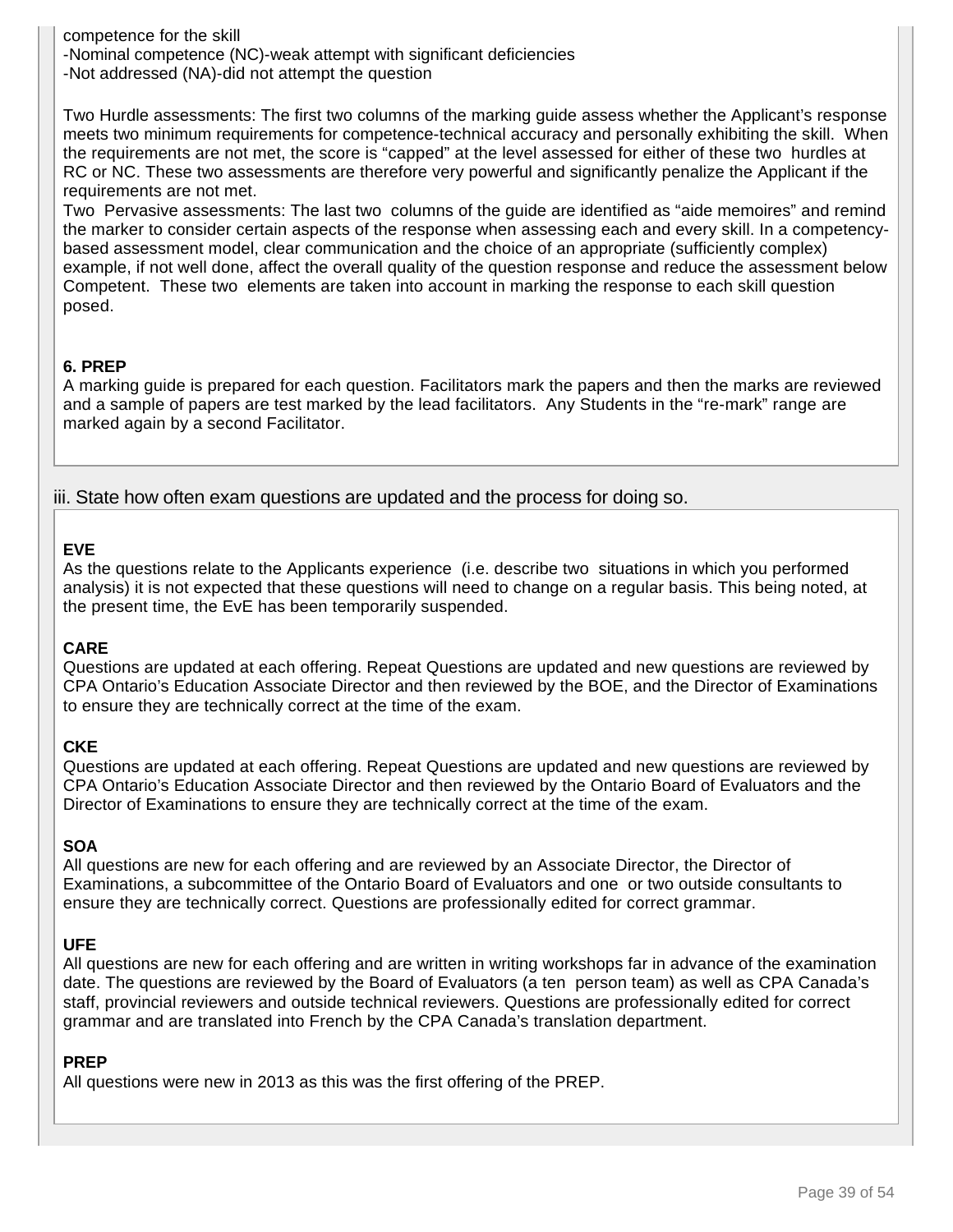Please identify and explain the changes in your registration practices relevant to this section that occurred during the reporting year.

Effective June 27, 2013, The Institute of Chartered Accountants of Ontario registered the business name of Chartered Professional Accountants of Ontario ("CPA Ontario"). The Office of the Fairness Commissioner ("OFC") was notified of the registration on September 3, 2013 and that all future written communications to the OFC would bear the registered business name.

## **Registration practices:**

## **EvE**

There were no changes to the assessment criteria used for this pathway to membership. The EvE pathway was temporarily suspended by CPA Ontario's Council in October 2013. Please refer to section 1 for further detail.

## **CPA Certification Program**

At December 31, 2013, the entry-to-practice requirements for the CPA Certification Program are still under development. These requirements are being developed at the national level. The prerequisite education program (PREP) component of the CPA Certification Program was introduced in Ontario in 2013 and is discussed in detail in section 1 of this report.

## **Regulation 6-2 – Applicant Registration**

On February 22, 2013, Council amended the registration requirements for this category of Applicants. Specifically, if one or more part(s) of the normal qualifying examination(s) for an Applicant's membership in a professional accounting body outside of Canada was written while being a resident of Canada or after becoming a resident of, or returning as a resident to, Canada the Applicant must provide proof satisfactory to the Registrar of either:

• having obtained a university degree from a degree-granting institution of higher education as a result of having attended the institution in person for classroom instruction on a full-time basis; or

• having obtained in the country in which the Applicant obtained his or her membership in the professional accounting body outside of Canada at least one year of full-time practical experience in accounting. For US CPAs, the requirement was further amended to require that the university degree obtained be from a degree-granting institution of higher education in the United States of America. This change was made in an effort to streamline the previous requirements.

**Examinations:** No changes were made during the year to the registration practices for examinations.

**BACK TO INDEX**

## **Third-Party Organizations (9 / 13)**

a) List any third-party organizations (such as language testers, credential assessors or examiners) relied upon by your organization to make assessment decisions.

## **Legacy CA Qualification Program:**

With the exception of IQAB, which is a profession national body, CPA Ontario does not use outside assessment organizations. Internal education assessments may be done if needed. An individual may, at their discretion, provide an assessment completed by an assessment organization to supplement their application.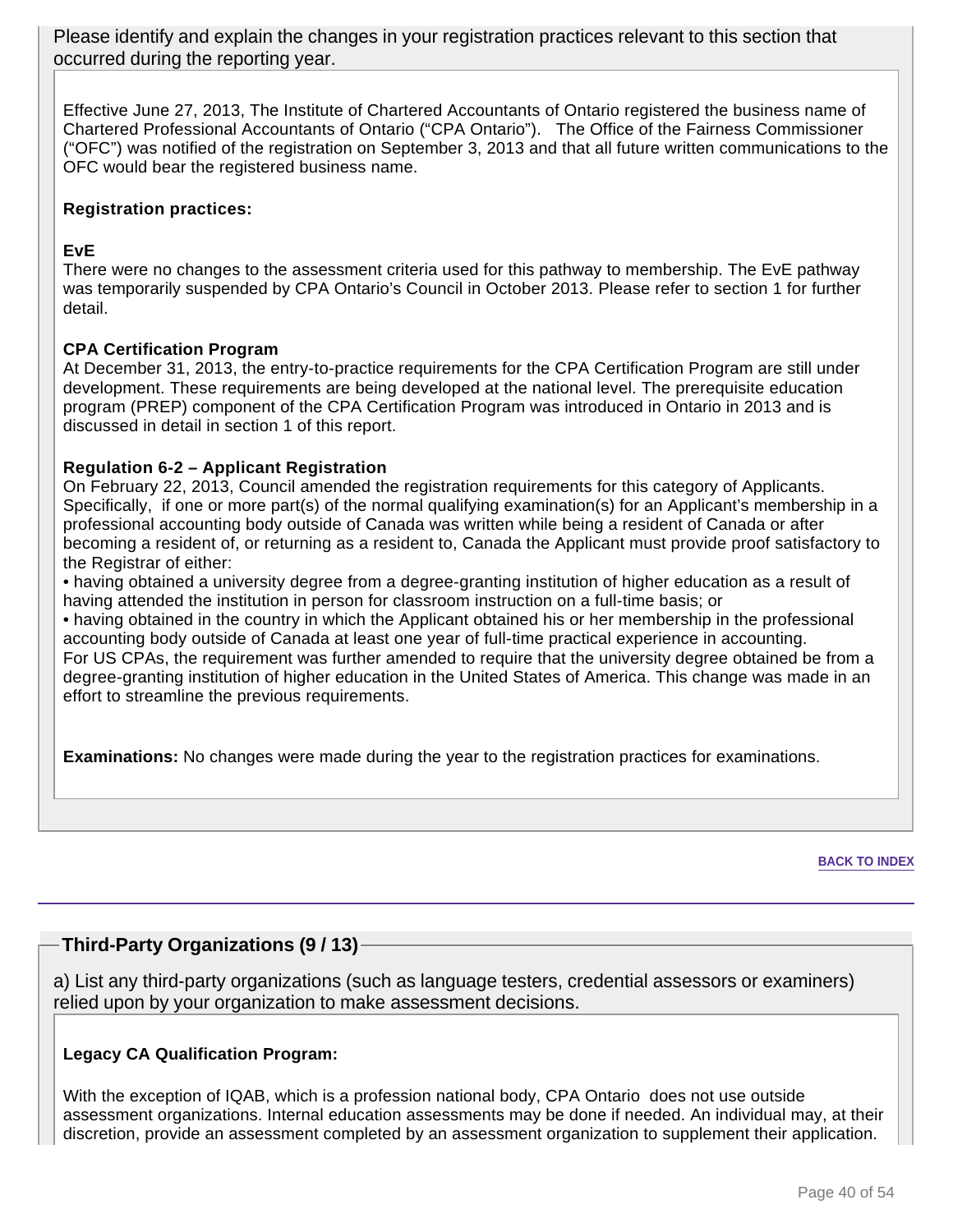The IQAB process has been discussed elsewhere in this report.

#### **New CPA Qualification Program:**

On June 26, 2013, Council passed Guidelines for the CPA Prerequisite Education Program (PREP) which is being offered in collaboration with CMA Ontario. The Registrar shall consider any module the individual provides acceptable proof of having successfully completed with another body authorized to offer the PREP, and shall not require the module to be completed again.

b) Explain what measures your organization takes to ensure that any third-party organization that it relies upon to make an assessment:

i. provides information about assessment practices to applicants

#### **Legacy CA Qualification Program:**

Not applicable. IQAB does not deal directly with individuals.

**New CPA Qualification Program:**

Not applicable.

ii. utilizes current and accurate information about qualifications from outside Canada

**Legacy CA Qualification Program:**

Not applicable.

**New CPA Qualification Program:**

Not applicable.

iii. provides timely decisions, responses and reasons to applicants

#### **Legacy CA Qualification Program:**

Not applicable.

#### **New CPA Qualification Program:**

Not applicable.

iv. provides training to individuals assessing qualifications

**Legacy CA Qualification Program:**

Not applicable.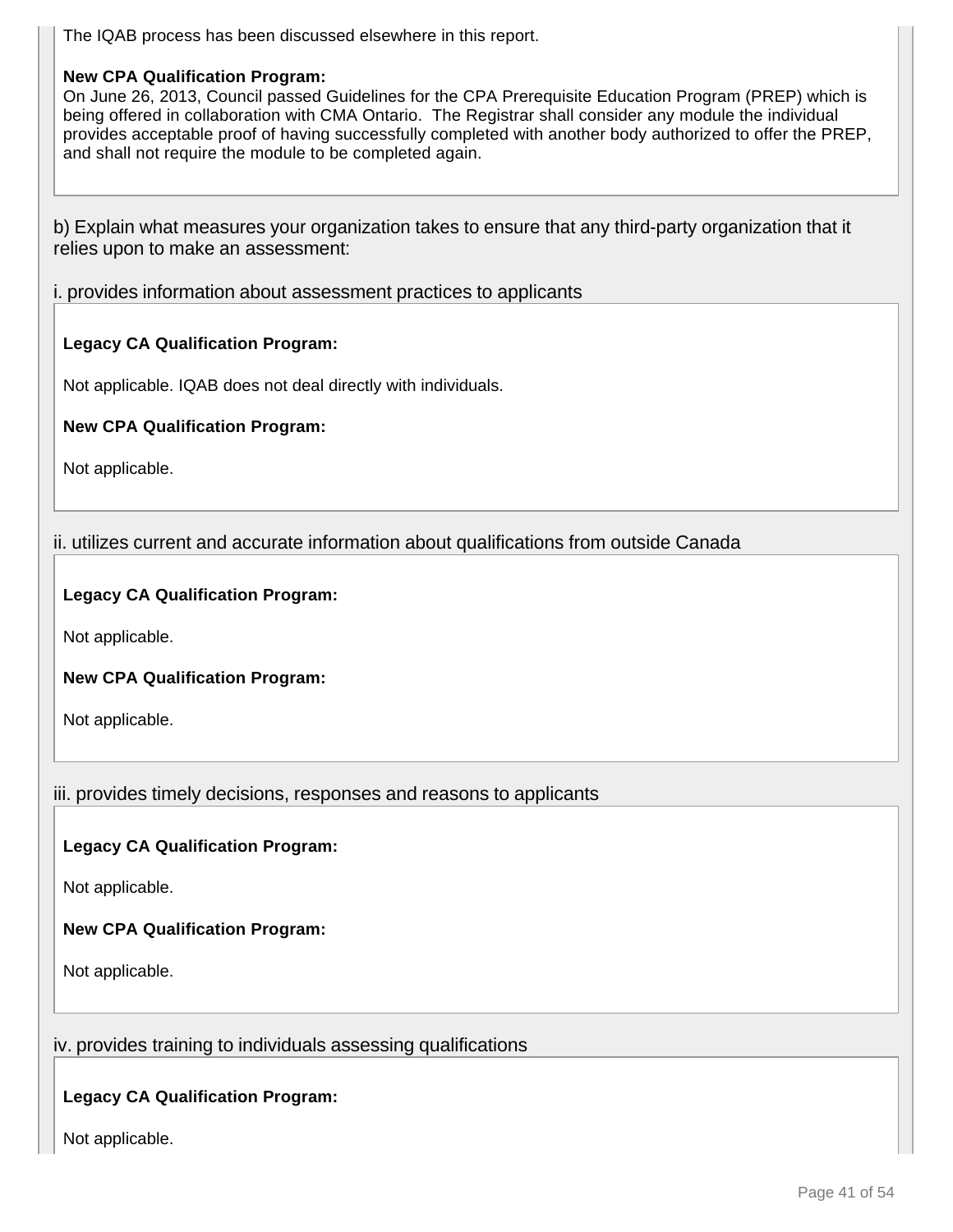## **New CPA Qualification Program:**

Not applicable.

## v. provides access to records related to the assessment to applicants

## **Legacy CA Qualification Program:**

Not applicable.

**New CPA Qualification Program:**

Not applicable.

vi. accommodates applicants with special needs, such as visual impairment

## **Legacy CA Qualification Program:**

Not applicable.

**New CPA Qualification Program:**

Not applicable.

c) If your organization relies on a third party to conduct credential assessments:

i. Explain how the third party determines the level (e.g., baccalaureate, master's, Ph.D.) of the credential presented for assessment.

## **Legacy CA Qualification Program:**

Not applicable.

## **New CPA Qualification Program:**

Not applicable.

## ii. Describe the criteria that are applied to determine equivalency.

## **Legacy CA Qualification Program:**

Not applicable.

## **New CPA Qualification Program:**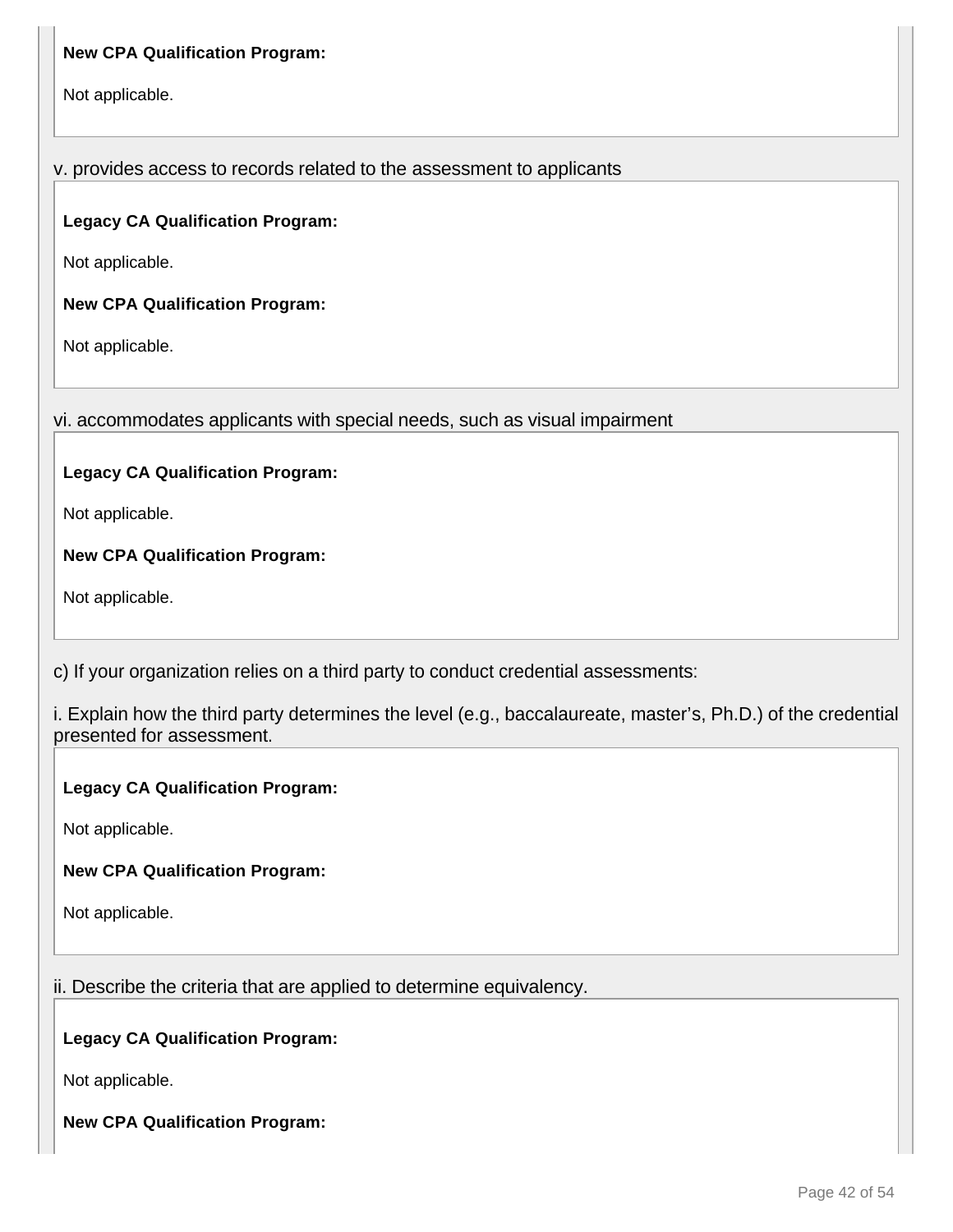Not applicable.

## iii. Explain how work experience is taken into account.

## **Legacy CA Qualification Program:**

Not applicable.

**New CPA Qualification Program:**

Not applicable.

d) If your organization relies on a third party to conduct competency assessments:

i. Describe the methodology used to evaluate competency.

**Legacy CA Qualification Program:**

Not applicable.

**New CPA Qualification Program:**

Not applicable.

## ii. Explain how the methodology used to evaluate competency is validated, and how often it is validated.

## **Legacy CA Qualification Program:**

Not applicable.

**New CPA Qualification Program:**

Not applicable.

## iii. Explain how work experience is used in the assessment of competency.

## **Legacy CA Qualification Program:**

Not applicable.

## **New CPA Qualification Program:**

Not applicable.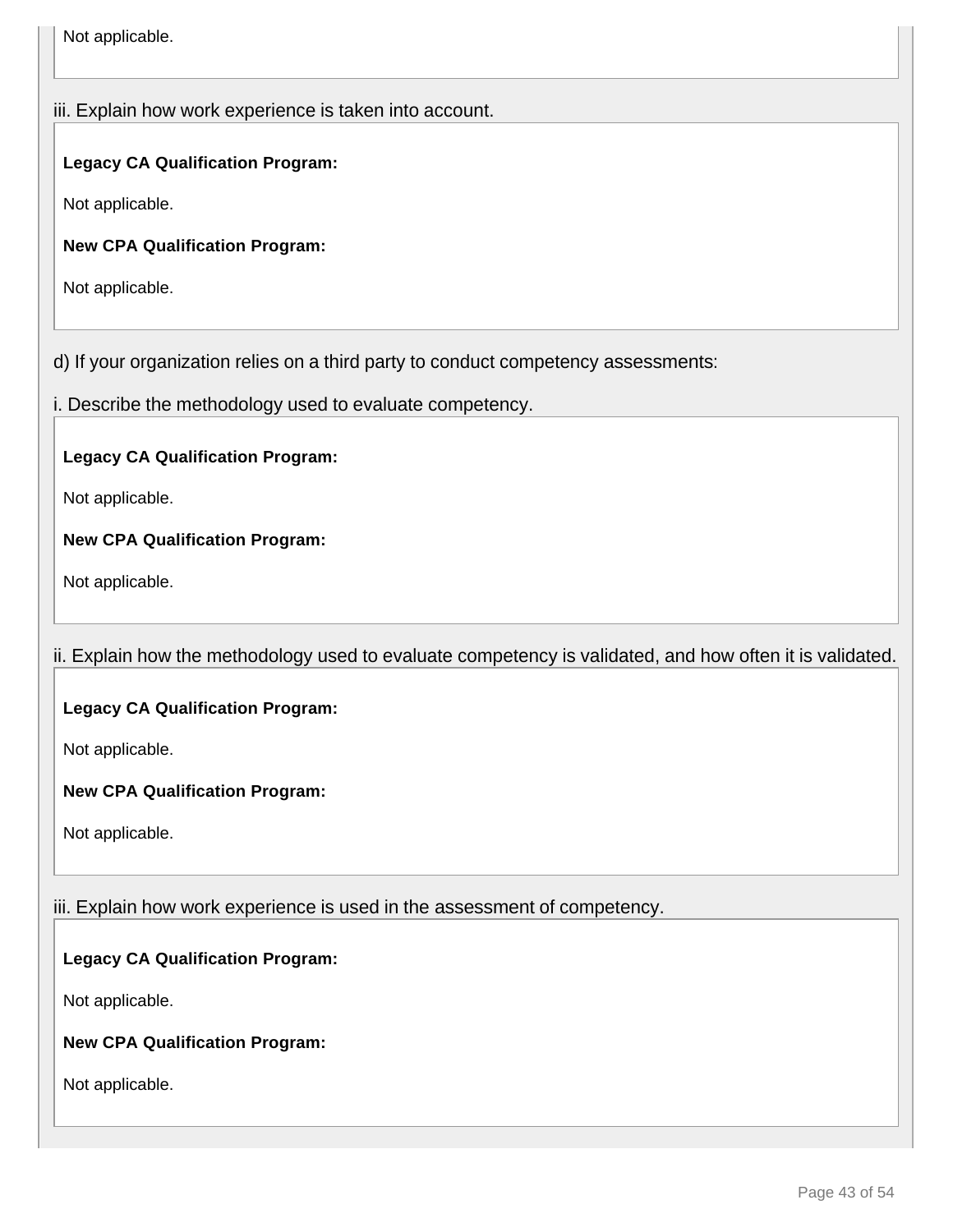e) If your organization relies on a third party to conduct prior learning assessments:

i. Describe the methodology used to evaluate prior learning.

## **Legacy CA Qualification Program:**

Not applicable.

**New CPA Qualification Program:**

Not applicable.

ii. Explain how the methodology used to evaluate prior learning is validated, and how often it is validated.

## **Legacy CA Qualification Program:**

Not applicable.

**New CPA Qualification Program:**

Not applicable.

iii. Explain how work experience is used in the assessment of prior learning.

**Legacy CA Qualification Program:**

Not applicable.

**New CPA Qualification Program:**

Not applicable.

f ) If your organization relies on a third party to administer examinations:

i. Describe the exam format, scoring method and number of rewrites permitted.

**Legacy CA Qualification Program:**

Not applicable.

**New CPA Qualification Program:**

Not applicable.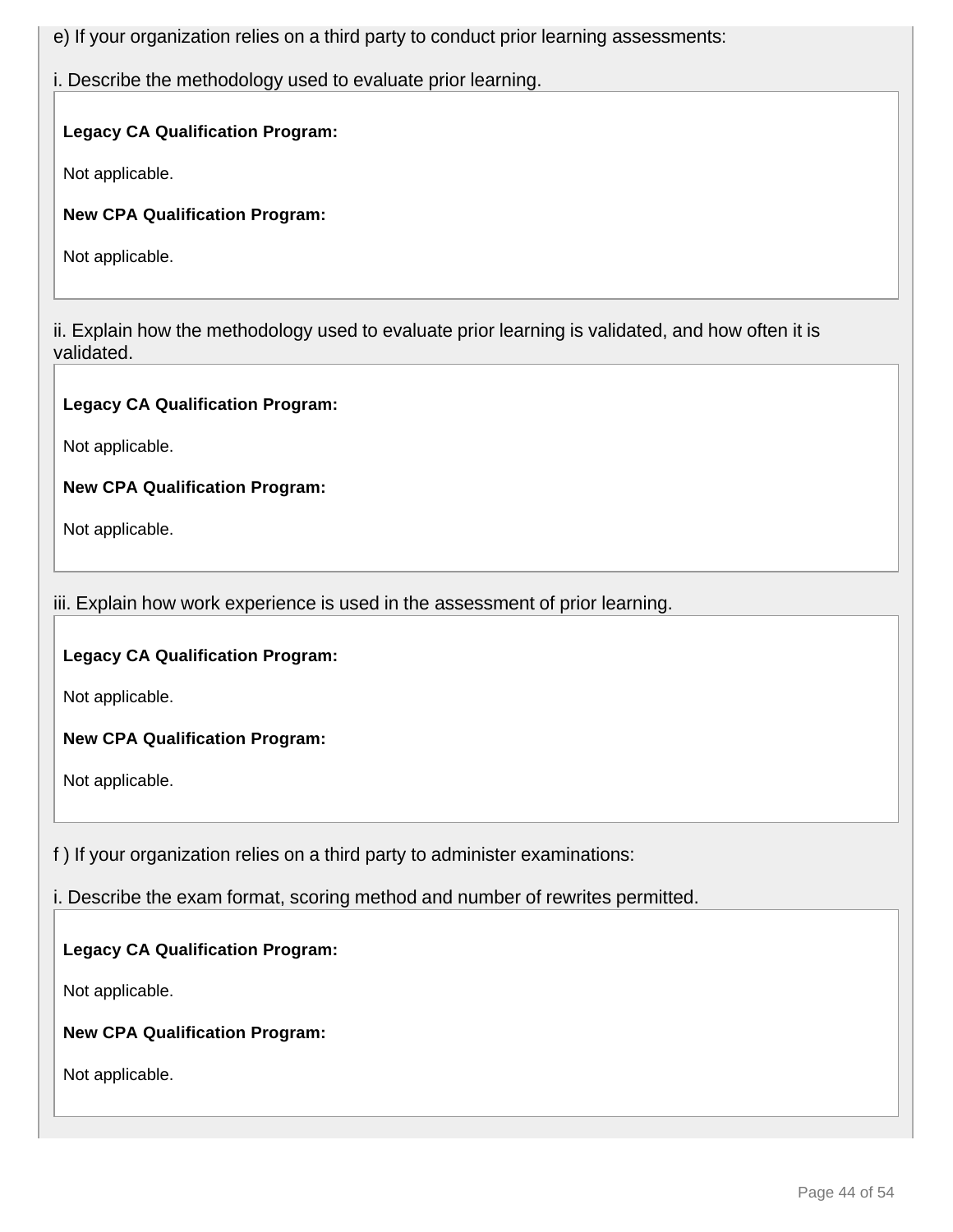ii. Describe how the exam is tested for validity and reliability. If results are below desired levels, describe how you correct the deficiencies.

## **Legacy CA Qualification Program:**

Not applicable.

**New CPA Qualification Program:**

Not applicable.

iii. State how often exam questions are updated and the process for doing so.

#### **Legacy CA Qualification Program:**

Not applicable.

## **New CPA Qualification Program:**

Not applicable.

Please identify and explain the changes in your registration practices relevant to this section that occurred during the reporting year.

Effective June 27, 2013, The Institute of Chartered Accountants of Ontario registered the business name of Chartered Professional Accountants of Ontario ("CPA Ontario"). The Office of the Fairness Commissioner ("OFC") was notified of the registration on September 3, 2013 and that all future written communications to the OFC would bear the registered business name.

## **Legacy CA Qualification Program:**

Unless otherwise noted, CPA Ontario's registration practices relevant to this section remain unchanged from those noted within the 2012 Fair Registrations Practices Report.

## **New CPA Qualification Program:**

Please refer to section a) of this question.

#### **BACK TO INDEX**

## **Training (10 / 13)**

a) Describe the training that your organization provides to:

i. individuals who assess qualifications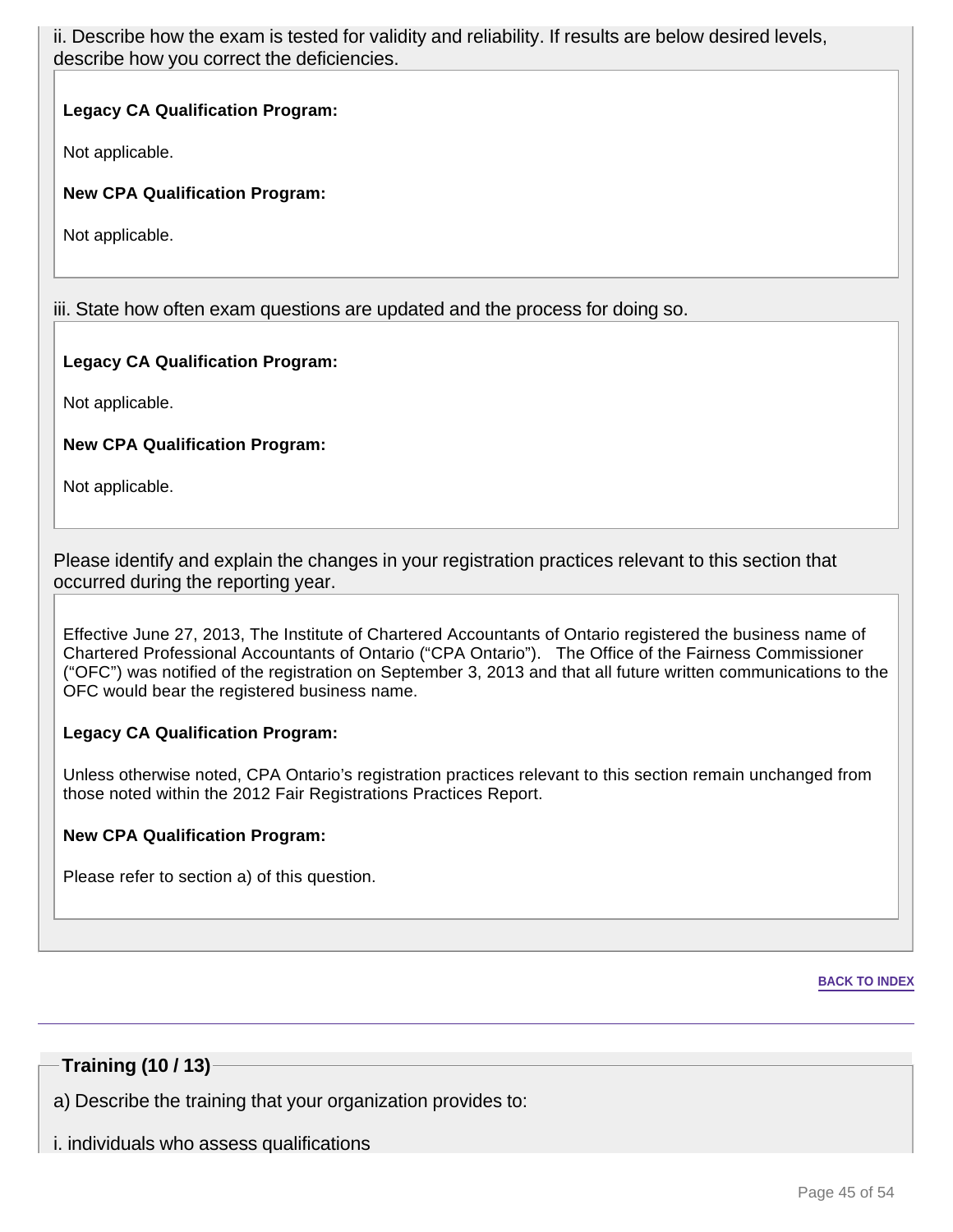Members of the Registrar's Office and Member and Student Records Group are provided with an orientation session and materials at the commencement of their employment term. They receive additional training when available on cultural differences and other related issues. Ongoing updates are provided to employees on changes to the Bylaws and Regulations as they may affect registration or applicant assessment.

For international applicants, preliminary assessments are conducted by CPA Ontario staff who are familiar with the training process and the competencies required of an entry-level Member.

Staff members are trained in the application of the Bylaws, Regulations, policies and procedures by more senior staff such as Associate Directors or Directors. Qualifications for certain positions within CPA Ontario require that the incumbent have specialized knowledge of the assessment process or be a Member. Ongoing professional development is provided by CPA Ontario as part of an employee's annual goals and objectives. Staff members also attend training on cultural diversity and on other topics as may be required as part of their ongoing training.

Training Sessions are offered to all relevant service areas to provide information on changes in policy.

## ii. individuals who make registration decisions

Staff are involved in the process of creating policies, procedures and Bylaws that may affect the registration process and the resulting decisions. They are therefore, very familiar with the policy and the objectives of the policy. The ongoing update to the Bylaws, Regulations and internal policies and procedures are part of the day-to-day operations of CPA Ontario. Information is circulated within CPA Ontario on changes as they occur. When available, staff will attend cultural diversity training. Staff members are also generally expected to complete continuing professional development and job related training during the year as part of their annual performance objectives.

## iii. individuals who make internal review or appeal decisions

CPA Ontario staff are involved in the process of creating policies, procedures and Bylaws that may affect the registration process and the resulting decisions and are therefore familiar with the policy and the objectives of the policy. The ongoing update to the Bylaws, Regulations and internal policies and procedures are part of the day-to-day operations of CPA Ontario. When available, staff attend cultural diversity training.

Members of the Membership Committee receive an orientation and materials regarding their duties, responsibilities and how to interpret and apply CPA Ontario's Bylaws and policies. Ongoing training and updating of information takes place as needed. Committee members also attend cultural diversity training and any other training specific to the function of the Committee. Committee meetings have legal counsel in attendance to provide advice regarding legal matters which may be outside of the expertise of individual Committee members.

Please identify and explain the changes in your registration practices relevant to this section that occurred during the reporting year.

Effective June 27, 2013, The Institute of Chartered Accountants of Ontario registered the business name of Chartered Professional Accountants of Ontario ("CPA Ontario"). The Office of the Fairness Commissioner ("OFC") was notified of the registration on September 3, 2013 and that all future written communications to the OFC would bear the registered business name.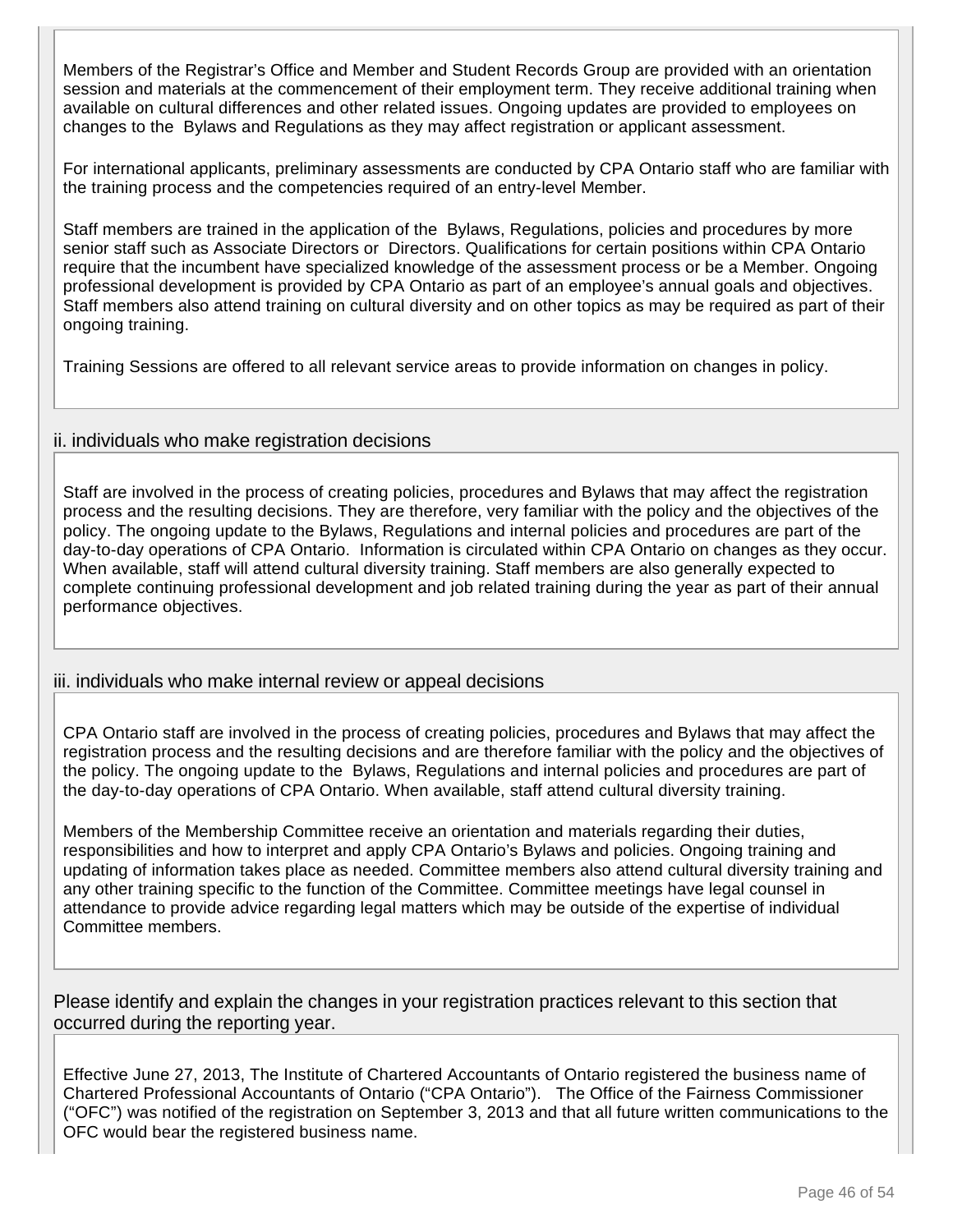Unless otherwise noted, CPA Ontario's registration practices relevant to this section remain unchanged from those noted within the 2012 Fair Registrations Practices Report.

#### **BACK TO INDEX**

## **Agreements on the Recognition of Qualifications (11 / 13)**

Examples of agreements on the recognition of professional qualifications include mutual recognition, reciprocity and labour mobility agreements. Such agreements may be national or international, between regulatory bodies, associations or jurisdictions.

a) List any agreements on the recognition of qualifications that were in place during the reporting period.

Agreements have been in place for a number of years for internationally recognized accounting bodies. Those that meet CPA Ontario's requirements and offer mutual recognition of CPA Ontario Members remain on the list.

As at December 31, 2013, the Recognized Accounting Bodies are:

- Instituto Mexicano de Contadores Publicos
- L'Institut des Réviseurs d'Entreprises de Belgique
- Ordre des experts comptables de France
- The Japanese Institute of Certified Public Accountants
- The Netherlands Institute of Registered Accountants

• Any US State Board of Accountancy which has adopted the 150 hour education requirement for the Certified Public Accountant designation and/or licensure and which exempt Ontario Members from the requirement to pass the uniform US CPA examination. The list of acceptable state boards is updated when required and is located in Schedule A of Regulation 6-2.

As at December 31, 2013, the Reciprocal Accounting Bodies are:

- The Institute of Chartered Accountants of Australia
- The Institute of Chartered Accountants in England and Wales
- The Hong Kong Institute of Certified Public Accountants those members who have completed the Qualifying Program (Professional Program and Final Professional Examination) after January 1, 2002
- The Institute of Chartered Accountants of Ireland
- New Zealand Institute of Chartered Accountants
- The Institute of Chartered Accountants of Scotland
- The South African Institute of Chartered Accountants

• The Institute of Chartered Accountants of Zimbabwe – those members who have registered in the Qualifying Program on or after January 1, 1996

As at December 31, 2013, the accounting bodies outside Canada with which CPA Ontario has a Memorandum of Understanding (MOU) are:

- The Institute of Chartered Accountants of India
- The Institute of Chartered Accountants of Pakistan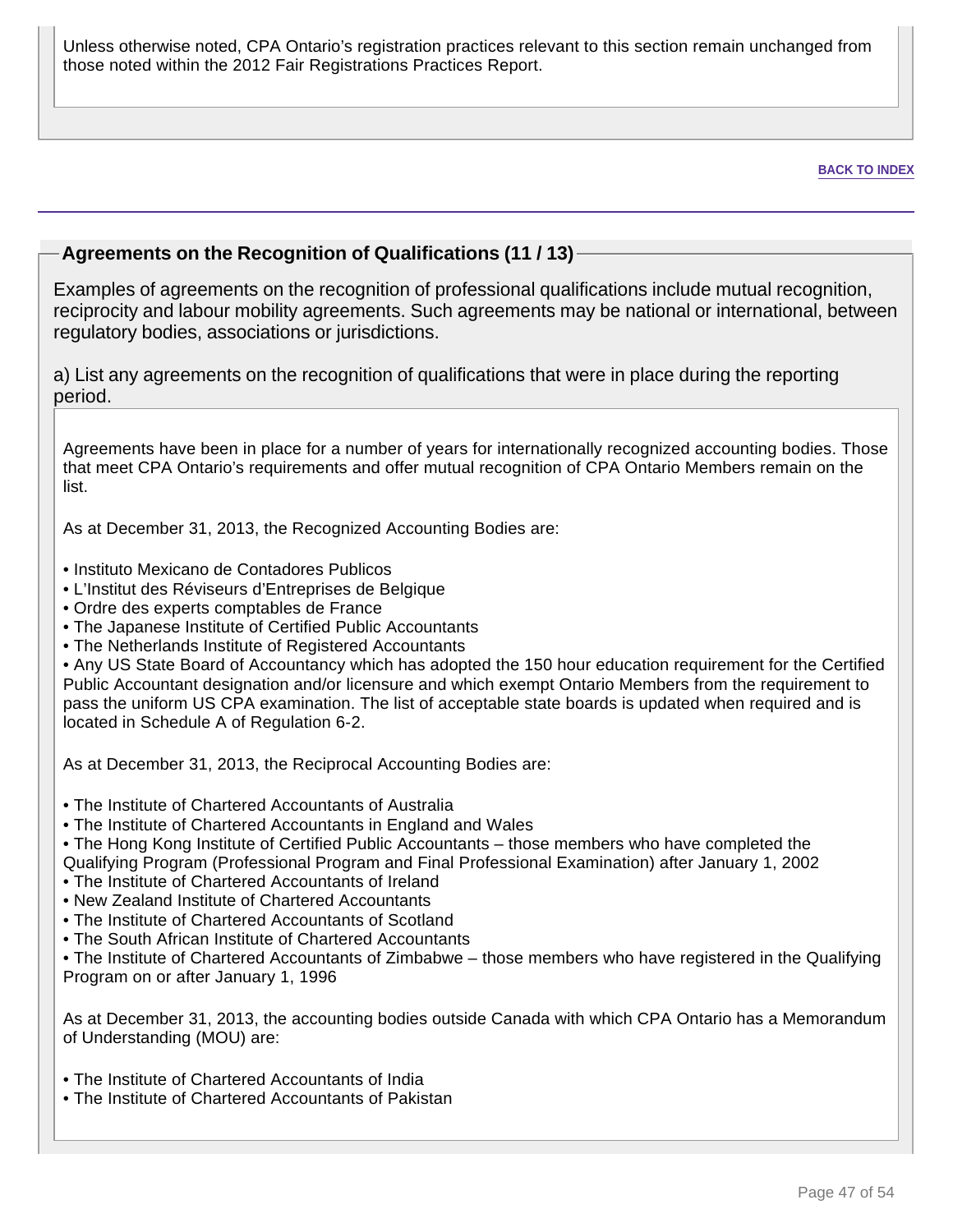## b) Explain the impact of these agreements on the registration process or on applicants for registration.

An applicant that is a member or a former member of a Recognized or Reciprocal Accounting body or an applicant that is a member of a Specified Accounting Body will be required to proceed in the registration process as previously described elsewhere in this report. In the case of US CPAs, if the applicant does not apply from a Recognized State Board of Accountancy then he or she is encourage to seek membership in a State Board that meets CPA Ontario's requirements or to apply under the Evaluation of Experience pathway to membership. For those applicants who are not a member or a former member of an accounting body with mutual recognition, the process described elsewhere in this report applies.

Please identify and explain the changes in your registration practices relevant to this section that occurred during the reporting year.

Effective June 27, 2013, The Institute of Chartered Accountants of Ontario registered the business name of Chartered Professional Accountants of Ontario ("CPA Ontario"). The Office of the Fairness Commissioner ("OFC") was notified of the registration on September 3, 2013 and that all future written communications to the OFC would bear the registered business name.

Unless otherwise noted, CPA Ontario's registration practices relevant to this section remain unchanged from those noted within the 2012 Fair Registrations Practices Report.

#### **BACK TO INDEX**

## **Data Collection (12 / 13)**

## **Languages in which application information materials are available**

a) Indicate the languages in which application information materials were available in the reporting year.

| Language               | Yes/No |
|------------------------|--------|
| <b>English</b>         | Yes    |
| <b>French</b>          | No     |
| Other (please specify) | n/a    |

## **Paid staff employed by your organization**

b) In the table below, enter the number of paid staff employed by your organization in the categories shown, on December 31 of the reporting year.

When providing information for each of the categories in this section, you may want to use decimals if you count your staff using half units. For example, 1 full-time employee and 1 part-time employee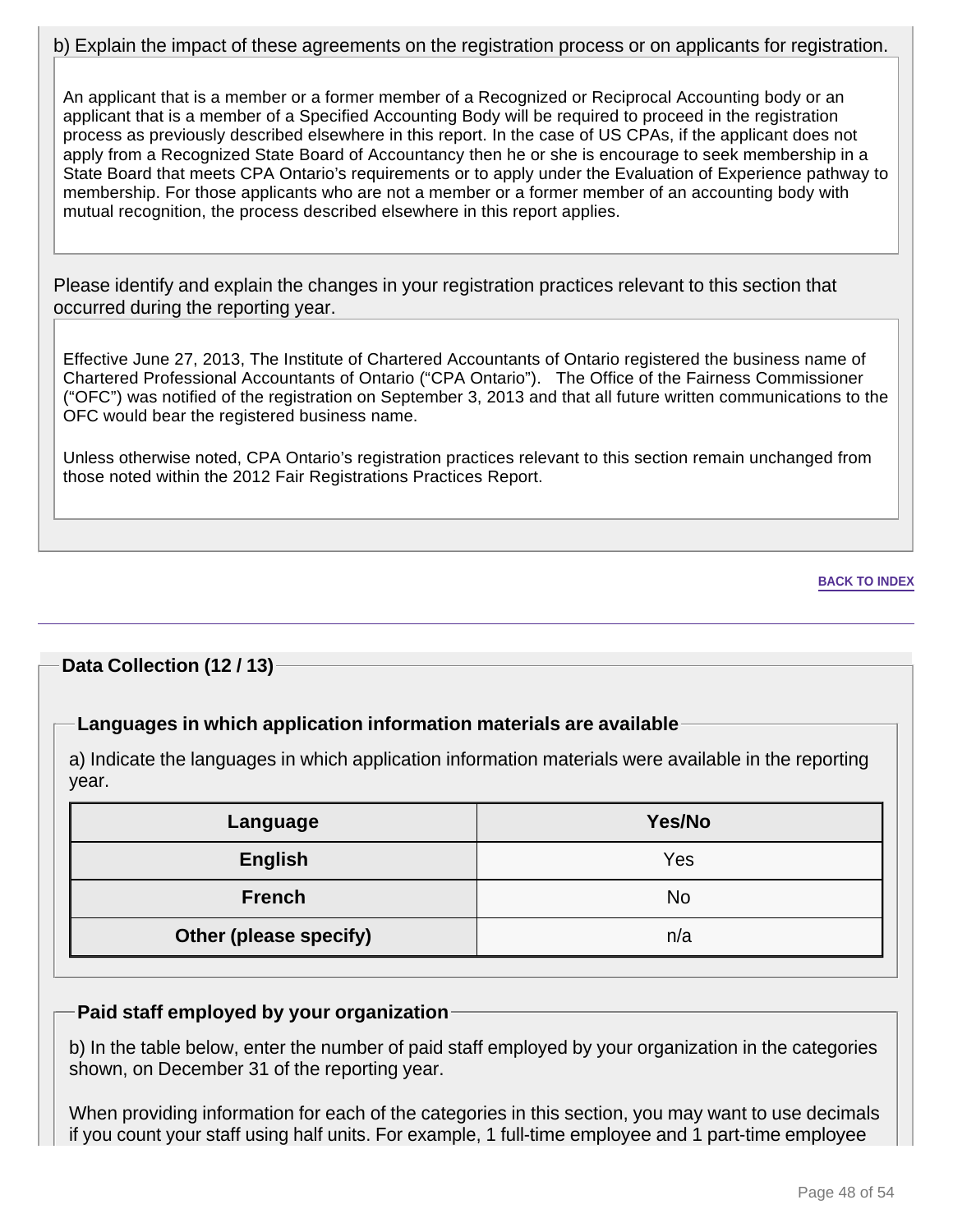might be equivalent to 1.5 employees.

You can enter decimals to the tenths position only. For example, you can enter 1.5 or 7.5 but not 1.55 or 7.52.

| Category                                       | <b>Staff</b> |
|------------------------------------------------|--------------|
| Total staff employed by the regulatory<br>body | 151          |
| Staff involved in appeals process              | 5.5          |
| Staff involved in registration process         | 12.5         |

## **Countries where internationally educated applicants were initially trained**

c) In the following table, enter the top source countries where your applicants<sup>1</sup> were originally trained in the profession (**excluding** Canada), along with the number of applicants from each of these source countries.

Enter the country names in descending order. (That is, enter the source country for the greatest number of your applicants in the top row, the source country for the second greatest number in the second row, etc.)

Use the dropdown menu provided in each row to select the country.

Note that only one country can be reported in each row. If two or more countries are tied, enter the information for these tied countries in separate rows.

| <b>Country of training (Canada excluded)</b> | Number of applicants in the reporting year |
|----------------------------------------------|--------------------------------------------|
| India                                        | 93                                         |
| Pakistan                                     | 51                                         |
| U.S.                                         | 43                                         |
| U.K.                                         | 26                                         |
| Nigeria                                      | 9                                          |
| Philippines                                  | 8                                          |
| S. Africa                                    | $\overline{7}$                             |
| New Zealand                                  | $\overline{4}$                             |
| Australia                                    | $\overline{4}$                             |
| Hong Kong                                    | 3                                          |

<sup>1</sup> Persons who have applied to start the process for entry to the profession.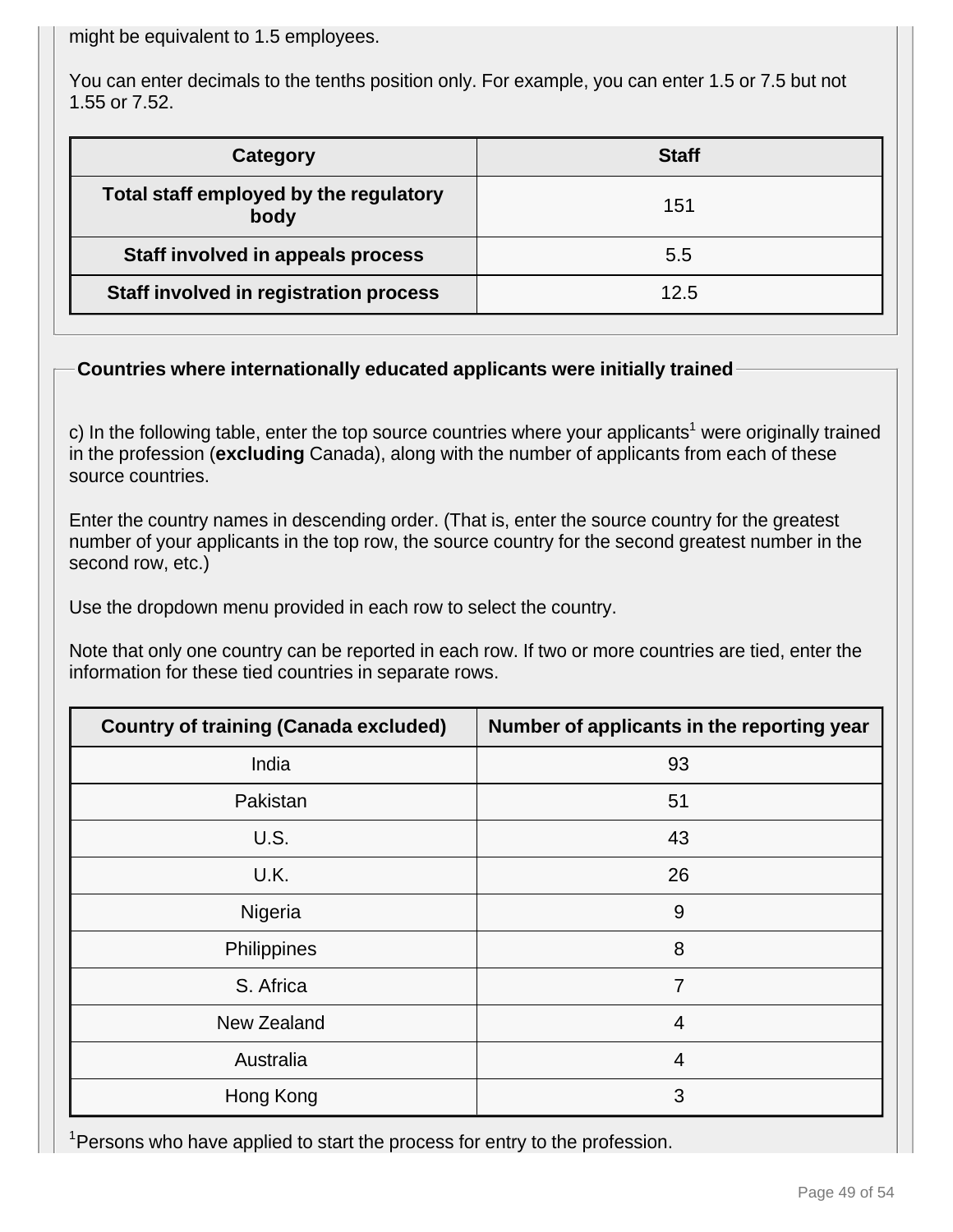Select "n/a" from the drop-down list if you do not track this information. Enter "0" in a "Number of applicants" field if you track the information, but the correct value is zero.

## **Jurisdiction where members were initially trained**

d) Indicate where your members<sup>2</sup> were initially trained in the profession (use only whole numbers; do not enter commas or decimals).

The numbers to be reported in the **Members** row are the numbers on December 31<sup>st</sup> of the reporting year. For example, if you are reporting registration practices for the calendar year 2009, you should report the numbers of members in the different categories on December 31<sup>st</sup> of 2009.

|                                                                      | Jurisdiction where members were initially trained in the<br>profession (before they were granted use of the protected<br>title or professional designation in Ontario) |      |     |      |   |       |
|----------------------------------------------------------------------|------------------------------------------------------------------------------------------------------------------------------------------------------------------------|------|-----|------|---|-------|
|                                                                      | <b>Other</b><br><b>Other</b><br><b>Canadian</b><br><b>USA</b><br><b>Ontario</b><br><b>Unknown</b><br><b>Total</b><br><b>International</b><br><b>Provinces</b>          |      |     |      |   |       |
| <b>Members on December</b><br>31 <sup>st</sup> of the reporting year | 32692                                                                                                                                                                  | 3091 | 415 | 1589 | 0 | 37787 |

 $2$  Persons who are currently able to use the protected title or professional designation of the profession.

Enter "n/a" if you do not track this information. Enter "0" if you track the information, but the correct value is zero.

## Additional comments:

## **Applications your organization processed in the past year**

e) State the number of applications your organization processed in the reporting year (use only whole numbers; do not enter commas or decimals).

|                                                                                       | Jurisdiction where applicants were initially trained in the<br>profession (before they were granted use of the protected<br>title or professional designation in Ontario) |                                                     |            |                               |                |       |
|---------------------------------------------------------------------------------------|---------------------------------------------------------------------------------------------------------------------------------------------------------------------------|-----------------------------------------------------|------------|-------------------------------|----------------|-------|
| from January 1 <sup>st</sup> to<br>December 31 <sup>st</sup> of the<br>reporting year | <b>Ontario</b>                                                                                                                                                            | <b>Other</b><br><b>Canadian</b><br><b>Provinces</b> | <b>USA</b> | <b>Other</b><br>International | <b>Unknown</b> | Total |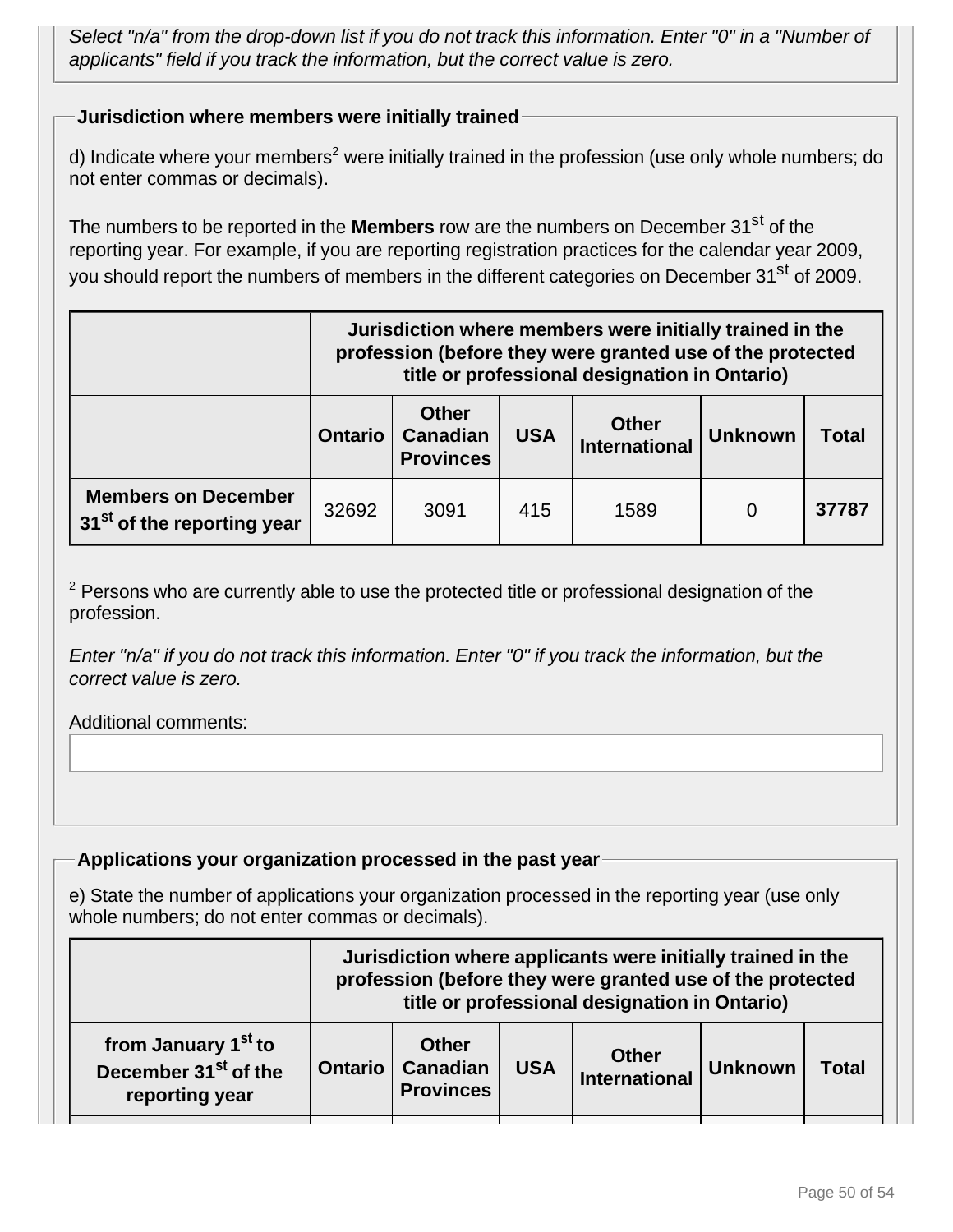| <b>New applications</b><br>received                                                                                                         | 1515           | 9              | 43       | 189            | $\overline{0}$ | 1756             |
|---------------------------------------------------------------------------------------------------------------------------------------------|----------------|----------------|----------|----------------|----------------|------------------|
| <b>Applicants actively</b><br>pursuing licensing<br>(applicants who had<br>some contact with your<br>organization in the<br>reporting year) | 1512           | 9              | 43       | 187            | $\overline{0}$ | 1751             |
| <b>Inactive applicants</b><br>(applicants who had no<br>contact with your<br>organization in the<br>reporting year)                         | $\overline{0}$ | $\overline{0}$ | $\Omega$ | $\overline{0}$ | $\overline{0}$ | $\boldsymbol{0}$ |
| Applicants who met all<br>requirements and were<br>authorized to become<br>members but did not<br>become members                            | $\Omega$       | $\overline{0}$ | $\Omega$ | $\overline{0}$ | $\overline{0}$ | $\bf{0}$         |
| <b>Applicants who became</b><br><b>FULLY registered</b><br>members                                                                          | 1681           | 93             | 32       | 113            | $\overline{0}$ | 1919             |
| <b>Applicants who were</b><br>authorized to receive an<br>alternative class of<br>licence <sup>3</sup> but were not<br>issued a licence     | $\Omega$       | $\overline{0}$ | $\Omega$ | $\overline{0}$ | $\overline{0}$ | $\boldsymbol{0}$ |
| <b>Applicants who were</b><br>issued an alternative<br>class of licence <sup>3</sup>                                                        | $\overline{0}$ | $\overline{0}$ | $\Omega$ | $\overline{0}$ | $\overline{0}$ | $\boldsymbol{0}$ |

 $3$  An alternative class of licence enables its holder to practise with limitations, but additional registration requirements must be met in order for the member to be fully licenced. Please list and describe below the alternative classes of licence that your organization grants, such as student, intern, associate, provisional or temporary.

Enter "n/a" if you do not track this information. Enter "0" if you track the information, but the correct value is zero.

## Additional comments:

For the purposes of Question 12:

• CPA Ontario considers "applicants" to mean those individuals who have submitted a completed application and been approved for registration as a Student or Applicant. Also included in the category of "applicants" are individuals enrolled in PREP. At December 31, 2013, these individuals ( PREP Enrollees) were not registered in the CA Qualification Program or the CPA Qualification Program;

• CPA Ontario considers "licensing" to mean membership in CPA Ontario and not a license to practice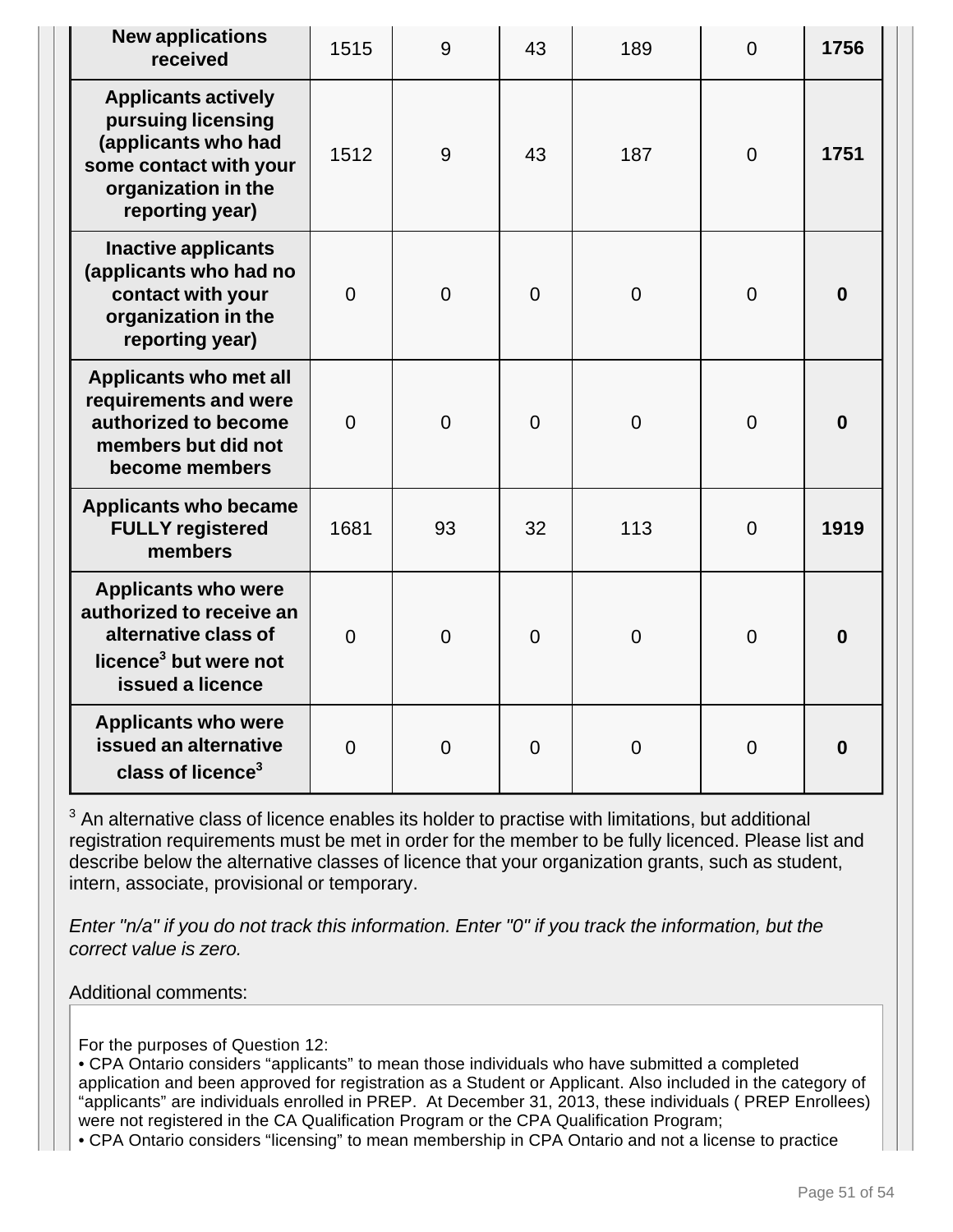public accounting in Ontario;

• CPA Ontario does not consider the Affiliate class of Members to be an "alternate class of licence".

• CPA Ontario does not maintain comprehensive statistics regarding "internal reviews" as contemplated by this question. CPA Ontario's processes and procedures do not fit neatly within the categories outlined in question 12. Consequently, the statistics provided in this section are based upon analogous processes and procedures as used by CPA Ontario.

|              | <b>Class of licence</b> | <b>Description</b> |
|--------------|-------------------------|--------------------|
| a)           |                         |                    |
| b)           |                         |                    |
| c)           |                         |                    |
| d)           |                         |                    |
| e)           |                         |                    |
| f            |                         |                    |
| g)           |                         |                    |
| h)           |                         |                    |
| $\mathsf{i}$ |                         |                    |
|              |                         |                    |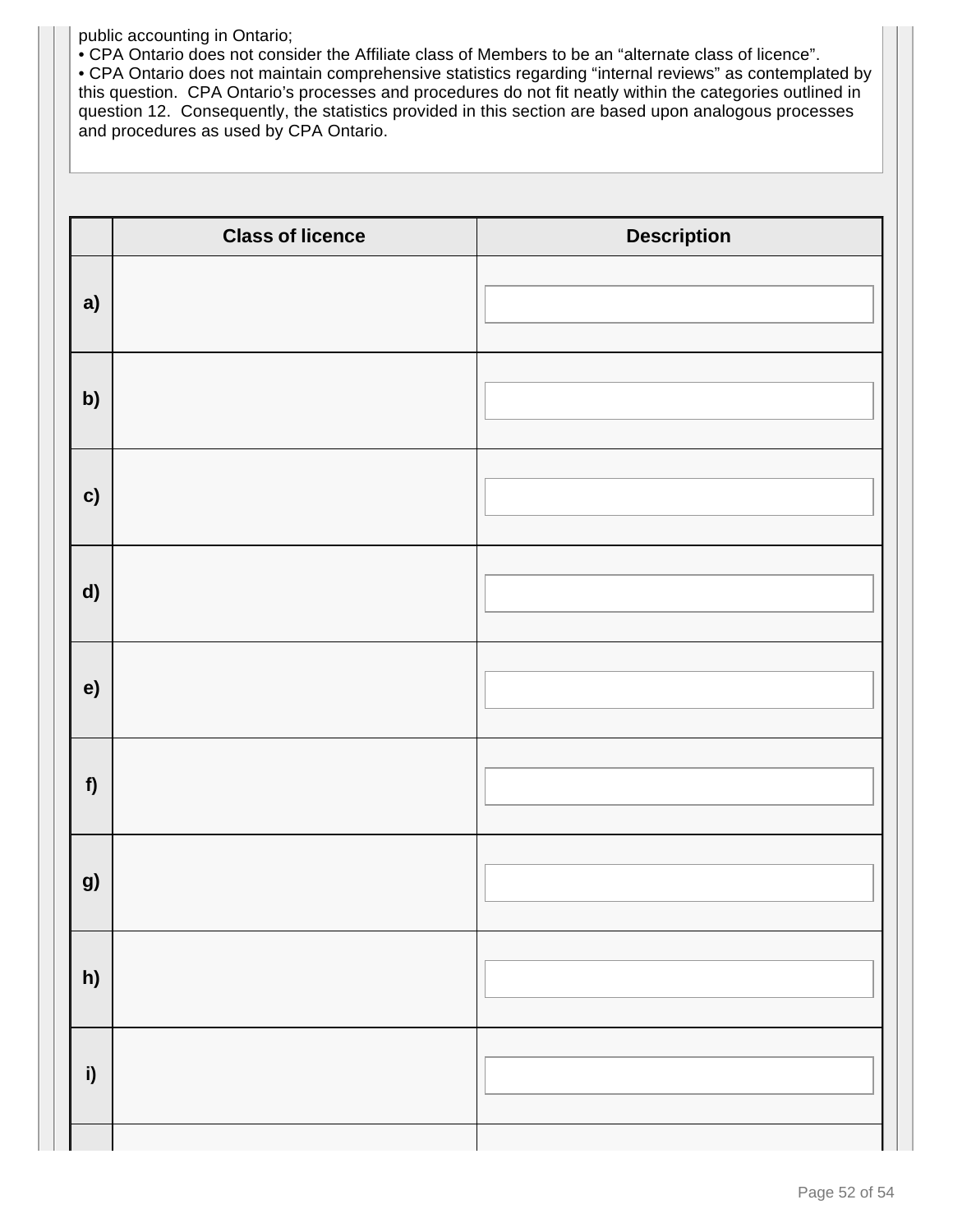## **Reviews and appeals your organization processed in the past year**

f) State the number of reviews and appeals your organization processed in the reporting year (use only whole numbers; do not enter commas or decimals).

|                                                                                                                                                                                                    | Jurisdiction where applicants were initially trained in the<br>profession (before they were granted use of the protected<br>title or professional designation in Ontario) |                |          |                |                |          |
|----------------------------------------------------------------------------------------------------------------------------------------------------------------------------------------------------|---------------------------------------------------------------------------------------------------------------------------------------------------------------------------|----------------|----------|----------------|----------------|----------|
| from January 1 <sup>st</sup> to<br>December 31 <sup>st</sup> of the<br>reporting year                                                                                                              | <b>Other</b><br><b>Other</b><br><b>Canadian</b><br><b>USA</b><br><b>Unknown</b><br><b>Ontario</b><br><b>Total</b><br><b>International</b><br><b>Provinces</b>             |                |          |                |                |          |
| <b>Applications that were</b><br>subject to an internal<br>review or that were<br>referred to a statutory<br>committee of your<br>governing council, such<br>as a Registration<br><b>Committee</b> | 171                                                                                                                                                                       | $\overline{0}$ | 16       | 243            | $\overline{0}$ | 430      |
| <b>Applicants who initiated</b><br>an appeal of a<br>registration decision                                                                                                                         | $\Omega$                                                                                                                                                                  | 0              | $\Omega$ | 6              | $\overline{0}$ | 6        |
| <b>Appeals heard</b>                                                                                                                                                                               | $\Omega$                                                                                                                                                                  | $\Omega$       | $\Omega$ | 6              | $\Omega$       | 6        |
| <b>Registration decisions</b><br>changed following an<br>appeal                                                                                                                                    | $\Omega$                                                                                                                                                                  | 0              | $\Omega$ | $\overline{0}$ | 0              | $\bf{0}$ |

Enter "n/a" if you do not track this information. Enter "0" if you track the information, but the correct value is zero.

## Additional comments:

For the purposes of Question 12:

• CPA Ontario considers "applicants" to mean those individuals who have submitted a completed application and been approved for registration as a Student or Applicant. Also included in the category of "applicants" are individuals enrolled in PREP. At December 31, 2013, these individuals (PREP Enrollees) were not registered in the CA Qualification Program or the CPA Qualification Program;

• CPA Ontario considers "licensing" to mean membership in CPA Ontario and not a license to practice public accounting in Ontario;

• CPA Ontario does not consider the Affiliate class of Members to be an "alternate class of licence".

• CPA Ontario does not maintain comprehensive statistics regarding "internal reviews" as contemplated by this question. CPA Ontario's processes and procedures do not fit neatly within the categories outlined in question 12. Consequently, the statistics provided in this section are based upon analogous processes